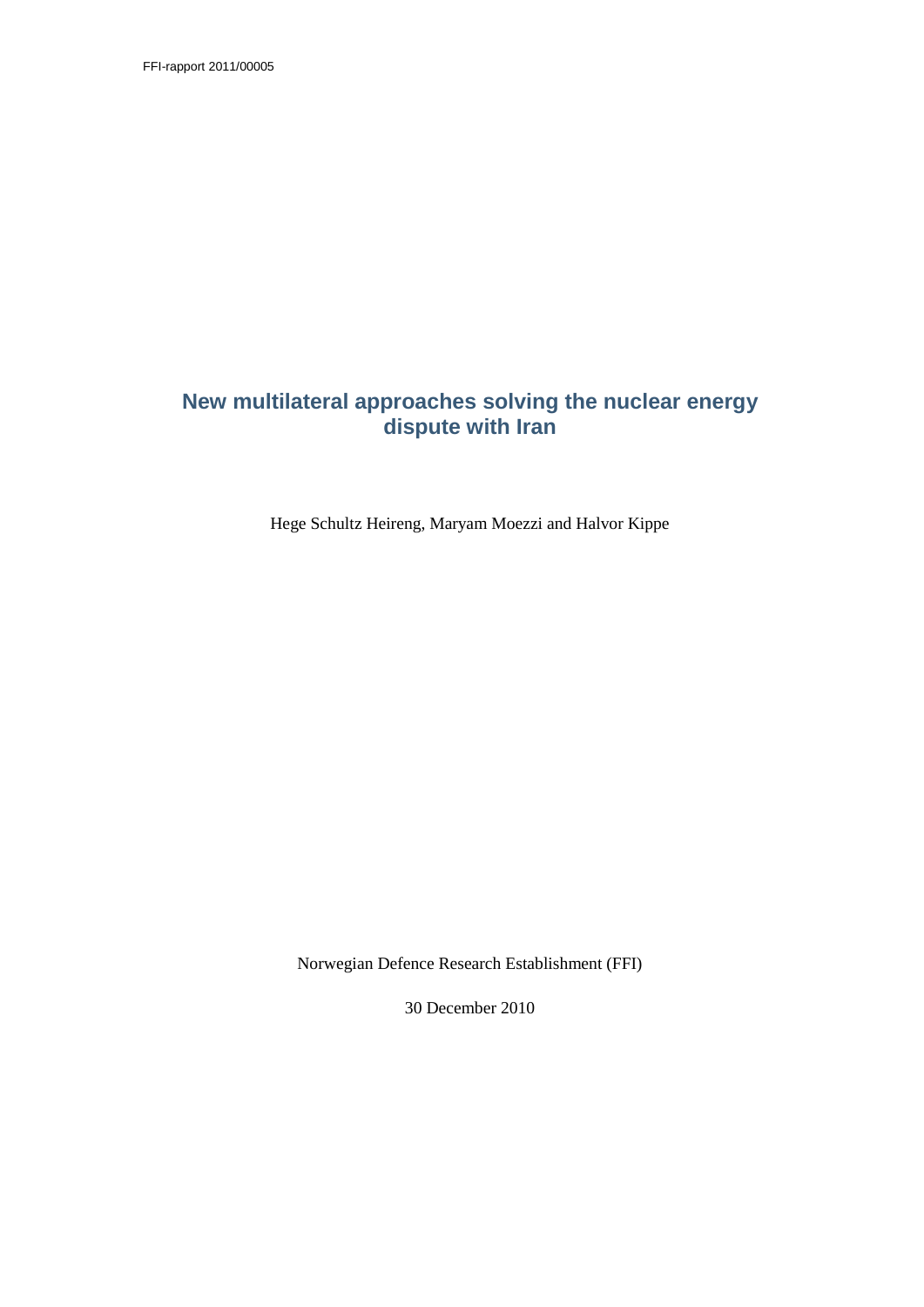FFI-rapport 2011/00005

Oppdrag 3675

P: ISBN 978-82-464-1846-9 E: ISBN 978-82-464-1847-6

# **Keywords**

Iran

Kjernefysisk infrastruktur

Atomkraft – Kontroll

Uran – Anrikning

Ikke-spredning

Internasjonalt samarbeid

# **Approved by**

| Steinar Høibråten | <b>Research Manager</b> |
|-------------------|-------------------------|
| Monica Endregard  | Project Manager         |
| Jan Ivar Botnan   | Director                |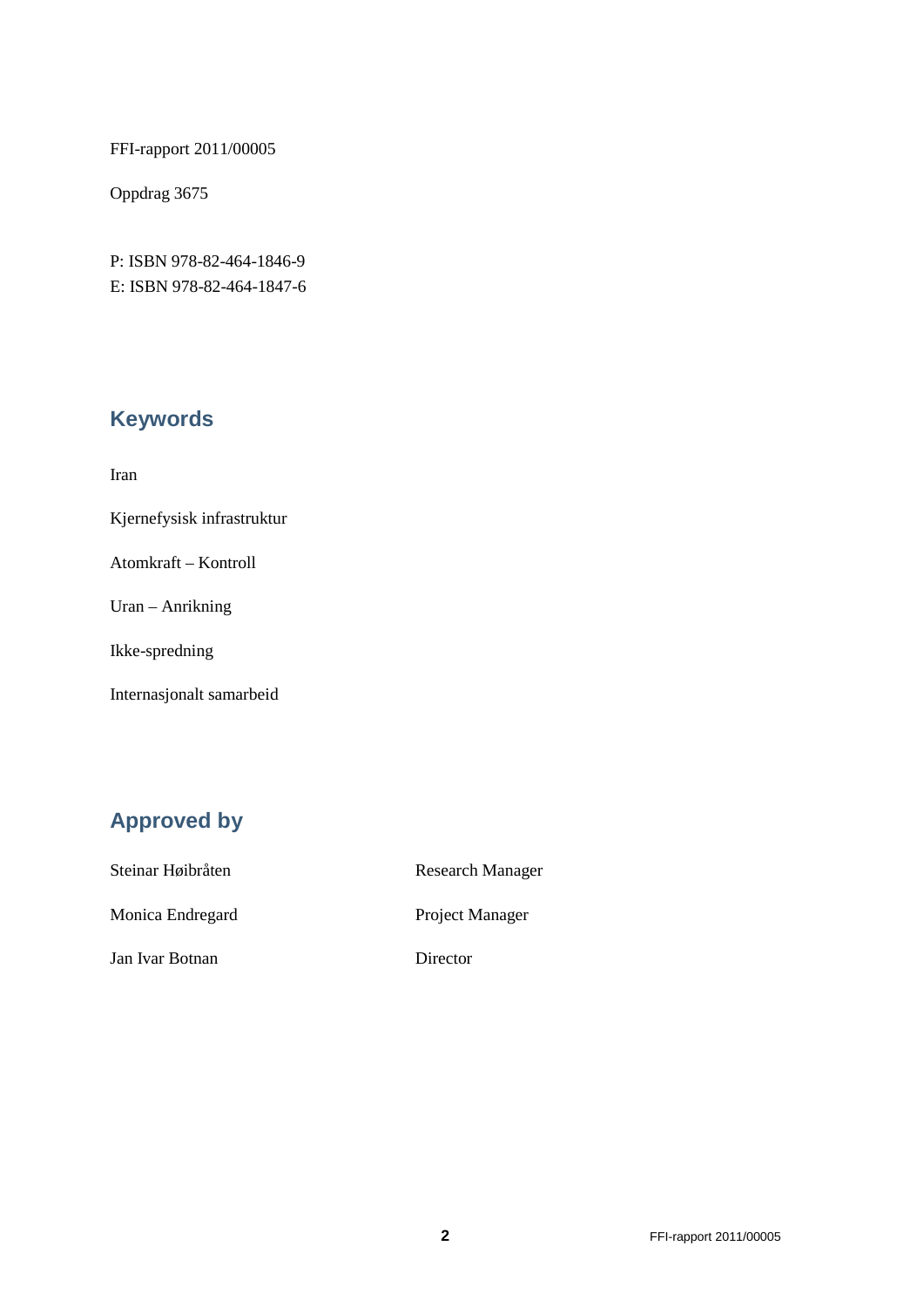# **Summary**

The focus of this report is on possible multilateral approaches for cooperation with Iran on the nuclear fuel cycle. The aim is to contribute in finding diplomatic solutions to the Iranian nuclear dispute. The proposals challenge the traditional views of Iran's role in the nuclear negotiations in particular, and in the international community in general. The report investigates the possibility of accepting Iran's enrichment of uranium, under an enhanced safeguards regime, and through a multilateral cooperation on the production of nuclear fuel. In relation to this, the report also explores the benefits of including new actors in the proposed solutions.

Two different models for multilateral nuclear fuel cycle cooperation with Iran will be presented. The aim of these models is to ensure greater transparency in Iran's nuclear activities, in order to minimize the risk of proliferation of nuclear weapons, while simultaneously presenting a solution that will be acceptable to Iran. The first model is a tripartite consortium model that consists of a cooperation between Kazakhstan, Iran and South Africa, in which these countries additionally cooperate with an IAEA-supervised international nuclear fuel bank. The second model is a nuclear fuel cycle cooperation between Iran and six of the countries bordering the Persian Gulf. In both models, the countries in question will be responsible for different parts of the nuclear fuel cycle. Iran will be responsible for the uranium enrichment activities, but will have to give up all other fuel cycle activities. Another prerequisite is that Iran accepts not to store enriched uranium on Iranian soil.

The report shows that the international community should consider accepting enrichment of uranium on Iranian soil in the long-term. In addition, it is concluded that cooperation with Iran on the nuclear fuel cycle, where Iran is a reliable nuclear supplier state of enriched uranium and other states are responsible for the remaining parts of the fuel cycle, can potentially be realized. It will require a large amount of political will, however; both from the international community and from Iran. Fuel cycle cooperation with Iran is also a solution in a long-term perspective. Certain conditions must be fulfilled for the solution to feasible, and of particular significance is an Iranian implementation of confidence-building measures, in order to increase the world's confidence in Iran's intentions in the nuclear field. Regardless of which actors are best suited to participate in a nuclear fuel cycle cooperation with Iran, the Iranian government will have to play with open cards and implement transparency measures already in an early phase.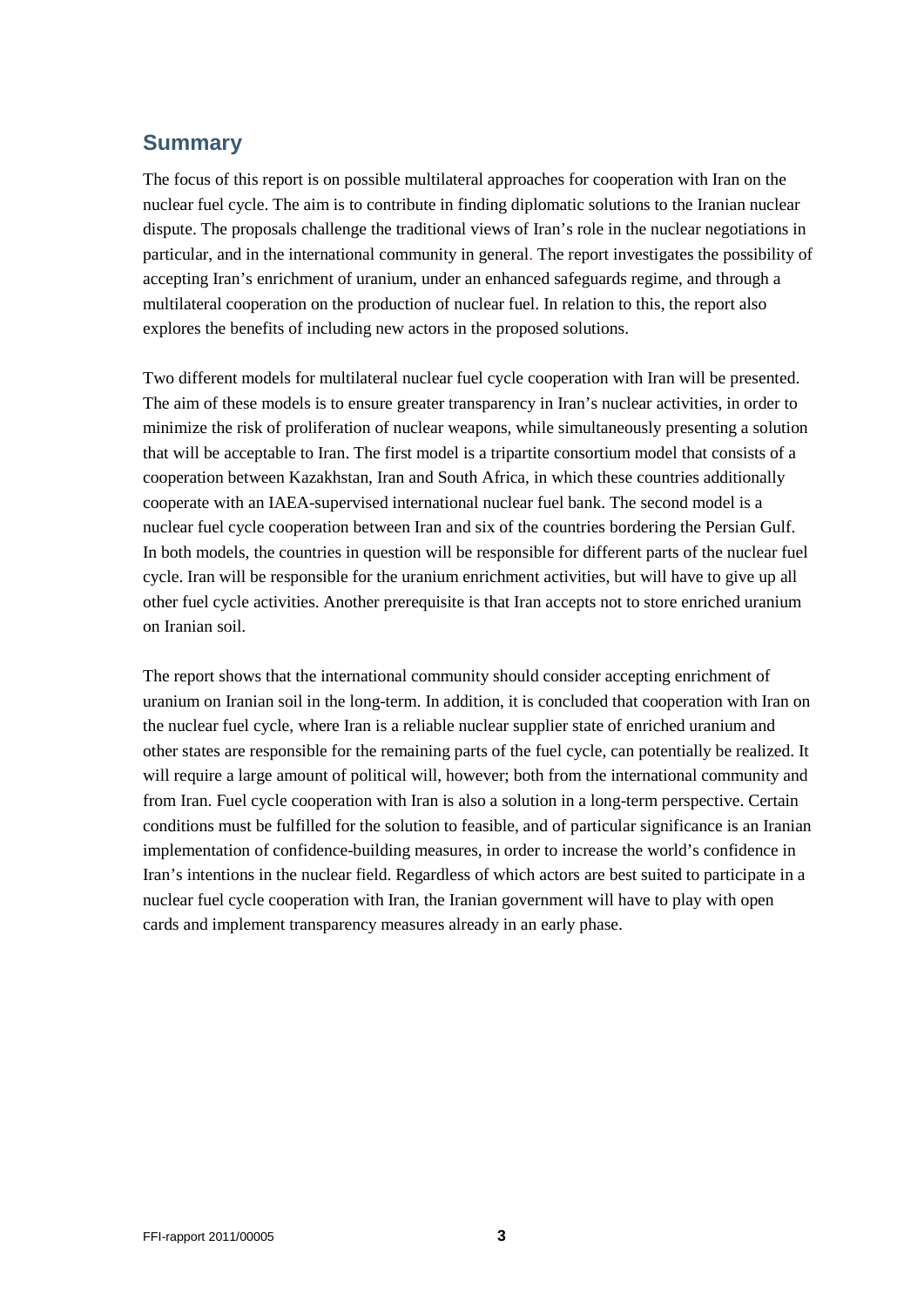# <span id="page-3-0"></span>**Norwegian Summary**

Fokuset for denne rapporten er rettet mot mulige multilaterale tilnærminger for samarbeid med Iran om den kjernefysiske brenselssyklusen. Tilnærmingene er ment som et verktøy i bestrebelsen etter å finne diplomatiske løsninger på atomkonflikten med Iran. Forslagene som presenteres utfordrer til nytenkning om Irans rolle i det internasjonale samfunnet generelt, og i atomforhandlingene spesielt. Rapporten undersøker muligheten for at Iran kan få aksept for å anrike uran på egen jord, gjennom et multilateralt samarbeid om produksjon av kjernebrensel under bestemte rammer. Rapporten ser i den sammenhengen på muligheten for inkludering av nye aktører i forhandlingene.

Det blir presentert to modeller for multilateralt samarbeid med Iran om den kjernefysiske brenselssyklusen. Formålet med begge modellene er å presentere forslag til løsninger som skaper større grad av innsyn i og kontroll av Irans kjernefysiske aktiviteter, som kan bidra til å minimere risikoen for spredning av kjernefysiske våpen, og som samtidig vil kunne aksepteres av Iran. Den første modellen som presenteres dreier seg om et trilateralt konsortium mellom Kasakhstan, Iran og Sør-Afrika, hvor disse aktørene samarbeider med en brenselbank. Den andre modellen dreier seg om et brenselssyklussamarbeid mellom Iran og golfstatene. I begge modellene vil de nevnte aktørene ha ansvar for forskjellige deler av den kjernefysiske brenselssyklusen. Et vilkår er at Iran ikke lagrer anriket uran på egen jord.

Rapportens funn viser at tiden er moden for å vurdere å akseptere anrikning av uran på iransk jord på sikt. I tillegg er det konkludert at et samarbeid med Iran om den kjernefysiske brenselssyklusen, hvor Iran står for anrikningen og andre stater står for resten av syklusen, potensielt kan realiseres. Dette krever likevel stor grad av politisk vilje, både fra det internasjonale samfunnet og fra Iran. Et brenselssyklussamarbeid med Iran er et løsningsforslag i et langsiktig tidsperspektiv. En rekke brikker må falle på plass før forslaget kan realiseres, og av størst viktighet er det at Iran iverksetter tillitskapende tiltak, for å øke tilliten til at de har fredelige hensikter med sitt kjernefysiske program. Uavhengig av hvilke aktører som eventuelt egner seg best i et brenselssyklussamarbeid med Iran, vil det være en forutsetning at Iran legger flere kort på bordet allerede i første fase av et samarbeid.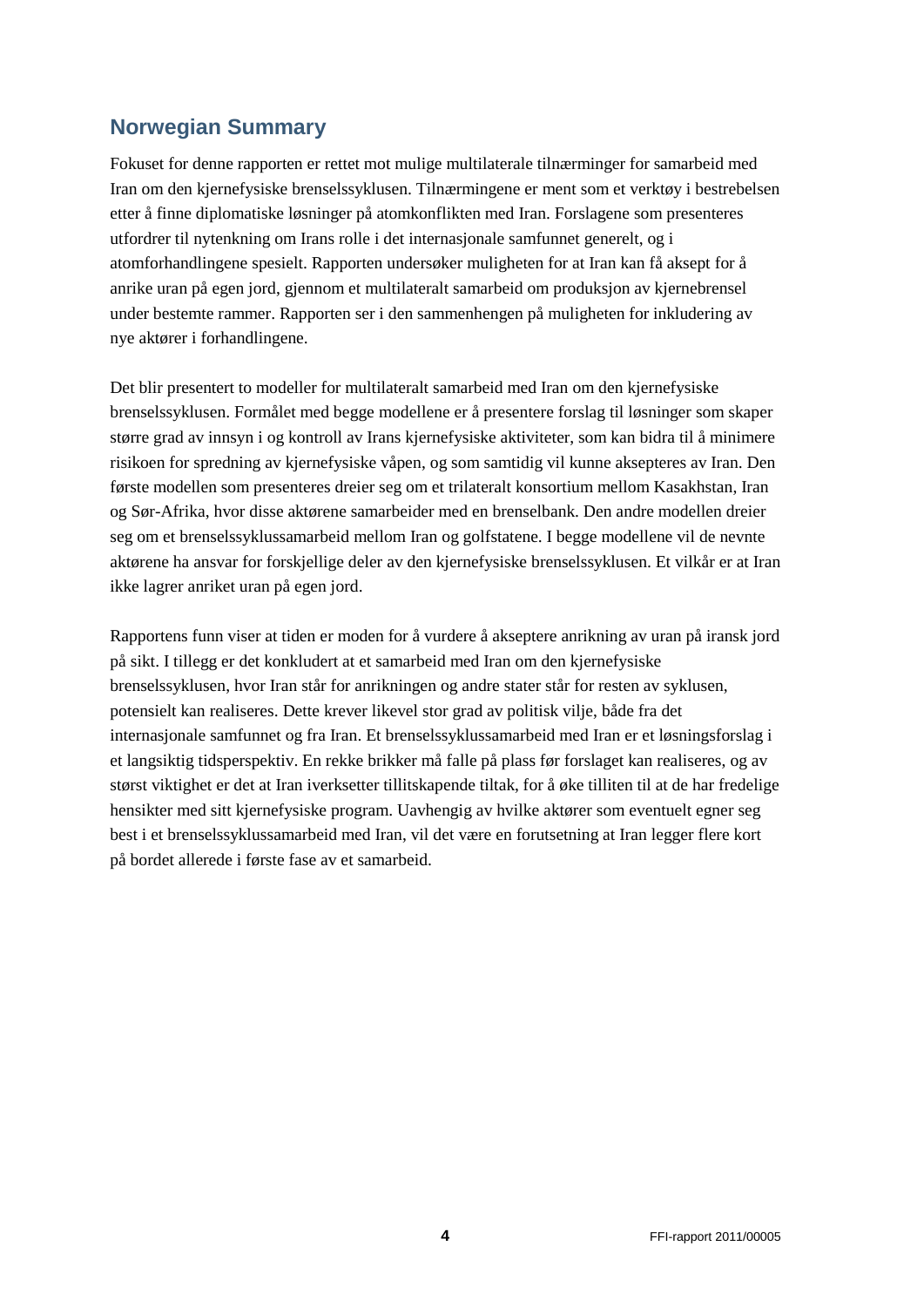# **Contents**

| <b>Norwegian Summary</b><br>4 |                                                                             |    |  |
|-------------------------------|-----------------------------------------------------------------------------|----|--|
| <b>Preface</b>                | 7                                                                           |    |  |
| 1                             | <b>Introduction</b>                                                         | 9  |  |
| $\overline{2}$                | Background: the controversy concerning Iran's nuclear                       |    |  |
|                               | development                                                                 | 10 |  |
| 2.1                           | Overview                                                                    | 10 |  |
| 2.2                           | Nuclear development in Iran                                                 | 11 |  |
| 2.3                           | The non-proliferation regime                                                | 12 |  |
| 2.4                           | The nuclear dispute                                                         | 13 |  |
| 2.5                           | Attempted negotiations                                                      | 16 |  |
| $\mathbf{3}$                  | Uranium enrichment on Iranian soil                                          | 18 |  |
| 3.1                           | International acceptance                                                    | 18 |  |
| 3.2                           | Necessary concessions by Iran                                               | 19 |  |
| 3.2.1                         | Overcoming a possible show-stopper                                          | 21 |  |
| 4                             | Dealing with Iran in a new multinational way                                | 22 |  |
| 4.1                           | Multilateral cooperation with Iran on the nuclear fuel cycle                | 22 |  |
| 4.2                           | Commercializing nuclear enrichment services in Iran                         | 23 |  |
| 4.3                           | Competitive uranium enrichment                                              | 24 |  |
| 4.4                           | New actors                                                                  | 25 |  |
| 4.5                           | Status concerns                                                             | 27 |  |
| 4.6                           | Two models for multilateral cooperation with Iran on the nuclear fuel cycle | 28 |  |
| 5                             | <b>Tripartite consortium and fuel bank cooperation</b>                      | 28 |  |
| 5.1                           | Kazakhstan as a uranium producer and exporter                               | 30 |  |
| 5.2                           | South Africa converting and producing fuel                                  | 31 |  |
| 5.3                           | International nuclear fuel bank                                             | 33 |  |
| 6                             | Iran and the Persian Gulf: Nuclear energy cooperation                       | 34 |  |
| 6.1                           | The Gulf Cooperation Council                                                | 35 |  |
| 6.2                           | The GCC's joint nuclear programme                                           | 36 |  |
| 6.3                           | GCC - Iran collaboration in the nuclear field                               | 37 |  |
| 6.4                           | Iran as a credible nuclear supplier state in the Persian Gulf               | 38 |  |
| 6.4.1                         | Challenges to the implementation                                            | 40 |  |
| 6.4.2                         | Will the Gulf States cooperate with Iran in the nuclear field?              | 42 |  |
| 6.4.3                         | The major powers' role in the proposal                                      | 43 |  |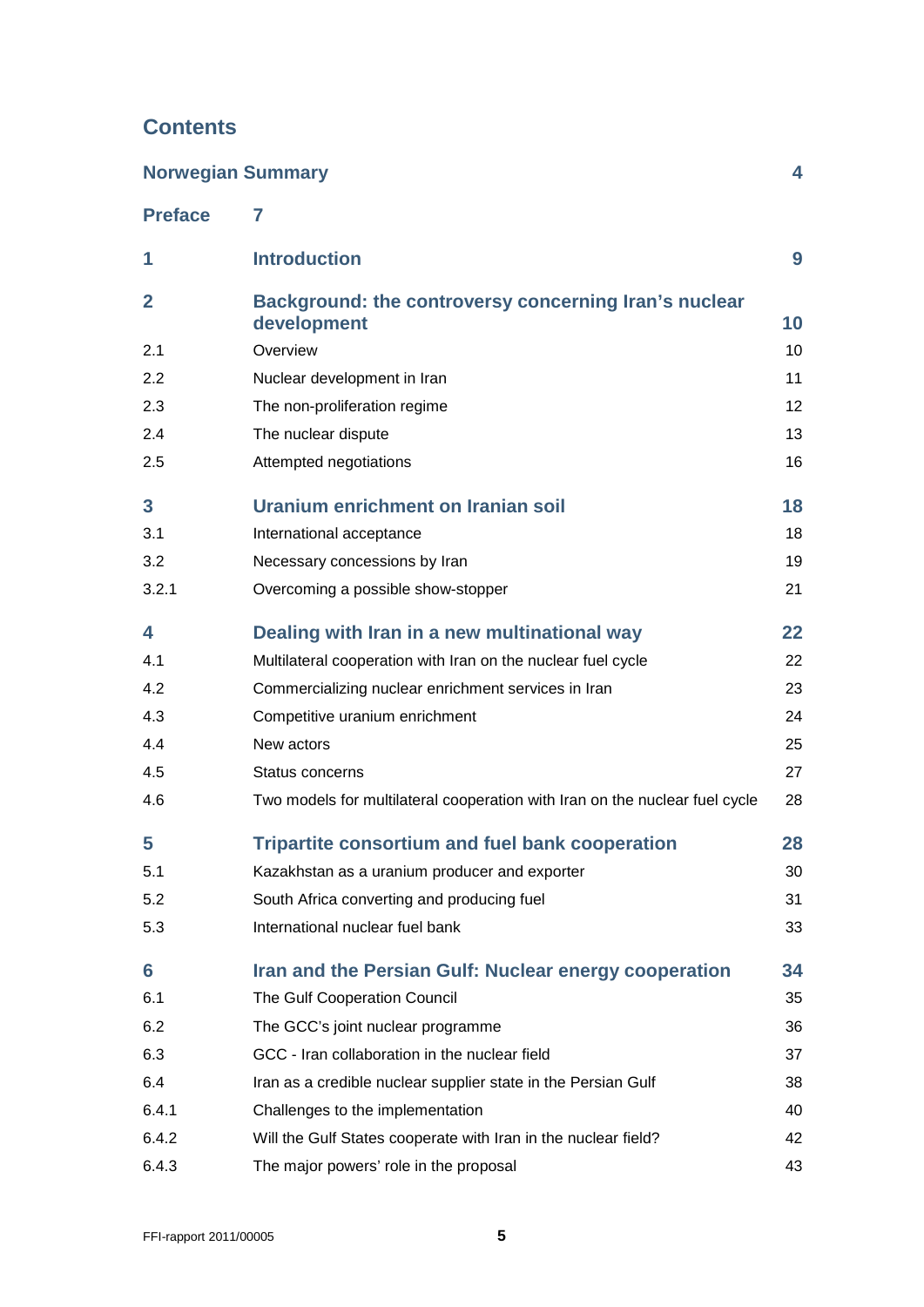| 6.4.4 | The Iranian viewpoint        | 43 |
|-------|------------------------------|----|
|       | <b>Conclusion</b>            | 44 |
|       | <b>References</b>            | 46 |
|       | <b>List of abbreviations</b> | 52 |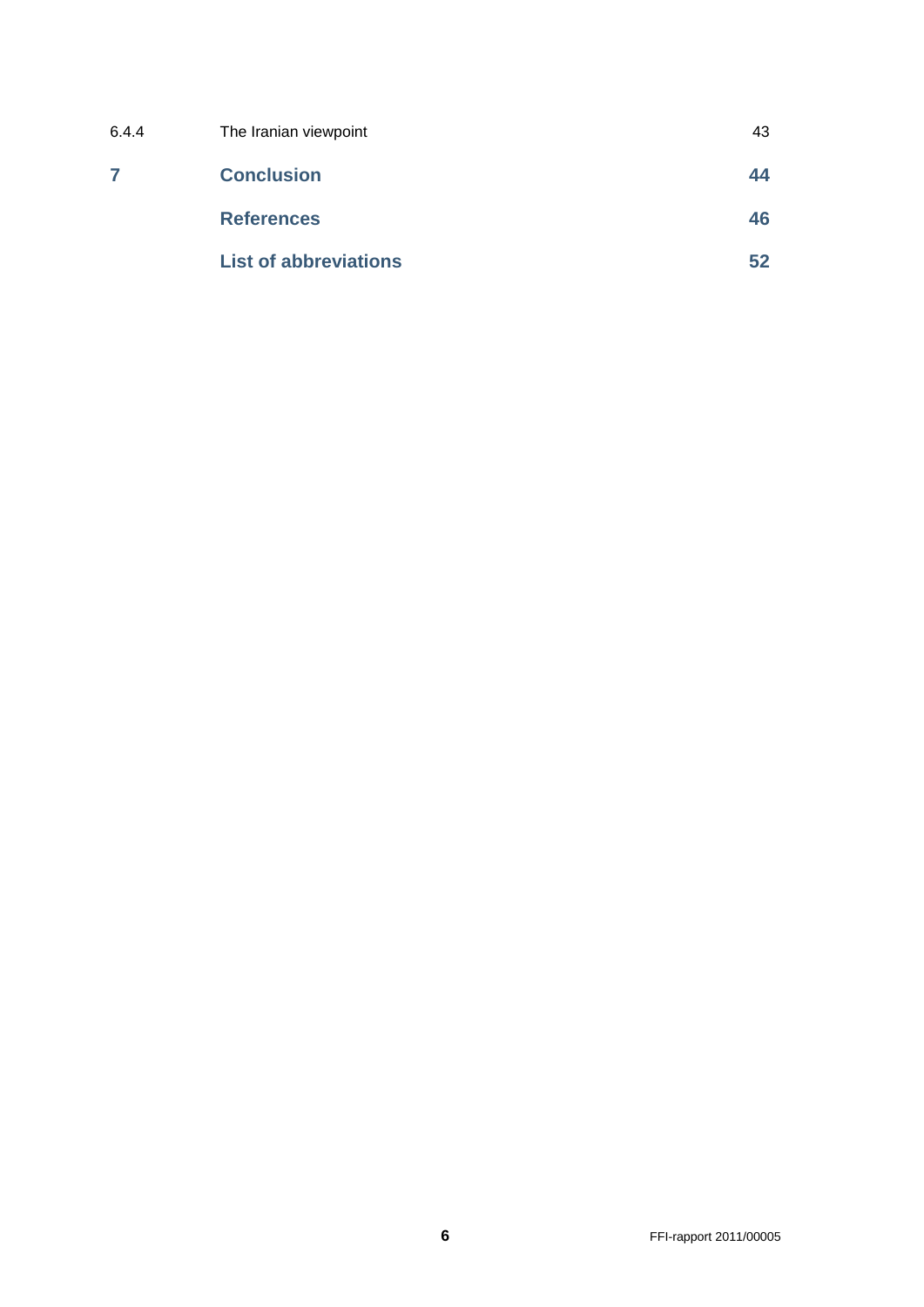# <span id="page-6-0"></span>**Preface**

This work has been performed by two students in cooperation with, and under guidance by, Halvor Kippe. We are obliged to many colleagues, in particular, to Steinar Høibråten for fertile discussions and always constructive feedbacks. We thank Sverre Lodgaard for his thoughtful remarks on an early version of this report. We also thank Elin Enger who gave us valuable technical information. Additional thanks to Andreas Persbo, Marius Bjørningstad and Morten Bremer Mærli for helpful discussions and enlightening remarks along the way.

Kjeller, September 2010 Hege Schultz Heireng, Maryam Moezzi and Halvor Kippe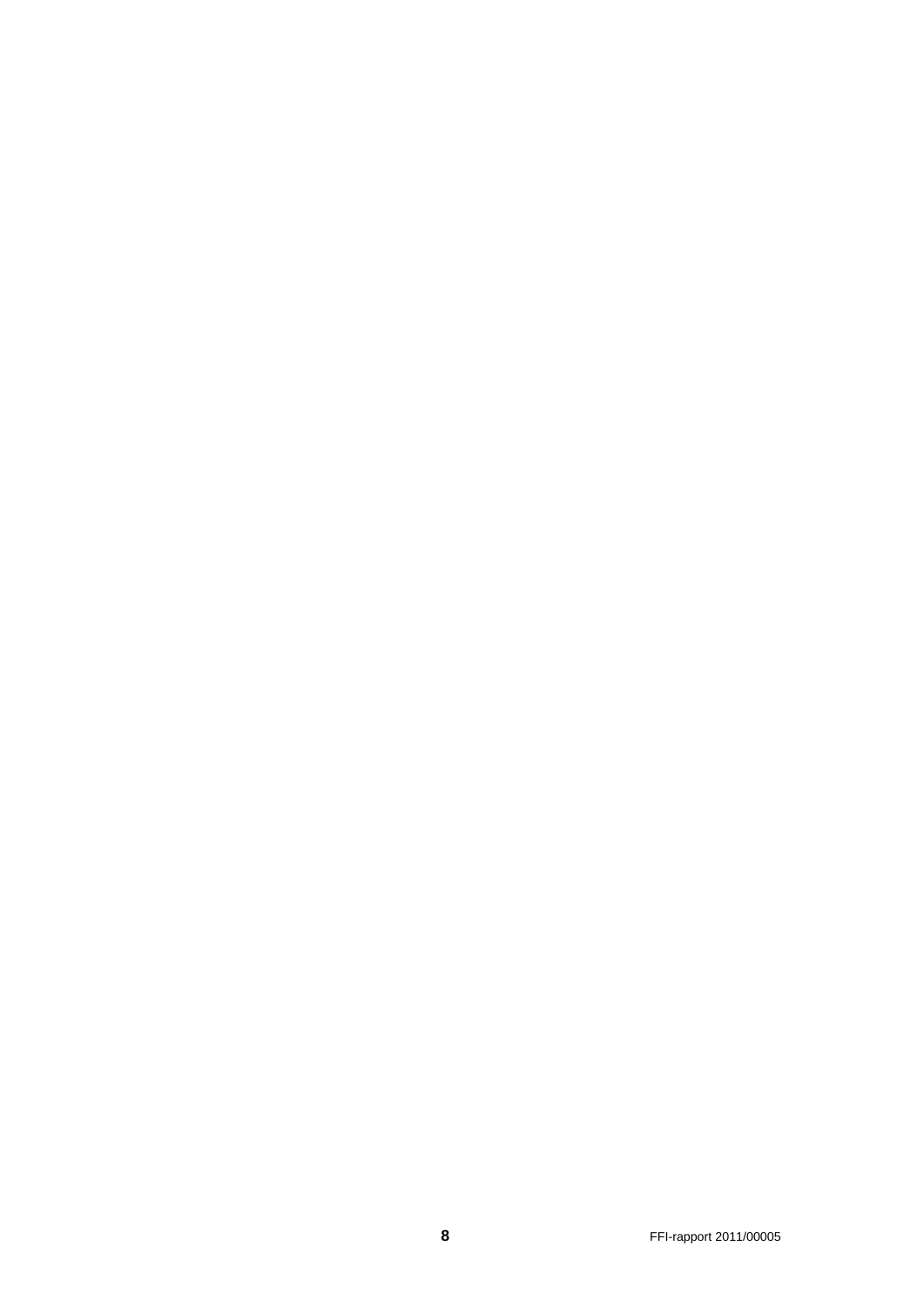# <span id="page-8-0"></span>**1 Introduction**

The five permanent members of the United Nations Security Council plus Germany (P5+1) and the International Atomic Energy Agency (IAEA) are using an inefficient strategy when confronting Iran regarding its nuclear programme. This has been clearly demonstrated through Iran's continued unwillingness to suspend its uranium enrichment activities. Given the different opinions in the Security Council, the confrontational stance of the Iranian government, and the lack of new thinking and progress in the negotiations, it is assumed that no solution can be negotiated in the foreseeable future, unless the P5+1, Iran or both change their course.

Our aim with this report is to present possible long-term solutions to the nuclear dispute. The report proposes two models for a multilateral agreement with Iran, in which the most important elements are to achieve greater transparency in Iran's nuclear programme while improving the relations between Iran, the P5+1 and the IAEA. The following conditions are considered necessary in order to realize the proposals:

In the short term:

- Negotiations should involve an expanded group of states beyond the P5+1 and Iran
- Iran should cooperate fully with the IAEA to resolve all outstanding issues with respect to past and present activities relevant to its non-proliferation commitments.
- Iran should accept a temporary freeze of its enrichment and heavy-water related activities pending an IAEA "clear bill of health" and the conclusion of negotiations of a long-term solution for its fuel cycle activities

In the long term:

- The international community should prepare to accept Iran's enrichment of uranium under an enhanced safeguards regime, and with a cap on the enriched uranium stockpile
- The international community should consider accepting Iran as a reliable nuclear supplier state in a multilateral nuclear fuel cycle cooperation

These conditions at first glance may seem controversial and impractical. It would be incorrect to suggest that there are no difficulties in implementing the ideas presented, but the proposals are well-considered, and the report will give guidelines for implementation while elaborating on the challenges and benefits of each of them.

The report will present two different models for how to achieve multilateral nuclear fuel cycle cooperation (MNFCC) with Iran. The first model is a tripartite consortium model that consists of a cooperation between Kazakhstan, Iran and South Africa. The second model is MNFCC between Iran and six of the countries bordering the Persian Gulf. We believe the P5+1 and the IAEA will benefit from the models presented, because it secures greater transparency in Iran's nuclear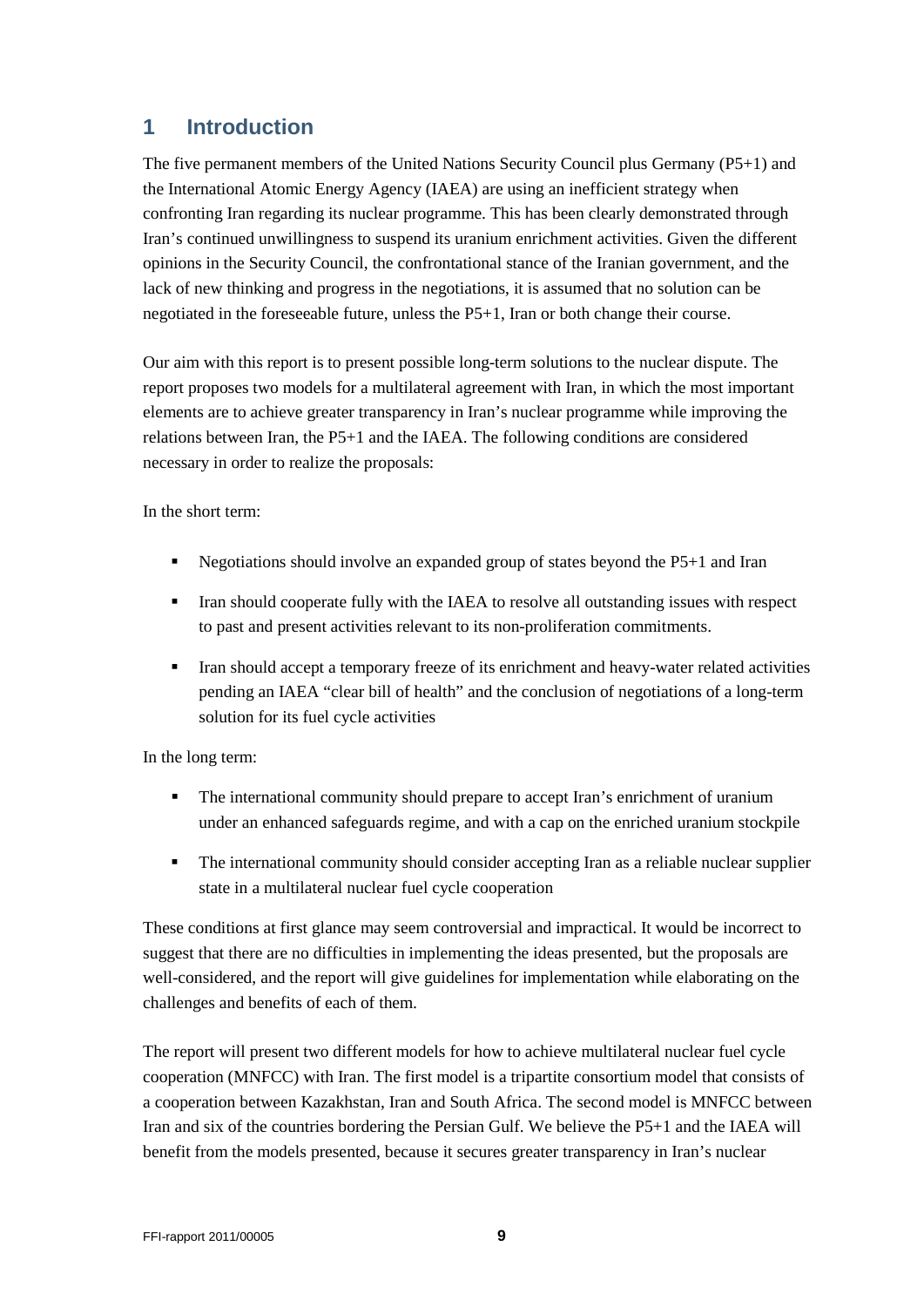activities. Iran will also benefit because the country will be recognized as an important regional actor in the Middle East.

Any agreement will have to comprise some real confidence-building measures from Iran, in order to gain confidence in the truly peaceful nature of Iran's nuclear efforts. Iran's leaders will have to ratify the Additional Protocol to its safeguards agreement, which is a verification standard designed to give assurances that no undeclared activities are going on, and they will have to act in accordance with the Nuclear Non-Proliferation Treaty (NPT). The NPT is an international treaty designed to prevent the spread of nuclear weapons, stimulate the development of nuclear technology for peaceful uses, and promote global nuclear disarmament. It is vital that an agreement with Iran strengthens rather than weakens the nuclear non-proliferation regime in general, including export control and verification norms. To convince Iran to act in accordance with these demands, an agreement will have to contain some face-saving elements for Iran, but also some real benefits in terms of assurance of nuclear fuel supply and the roll-back of certain United Nations Security Council (UNSC) resolutions. Accepting Iran's uranium enrichment programme, and thereby contributing to Iran's emerging as an important regional actor in the Middle East, is a benefit any negotiating parties should be willing to consider offering Iran in order to achieve a solution that deters Iran from developing nuclear weapons overtly or covertly.

# <span id="page-9-0"></span>**2 Background: the controversy concerning Iran's nuclear development**

#### <span id="page-9-1"></span>**2.1 Overview**

In August 2002, the Iranian opposition coalition National Council of Resistance of Iran (NCRI) revealed information about two secret nuclear sites in Iran that turned out to be a heavy-water production plant (HWPP) in Arak and a uranium enrichment plant in Natanz. In the months that followed, several other revelations amassed, adding to a picture of a comprehensive, clandestine nuclear programme previously unknown to the outside world. As a signatory of the NPT, Iran was obligated to report to the IAEA on its nuclear activities. The disclosures therefore resulted in a comprehensive struggle between Iran and the international community. The Western powers have since been on the forefront of accusing Iran of developing nuclear weapons, while Iran has constantly claimed that their nuclear activities are completely peaceful, complaining that the West merely seeks to deprive it from its right to develop nuclear energy technology. Caught in the middle of the struggle, the IAEA has assumed the role of a mediator, striving to prevent the proliferation of nuclear weapons while securing all member states' inalienable right, according to Article IV of the NPT, to develop research, production and use of nuclear energy for peaceful purposes. A state's breach of any NPT commitments would by standard international law nullify its Article IV rights. Iran's failure to declare substantial nuclear fuel cycle activities undoubtedly constituted a breach of its NPT Article III commitment to implement efficient IAEA safeguards to all nuclear materials and activities relevant to the purpose of the NPT, although the nondeclaration of specific facilities such as in Natanz and Arak was not literally a breach in itself, since Iran's Comprehensive Safeguards Agreement with the IAEA states that countries that have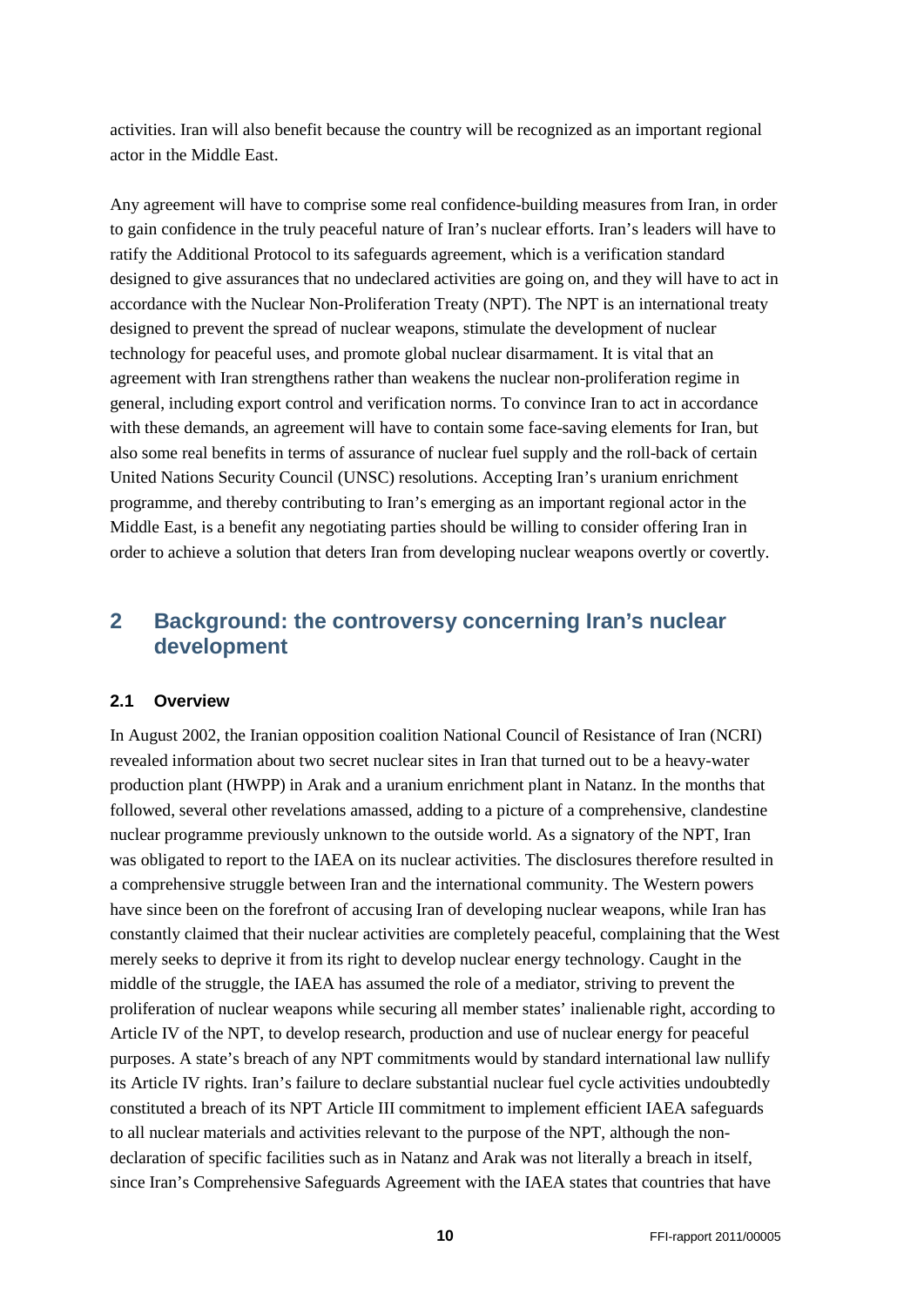signed the NPT are obligated to declare their nuclear facilities within 180 days prior to nuclear material being introduced (Kippe 2009:15). There have been disagreements, however, on whether or not Iran has violated the actual non-proliferation provisions stipulated in NPT Article II, since no assembled nuclear weapons have been found in Iran, and because evidence of such intent is hard to vet and usually of circumstantial nature.

## <span id="page-10-0"></span>**2.2 Nuclear development in Iran**

Iran has had nuclear ambitions since the 1950s. Its nuclear development began in an alliance with the United States (NTI 2005a) in 1957, when Iran and the United States signed a civil nuclear cooperation agreement as part of the United States' Atoms for Peace programme (NTI 2005a). According to the agreement, the United States was going to provide Iran with technical assistance and the lease of several kilograms of enriched uranium, and cooperate with Iran on the research on peaceful uses of nuclear energy. The United States supplied the Tehran Nuclear Research Center with a small research reactor (Tehran Research Reactor, TRR) in 1967 (NTI 2010c). The Iranian government signed the NPT in 1968, on the day it opened for signature (NTI 2005a). During a trip to Iran in 1974, the United States Atomic Energy Commission's chairman Dr. Dixy Lee Ray suggested that Iran should establish enrichment and reprocessing facilities (NTI 2005a). At that time Iran was viewed, by the West, as the best candidate for establishing enrichment and reprocessing facilities for the Middle East region, since Iran by then had developed an impressive baseline capability in nuclear technologies (NTI 2005a). Since the Iranian revolution in 1979, however, the United States has been the most critical actor towards Iran's nuclear development (NTI 2005a).

The Iranian revolution stalled Iran's nuclear programme, as the new leader, Ayatollah Ruhollah Khomeini, largely abandoned the former Shah's agenda, cancelling almost all of the Islamic Republic's nuclear contracts with foreign companies (NTI 2010c). Work on two nuclear power reactors in the city of Bushehr was suspended by the German contractor, but nuclear research at the TRR continued (NTI 2010c). However, in 1984 Khomeini expressed a renewed Iranian interest in nuclear power, seeking the assistance of international partners to complete construction at Bushehr (NTI 2010c).

In the aftermath of the Iranian Revolution in 1979, there was a clear shift in the West's will to cooperate with Iran in the nuclear field. The United States, France and Germany did not fulfill their promised assistance to the Iranian nuclear programme. The development of Iran's nuclear programme met even more barriers during the eight-year long war with Iraq in the 1980s. During the war, the reactors in Bushehr were bombed by Iraq, while most Iranian research scientists and nuclear experts emigrated from Iran (Melman and Javedanfar 2007:99-100). This loss, compounded by Ayatollah Ruhollah Khomeini's previous opposition to nuclear technology, resulted in the near disintegration of Iran's nuclear programme after 1979 (NTI 2010c).

However, Iran began investing more heavily in nuclear technology again following the Iran-Iraq War. Iran had to rebuild parts of its nuclear programme from scratch, and the development progressed slowly because Iran received very limited, if any, assistance from the Western powers.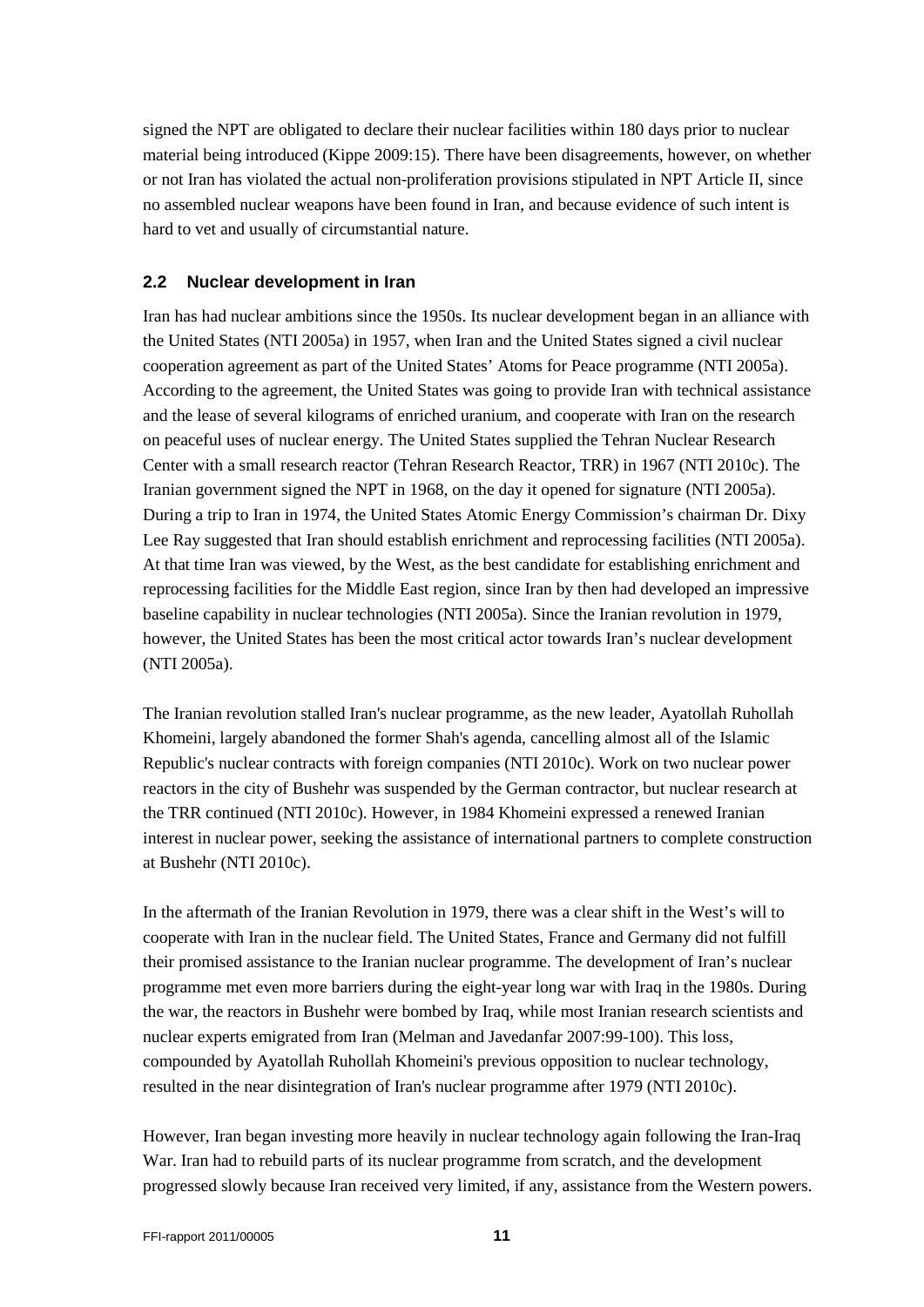Tehran had to look for new parties offering assistance in the nuclear field. During the 1980s and 1990s, the Iranian government received nuclear know-how and assistance from China, Russia and Pakistan. While China provided Iran with a research reactor in Isfahan, the Russian government committed to complete one of the two damaged reactors in Bushehr (Melman and Javedanfar 2007:100-103). At the same time, Iranian students received education on nuclear technology abroad.

Iran's nuclear programme is long rooted in its history, but the current nuclear dispute did not arise until August 2002. The disclosure of the undeclared nuclear facilities in Natanz and Arak created apprehension about an acute proliferation risk. In the aftermath of the August 2002 disclosures, a new undeclared facility was revealed at a research center in Lavizan-Shian in Tehran in 2003, but the facility was demolished a few months after the discovery (Kippe 2009:54). Suspicions concerning nuclear activities in a military site in Parchin outside Tehran were also reported, but the IAEA was unable to detect any nuclear activities after being granted physical access and allowed environmental sampling (IAEA Board of Governors 2005). However, in October 2009, the existence of a second uranium enrichment plant, near the city of Qom, approximately 100 km south of Tehran, was revealed. Iran had again failed to inform the IAEA about its intention to build a nuclear facility. As of today, there is no "smoking gun" evidence that Tehran is developing nuclear weapons. Still, the continued secrecy by the Iranian government, and the unclarified aspects of the Iranian nuclear programme, creates uncertainty about Iran's nuclear ambitions.

## <span id="page-11-0"></span>**2.3 The non-proliferation regime**

The IAEA was originally set up as the world's "Atoms for Peace" organization in 1957 within the United Nations. The Agency works with its member states and multiple partners worldwide to promote safe, secure and peaceful nuclear technologies. On the one hand, the IAEA seeks to inhibit nuclear development for military purposes, while on the other hand it seeks to assist the peaceful development of nuclear energy. The international community has entrusted the IAEA with the authority to safeguard nuclear facilities and to verify the declarations made by States on their nuclear material and activities (IAEA 2001:7).

Even though the IAEA is established independently of the United Nations, under its own international treaty, the Agency reports to both the UN General Assembly and the UN Security Council. The 1997 Model Additional Protocol to Safeguards Agreements extends the IAEA safeguards authority and allows access to locations not previously subject to IAEA inspections, including undeclared facilities (IAEA 2001:7). The purpose of the safeguards system of the IAEA is to provide credible assurance to the international community that nuclear material and other specified items are not diverted from peaceful nuclear uses. The IAEA's responsibility is to safeguard nuclear technology and to verify member states' compliance with the NPT, [a treaty](http://en.wikipedia.org/wiki/Treaty) to prevent the spread of nuclear weapons. The NPT was signed in 1968, entered into force on 5 March 1970, and was extended indefinitely in 1995. At the moment, 187 states have signed the NPT, consisting of 182 states that do not possess nuclear weapons, and five states that had tested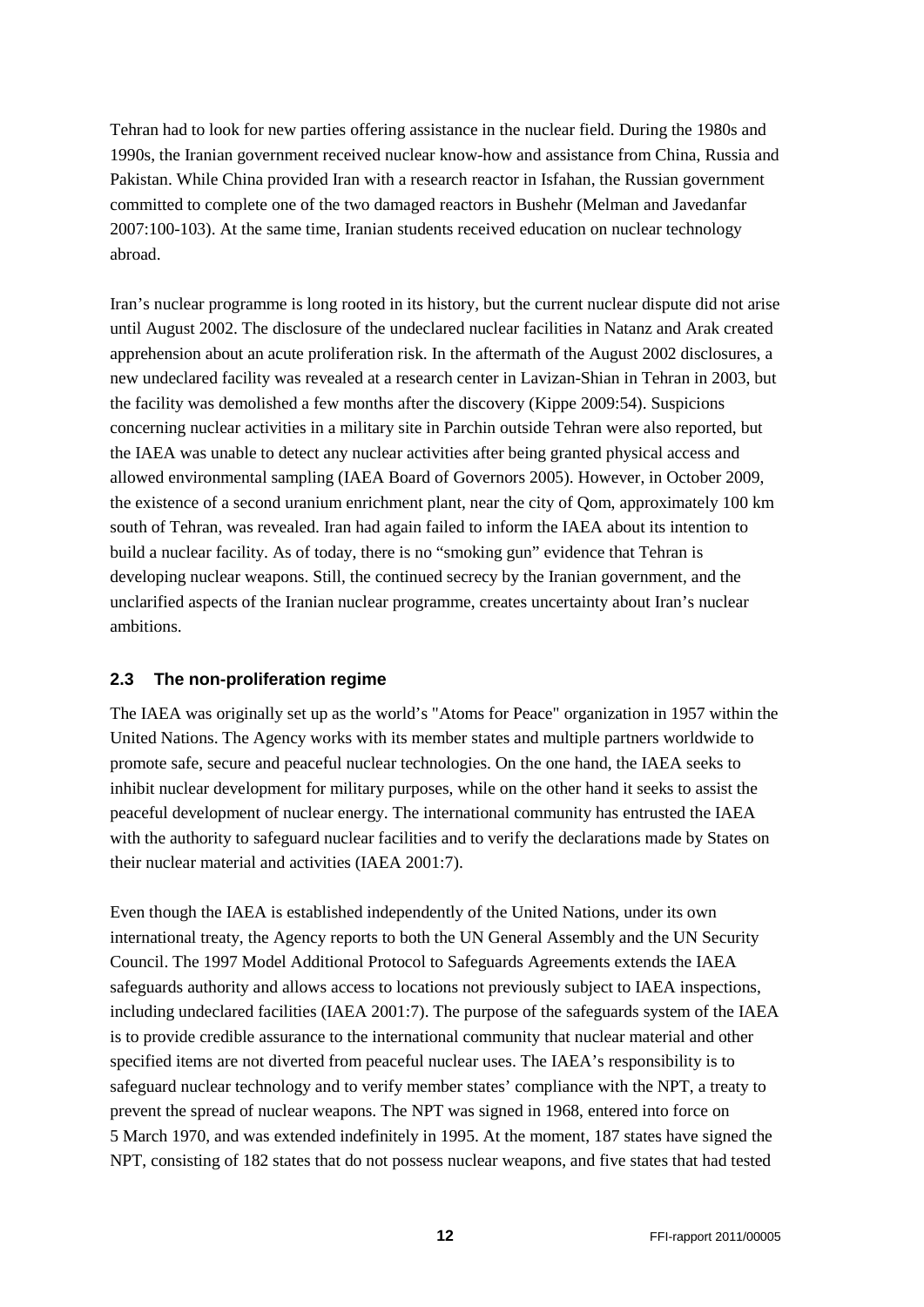nuclear weapons before January 1967. The NPT focuses on preventing the weapons use of nuclear materials (NPT Treaty Text 1968).

Because the NPT's provisions are formulated rather generically, its interpretation and implementation are reviewed and evaluated every five years during a formal NPT Review Conference involving all its states parties.

# <span id="page-12-0"></span>**2.4 The nuclear dispute**

There is legitimate concern surrounding Iran's nuclear programme, especially after the unveiling of their secret nuclear enrichment facilities in 2002. Uranium enrichment is one of the many processes natural uranium has to go through to become nuclear reactor fuel (NEA 2008:60). Enriched uranium provides the fuel for most of the world's nuclear power reactors, and the enrichment process is a vital process in a multi-step nuclear fuel cycle (IAEA 2009). The technology is viewed as sensitive and strategic, because the enriched uranium may be used to produce nuclear weapons as well as to generate nuclear power (Cassedy 1998:173).

Nuclear power utilizes nuclear fission, a reaction in which the fissile element's nuclei is splitting into lighter nuclei and a few neutrons, releasing kinetic and radiation energy in the process. The significance of nuclear fission lies in its ability to form a chain reaction, where the neutrons emitted by the fission of one nucleus move on to create other fission reaction (Cassedy 1998:173).

The successive collisions and fission reactions can create a self-sustaining chain reaction on the condition that there is a large enough amount of the fissile material, a so-called critical mass. In other terms, the critical mass is achieved when the density and total mass of the fissile fuel is large enough to sustain the chain reaction (Cassedy 1998:173). This chain reaction is the phenomenon behind both the nuclear bomb and the nuclear reactor, with the most important distinguishing characteristic being that in a reactor the rate of fission reactions is controlled (Cassedy 1998:173).

The most common fissionable element is uranium, which has several isotopes. The most abundant isotope <sup>238</sup>U cannot sustain a nuclear chain reaction on its own. The only nuclide found in nature that can support a nuclear chain reaction is  $^{235}$ U. In natural uranium, for every 140 atoms of  $^{238}$ U there is only one atom of  $^{235}$ U (Medvedev 1992:4).

Plutonium is the most important fissile material apart from uranium. More specifically, the fissile isotope is <sup>239</sup>Pu, which is made through conversion of <sup>238</sup>U (Cassedy 1998:171, 217). When neutrons collide with the nuclei of  $^{238}U$ , some of the  $^{238}U$  nuclei transform into  $^{239}Pu$  (Medvedev 1992:5).

It is customary to denote isotopes which can sustain a chain reaction as *fissile*. In practice, fissile isotopes – such as  $^{235}$ U and  $^{239}$ Pu – can be fissioned by neutrons of all energies. Other fissionable,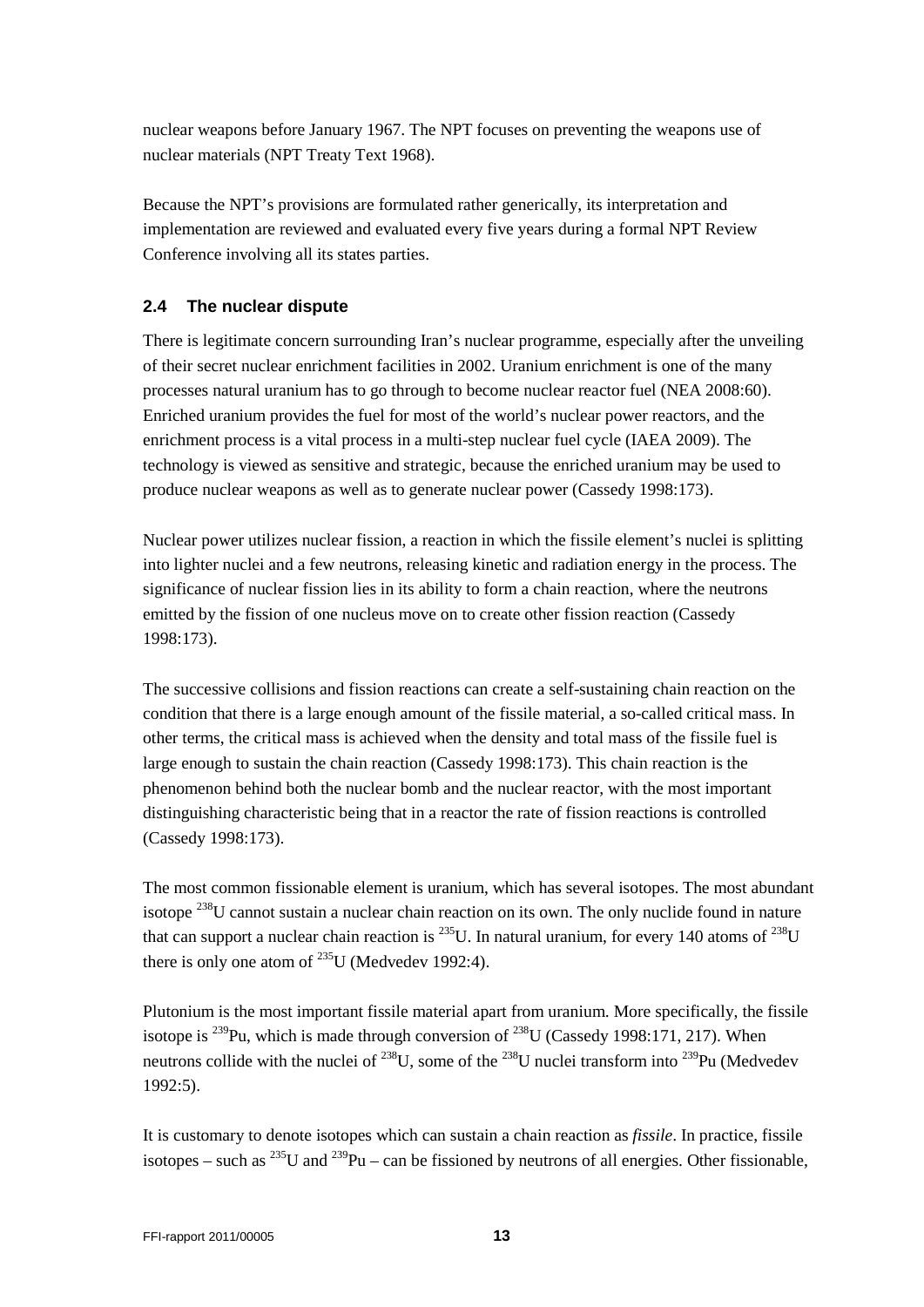but not fissile, isotopes – such as  $^{238}$ U and  $^{240}$ Pu – can only be fissioned by fast neutrons (i.e. with energies in the MeV range), and can thus not sustain a chain reaction.

Natural uranium may be used to fuel nuclear reactors, as long as the reactors are moderated by (i.e. the neutrons are slowed by) heavy water or graphite (Kippe 2009). However, natural uranium cannot be used to fuel a nuclear bomb, because the <sup>235</sup>U content is too low. The <sup>235</sup>U concentration can be raised by several techniques, the most common being enrichment through gaseous diffusion and gas centrifugation (NEA 2008:60). Both nuclear weapons and nuclear power production depend on having fissile isotopes in sufficient concentration to sustain a chain reaction (Cassedy 1998:173). Nuclear weapons must use highly enriched uranium (HEU) or plutonium, in order to obtain an explosive chain reaction (Cassedy 1998:173). The fuel for nuclear power reactors usually consists of low-enriched uranium (LEU) in oxide form  $(UO<sub>2</sub>)$ (Cassedy 1998:173). LEU has lower than 20 % concentration of  $^{235}$ U, and HEU has 20 % or higher concentration of <sup>235</sup>U (Kippe 2009).



*Figure 2.1 The nuclear fuel cycle. The figure is found and adapted from A.C. Nuclear Opportunities Fund.* 

Although Iran has constructed facilities through the whole front-end of the uranium fuel cycle, the country will still need to import yellowcake (uranium oxide,  $U_3O_8$  on average), since it does not have enough usable uranium ore for a self-sustained large-scale nuclear power programme (Kippe 2009; Forden and Thomson 2007:6). Yellowcake is converted into  $UF_6$  through a series of chemical processes in a conversion facility, such as in Isfahan in Iran. UF<sub>6</sub> is then fed into an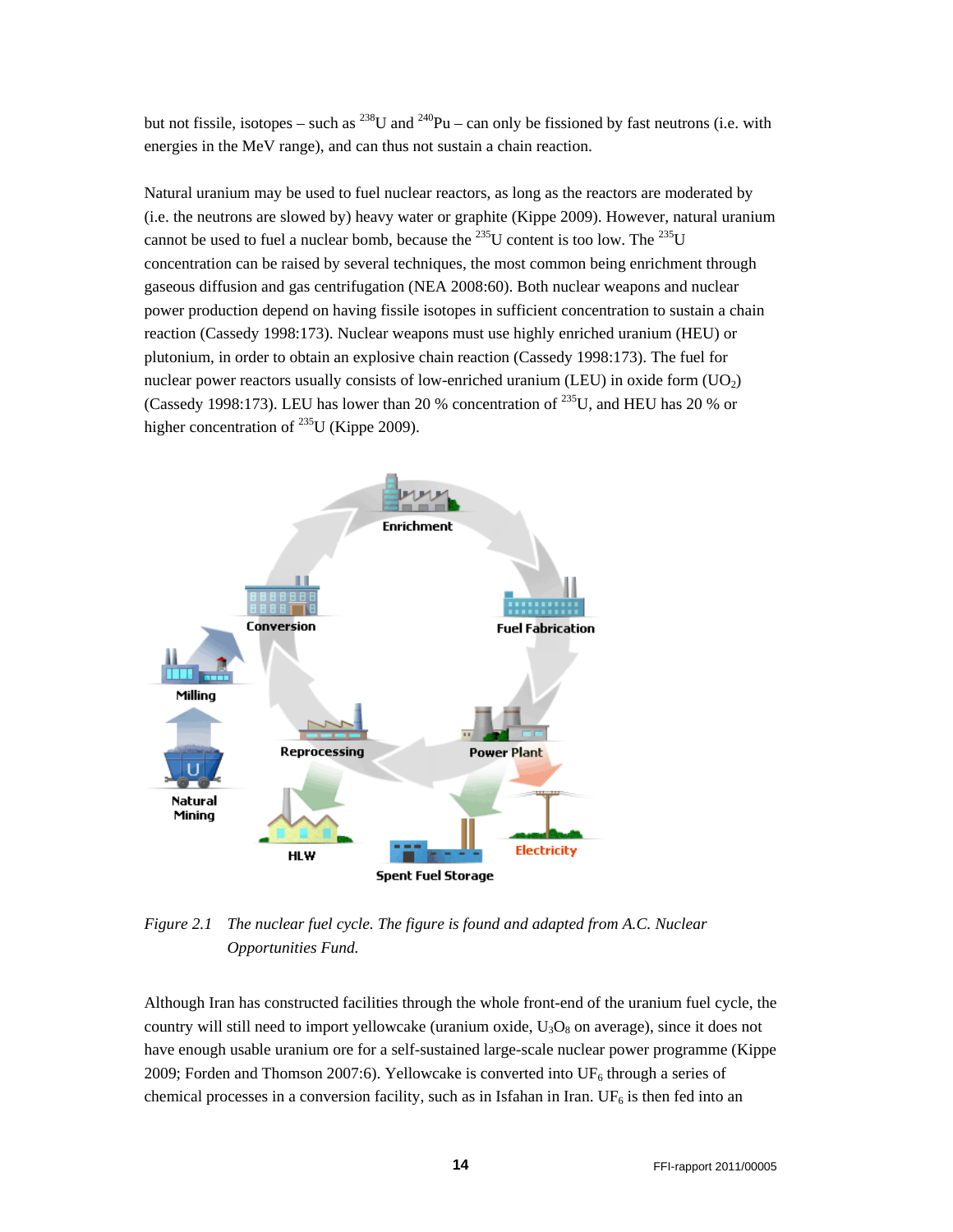enrichment facility, in which it is enriched in the isotope <sup>235</sup>U. Iran has not yet put into operation a production line to re-convert the low-enriched uranium hexafluoride (LEUF<sub>6</sub>) to UO<sub>2</sub> at its uranium conversion facility in Isfahan. Instead, it stores its entire stock of LEUF<sub>6</sub> (3 – 4 % <sup>235</sup>U) at the enrichment plant in Natanz, which means that it may readily reintroduce the material into the gas-centrifuge cascades to rapidly produce weapons-grade uranium. In that case, a reconfiguration of the centrifuge cascades would be expected in order to optimize the production (Kippe 2009:).

Modern nuclear power reactors usually use LEU fuel (IAEA 2007b). The most common reactor fuel is LEU enriched to  $3 - 5$  % (Kippe 2009:37). If the proportion of <sup>235</sup>U is increased to above 90 %, it is considered weapons-grade uranium (WGU) (Kippe 2009:37). Iran has already experience with higher enrichment levels at Natanz Pilot Fuel Enrichment Plant (PFEP), where they have enriched up to 19.75 %, which is, however, still considered low-enriched.

In international politics there has been skepticism and serious concern regarding the nuclear development in Iran. Iran has overcome the technological barrier of uranium enrichment, and thereby actually achieved an option of producing uranium for nuclear weapons (Kippe 2009:15).

There is significant historical material pointing back to countries Iran has cooperated with in the nuclear field, such as the United States, France and Germany, who all have to some degree failed to fulfill their promises (NTI 2005a). In a March 2003 interview with Iran's ambassador to the United Nations, Javad Zarif, Zarif said to the United Nations that the West cannot expect Iran to sit still when the Iranian government has neither any confidence nor any insurance that in coming years, pressure from the United States will not affect their suppliers (NTI 2005b). The message was clear; Iran's aim was to create a source of self-sufficiency, including a nuclear fuel cycle programme. The head of the Atomic Energy Organization of Iran soon after announced on Iranian state television that Iran plans to resume research of nuclear fuel production (NTI 2005b). The goal of the Iranian government is to achieve a completely independent, full-scale nuclear power programme, meaning that the state wants to master every process that is necessary for the production of nuclear power (NTI 2005b).

In spite of the West's demands to suspend all enrichment-related activities in Iran, Iran has continued its development. The controversy over the Iranian nuclear programme is mostly concerned with the enrichment of uranium, and the Fuel Enrichment Plant (FEP) in Natanz is therefore under heavy observation from the outside world. In October 2006, then Russian Deputy Prime Minister Sergey Ivanov tried to reassure the world that there was no reason to worry about Iran acquiring WGU. He further stated that Iran had launched a second cascade of centrifuges, and that the process was fully monitored by the IAEA (NTI 2006). The Iranian nuclear enrichment efforts are generally not recognized by other states as just a scientific accomplishment, but more as a threat to global security. Although the risk of nuclear weapons proliferation is a valid concern, it is still important to highlight the fact that it is not at this point proven beyond doubt that Iran's nuclear development is aimed at the pursuit of nuclear weapons.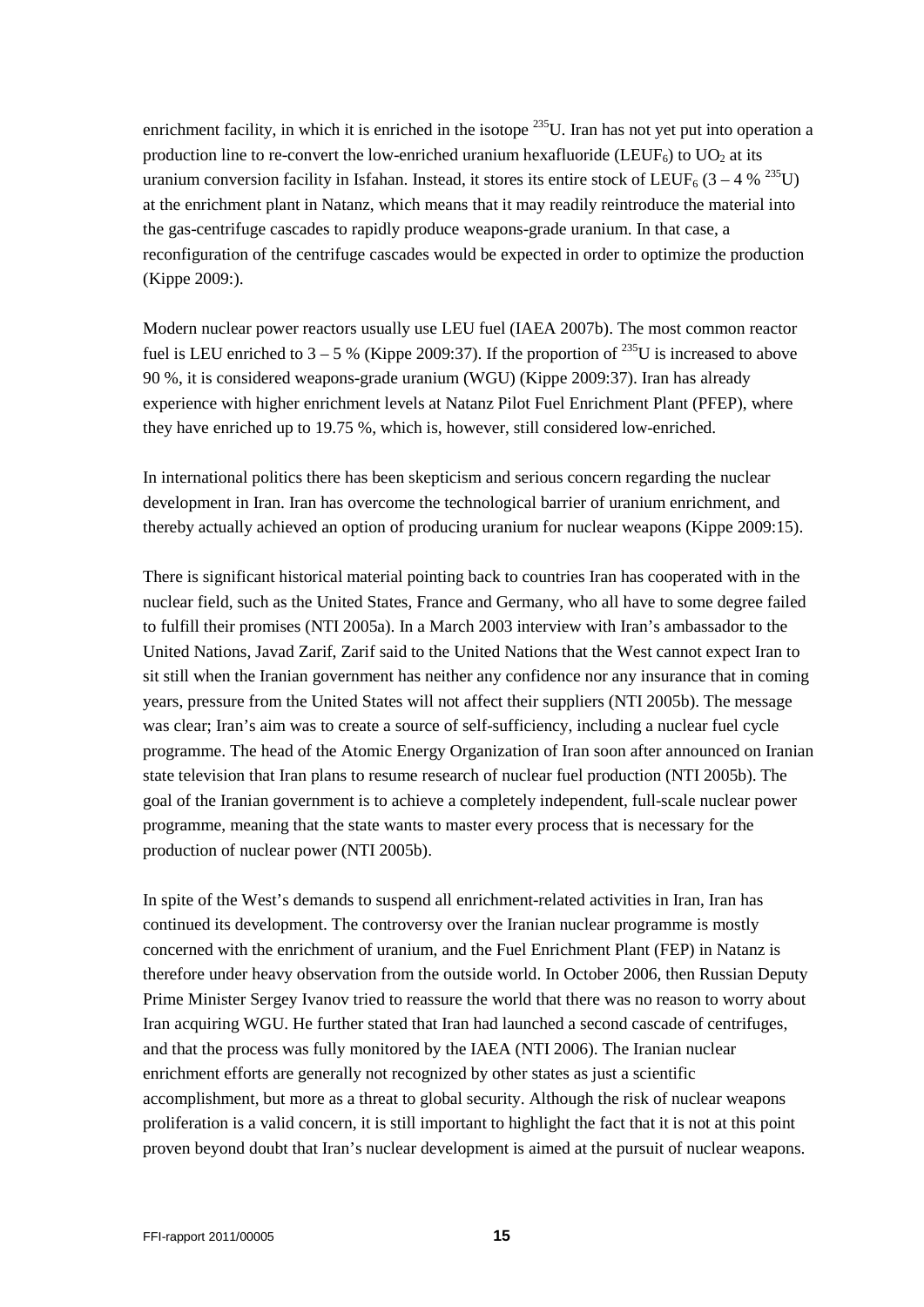#### <span id="page-15-0"></span>**2.5 Attempted negotiations**

The first nuclear discussions between Iran and the IAEA took place in September 2002, in the aftermath of the disclosure of the nuclear facilities in Natanz and Arak. Then Director General of the IAEA, Mohamed Elbaradei, was allowed by the Iranian government to visit the uranium enrichment facility in Natanz in February 2003, in order to verify the status of the Iranian nuclear programme. A few months after his visit, the IAEA announced that Iran was in non-compliance with its Safeguards Agreement on a number of instances (IAEA 2003a:7). The non-compliance concerned reporting of nuclear material, processing and use of such material, as well as the declaration of facilities where the materials had been stored and processed (IAEA 2003a:7). Forcing Iran to comply with its Safeguards Agreement has been of immense significance for the IAEA, to ensuring that Iran is enriching uranium for nuclear power plants, and not for a nuclear bomb.

In August 2003, Iran announced that they had engaged in talks with Britain, France and Germany (EU-3) regarding their nuclear programme. The EU-3 aimed at making Iran halt its enrichment activities at least until all outstanding issues regarding its previously undeclared activities were resolved. The nuclear talks transpired simultaneously as Iran negotiated with the IAEA on verification issues, and through the discussions with the EU-3 Iran accepted to voluntarily suspend all enrichment-related activities. The Iranian government also signed the Additional Protocol to its Comprehensive Safeguards Agreement, and implemented it despite absent ratification (IAEA 2004). The implementation of the Additional Protocol in Iran allowed the IAEA to obtain additional access rights to Iran's declared and suspected undeclared nuclear facilities. This is considered a prerequisite for IAEA's being able to provide assurances regarding the absence of undeclared nuclear activities on Iranian soil. Overall, the IAEA, Iran and the EU-3 accomplished significant transparency concessions in their nuclear discussions between September 2002 and July 2005.

However, the improvements were not maintained, as there was a considerable change in the Iranian foreign policy strategy after August 2005.<sup>[1](#page-15-1)</sup> Iran announced it would restart uranium enrichment, which resulted in a break-down of the negotiations with EU-3 (IAEA 2005a). The Iranian government also informed the IAEA that Iran would no longer implement the Additional Protocol. The IAEA expressed great concerns by the lack of confidence that Tehran's nuclear activities were solely for peaceful purposes (IAEA 2005b:2). The IAEA also emphasized the need for better understanding of the proliferation-sensitive aspects of Iran's nuclear activities.

In an attempt to encourage Iran to comply with the demands of the IAEA, the EU-3 presented elements of a Long-Term Agreement to Iran, on behalf of the EU, in August 2005 (UNSC 2007). The framework included some very profitable incentives to Tehran, which were supposed to be developed more specifically over time and covered in a comprehensive agreement between Iran

<span id="page-15-1"></span> $1$  The rapid change of strategy in Iran can be explained by the new hard-line Iranian government led by President Mahmoud Ahmadinejad (Blair 2009). A second explanatory factor can be Iran's relatively high degree of bargaining power vis-à-vis the United States during Ahmadinejad's presidential period, as a result of the costly and unsuccessful foreign wars in Iraq and Afghanistan (Heireng 2010:44).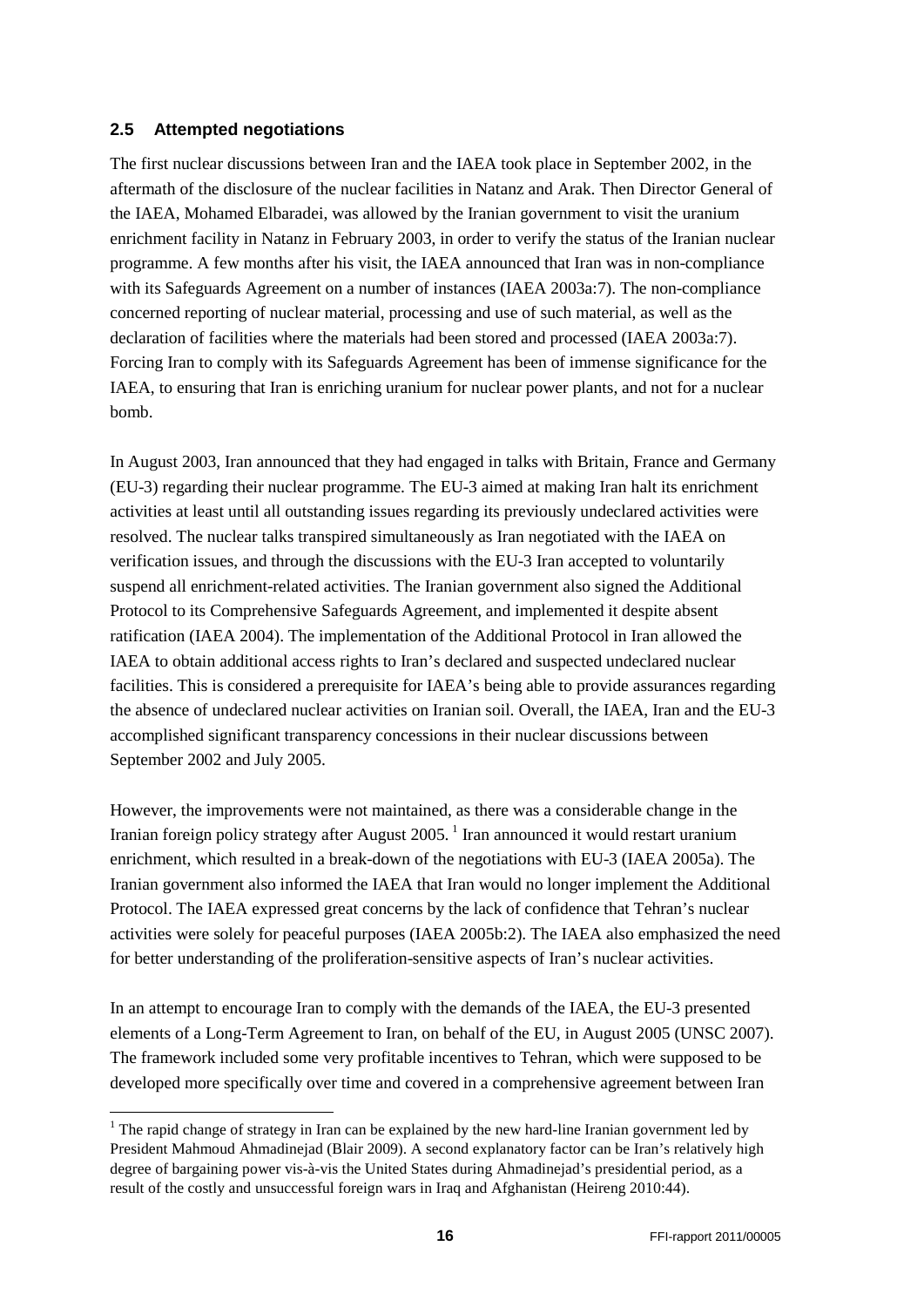and the EU (UNSC 2007). The incentives Iran was offered mainly included fuel assurances, membership in the World Trade Organization, assistance in building new light-water power reactors and energy partnership between Iran and the EU (UNSC 2007). In return, Iran had to comply with three criteria: Firstly, Iran had to commit to addressing all outstanding concerns with the IAEA. Secondly, Iran was obligated to suspend all enrichment-related activities. Thirdly, Iran had to implement the Additional Protocol (UNSC 2007). Tehran's chief nuclear negotiator, Ali Larijani, proclaimed that "These proposals include positive steps and they also include some ambiguities that should be removed" (O'Rourke 2006). In the end, Iran decided to turn down the offer from the EU.

In February 2006, the IAEA voted to refer the Iran-issue to the UNSC, seeing that the IAEA was not capable of resolving the nuclear dispute with Iran by itself. The IAEA received a letter from Iran requesting the Agency to reconsider the idea of transferring Iran's nuclear file to the UNSC (IAEA 2006). Iran argued that the IAEA had no legitimate right to relocate the case, and Iran threatened the Agency with boycott in case the transfer took place. Despite Iran's stipulation, the IAEA decided to transfer the Iran-case to the UNSC. The statutes of the IAEA stipulate in Article XII, paragraph C, that member states found in non-compliance with its safeguards commitments shall be reported to the UNSC, after the IAEA Board of Governors has called upon the member state in question to remedy the situation. Iran has made the case that it was not given sufficient time and opportunity to come clear before its dossier was transferred to the UNSC.

An immediate consequence of the transfer was the implementation of UNSC resolutions containing sanctions against Iran. Up to now, the UNSC has implemented four rounds of sanctions against Iran in an attempt to coerce Iran to be more cooperative. However, the sanctions have had very little effect on Iran's position in the nuclear talks.<sup>[2](#page-16-0)</sup> Iran has neither ratified nor implemented the Additional Protocol, and there is still lack of confidence that Iran's nuclear programme is exclusively for peaceful purposes. The divergent positions among the permanent members of the Security Council concerning sanctions against Iran is making matters worse, as stronger sanctions depend on consensus among the permanent members of the UNSC. Given that China and Russia are not endorsing or ensuring the passing of stronger sanctions against Iran, it is assumed that few achievements will be attained in the nuclear negotiations in the nearest future.

Iran's nuclear programme has become a prestige project for the Iranian elite. The nuclear programme has not only put Iran on the world map as a significant power in the Middle East, but has also become a symbol of Iran's national pride and sovereignty (Perthes and Wegner). Interestingly enough, this is not only the standpoint of the Iranian elite. The overall attitude towards Iran's nuclear development has been positive within the country, where both the majority of the regime and the majority of the people in general view Iran's nuclear development as Iran's right as a country. The UNSC's ineffective sanctions and the EU's vague incentives have not

<span id="page-16-0"></span><sup>&</sup>lt;sup>2</sup> The UNSC sanctions have been modest. Effective sanctions require multilateral support and collaboration (Cortright and Lopez 2005:21). Unless major powers such as China and Russia support harsher sanctions against Iran, the sanctions will not become very effective. Also, although sanctions have been adopted, their effective implementation has not always been evident in key states.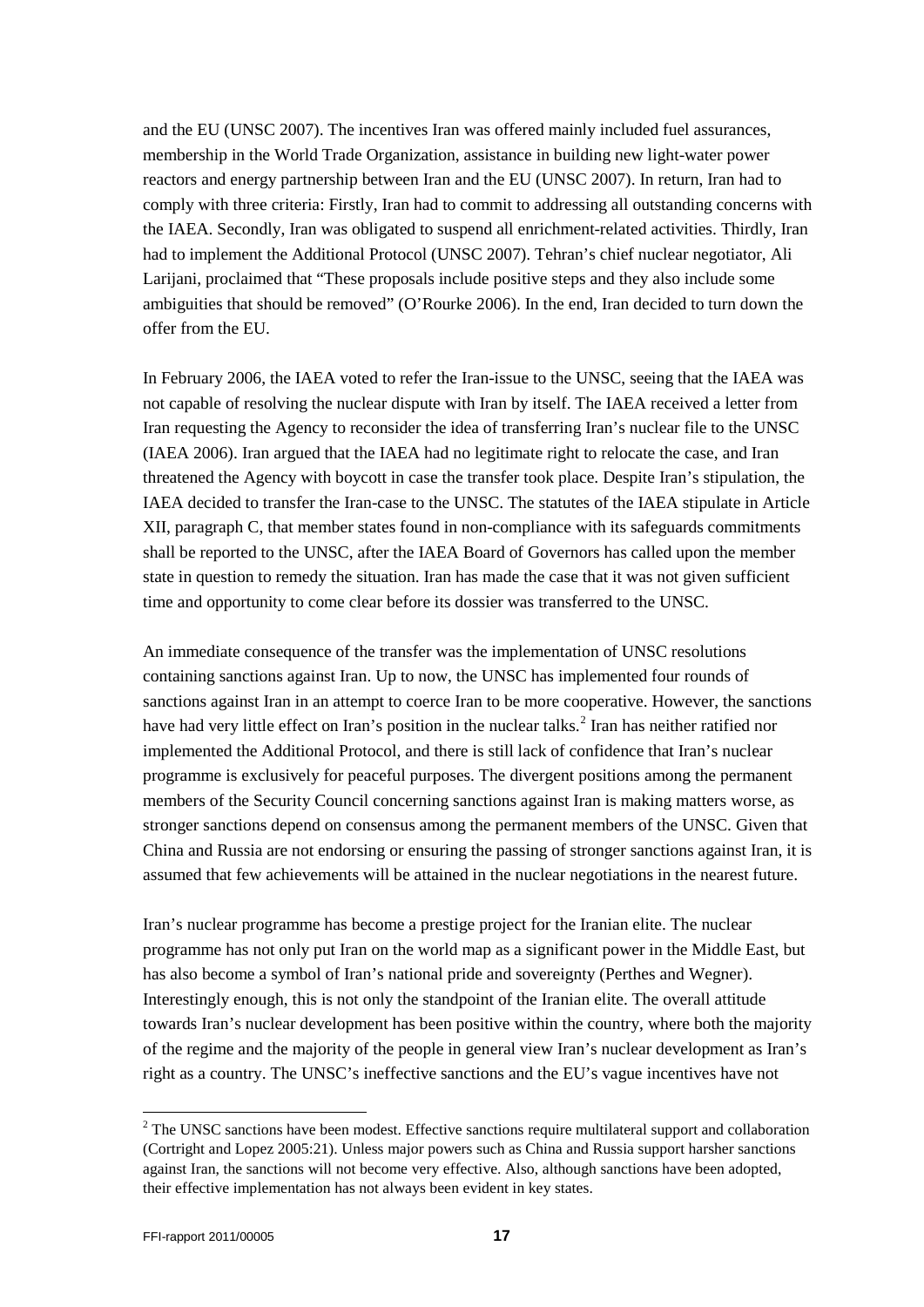been sufficient to convince Iran to act in accordance with the IAEA's requirements and the P5+1's demands. The nuclear programme is so valuable to Iran that any solution to the nuclear dispute will have to include some very profitable incentives that, from an Iranian point of view, surpass the value of the Iranian nuclear programme in its current shape. Such incentives will be extremely difficult to agree upon.

Assuming that the Security Council will not be able to agree on sanctions that will alter Iran's strategic position in this matter in the near future, there is a need to look for new ways to influence Iran. This point leads us to the next chapter, where we will present a proposal we believe can be seen as profitable to all negotiating parties.

# <span id="page-17-0"></span>**3 Uranium enrichment on Iranian soil**

The previous chapter has shown the need for new ways of dealing with Iran's nuclear programme. In this chapter we will discuss the possibility and benefits of accepting long-term uranium enrichment on Iranian soil. Previous suggestions concerning possible solutions have been either Iran stopping enrichment on Iranian soil, or enrichment on Iranian soil being controlled by international actors without Iranian access to the technology. Although accepting enrichment in the hands of the Iranian regime may seem risky, it is really just acknowledging the actual situation. The highest goal in the nuclear dispute concerning Iran should be reassuring the international community that Iran's development is not geared towards nuclear weapons. If Iran accepts increased transparency in its nuclear affairs, and thereby contributes in creating an environment for confidence and verification, could the Western powers then acknowledge uranium enrichment on Iranian soil?

## <span id="page-17-1"></span>**3.1 International acceptance**

Iran has enriched uranium on a large scale since august 2005 and will probably not halt these activities any time soon. The country has invested a considerable amount of money, time, energy and pride in building its nuclear infrastructure, including especially its uranium enrichment facilities. Dismantling the enrichment facilities in Iran would not be sufficient to alleviate all proliferation concerns, because thousands of employers are working in these facilities on a daily basis, and these scientist and engineers would still retain key enrichment know-how. If their jobs were taken from them, they may turn to other options like selling their knowledge on the black market and contributing to clandestine uranium enrichment activities. This "brain drain" challenge obviously makes it very difficult to abandon Iran's enrichment related activities completely.

Some have suggested a compromise implying the establishment of a multilateral enrichment plant on Iranian soil utilizing more efficient gas centrifuges. In this framework, Iran would be deprived of the actual enrichment technology, by "black boxing" all critical components supplied by other parties. It is understandable that black boxing of sensitive enrichment technology is viewed as a solution to avoid transfer of enrichment technology, given the unique nature of enrichment that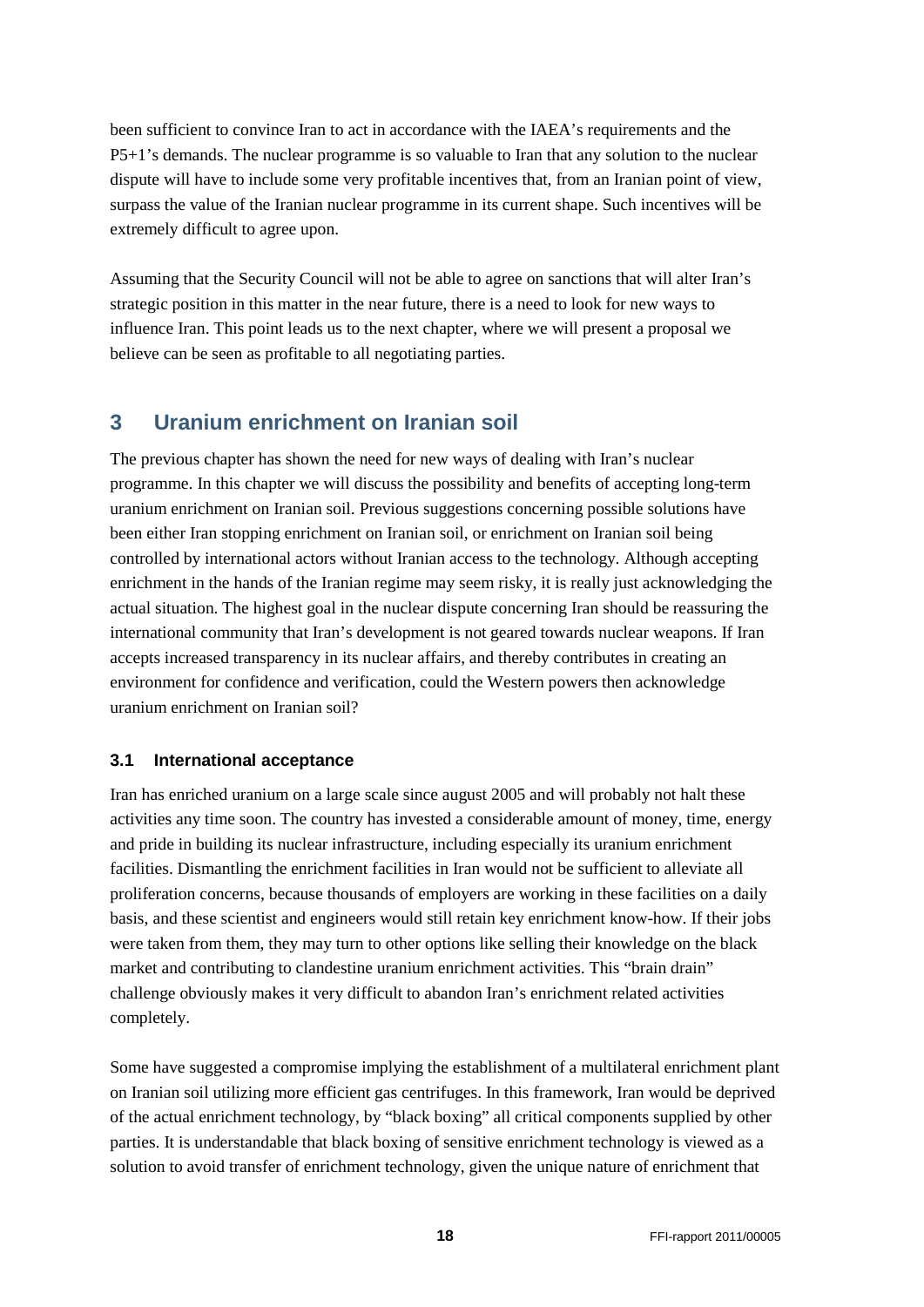involves a great proliferation risk. However, in the Iranian case the enrichment capability is already established, and so we would face the "brain drain" problem outlined above. The current situation, with Iran continuing enrichment at its own pace, is also not preferable, as long as the IAEA sees itself unable to guarantee the exclusively peaceful nature of Iran's nuclear efforts due to the country's lack of transparency and cooperation in resolving past and present outstanding issues relevant to its NPT commitments. Iran is in particular stonewalling on the weaponization allegations, which makes it impossible for the IAEA to give Iran a "clear bill of health." It is in that respect of great importance that Iran implements the Additional Protocol, which will give the IAEA mandate to ask for access to undeclared facilities suspected to be relevant to its nuclear activities.

It may be time to start discussing the possibility of accepting enrichment of uranium on Iranian soil. It will not be easy for the UNSC, and especially not the United States, to accept this, since Iran has been in defiance of the UNSC's demands in this regard for several years. However, if Iran would be willing to accede to some vital concessions, which will be elaborated on in the next section, then continued enrichment in Iran may be viewed as acceptable by the international community. Sanctioning Iran has not been an efficient strategy, and the P5+1 could potentially achieve a lot more from Iran if they acknowledge the limitations of its current strategy. An immediate acceptance of the enrichment activities in Iran, however, is not realistic in today's political context with binding UNSC resolutions demanding a halt. A starting point may be to discuss the positive and negative consequences of accepting uranium enrichment on Iranian soil. Being caught up in a diplomatic tug of war with Iran, without any prospect of enhanced transparency, may in fact increase the risk that Iran may covertly develop a nuclear weapons capability. Instead, suggesting the possibility of long-term acceptance of the most valued part of Iran's fuel cycle activities may in fact turn out to be a necessary prerequisite for substantial progress in the negotiations.

#### <span id="page-18-0"></span>**3.2 Necessary concessions by Iran**

The international community cannot accept enrichment on Iranian soil unless the UNSC decides to roll-back or revise the sanctions resolutions previously implemented. Such a roll-back will not be feasible unless Iran makes some necessary, short-term concessions. These concessions must include some real transparency measures in order to reduce the uncertainty and convince the world that Iran is not pursuing a nuclear weapons programme. The first necessary concession is Iran accepting a temporary freeze of its enrichment and heavy-water related activities. The P5+1 and the IAEA may have to accept that Iran operates their centrifuges under vacuum without  $UF<sub>6</sub>$ in order to prevent the centrifuges from breaking down during the shutdown. The second necessary concession is an Iranian implementation of the Additional Protocol. The Additional Protocol must be implemented, and also ratified, in order to strengthen the effectiveness of the safeguards system. The protocol must be implemented in advance of any withdrawal of the UNSC's sanctions.

One of the most significant transparency deficits in Iran's nuclear efforts today, is its insisting on a long-outdated version of the provision of its safeguards agreement regarding the timing of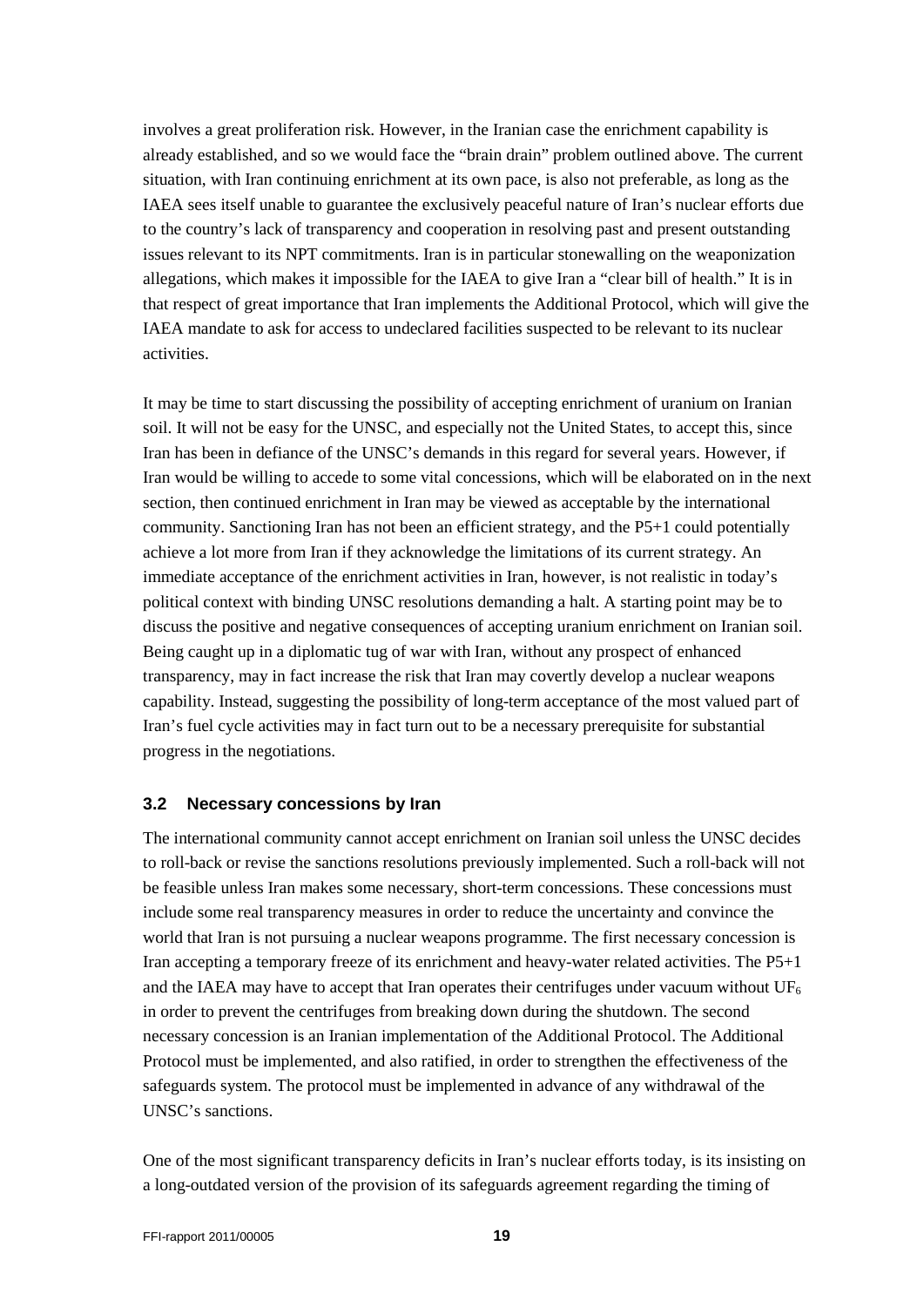declarations of planned nuclear facilities. Specifically, Iran has reverted to a 1976 version of the so-called Code 3.1 of the subsidiary arrangements of its Comprehensive Safeguards Agreement, which in Iran's eyes allows it to wait until 180 days before introducing nuclear materials into a newly constructed facility before declaring the facilities to the IAEA (IAEA 2007a). This provides Iran with a pretext to continue constructing undeclared fuel cycle facilities, possibly hoping to evade detection at all. In the revised version, the Modified Code 3.1, a state has to declare a planned facility, i.e. provide the IAEA with design information, from the moment a decision to construct the facility has been taken. All IAEA member states with significant nuclear infrastructure, except Iran, adhere to this modern version of Code 3.1. The Additional Protocol also includes requirements of early provision of design information for planned facilities. Implementation of the Additional Protocol therefore would render the implementation of the Modified Code 3.1 superfluous. But pending an Iranian ratification of the Additional Protocol, adhering to the Modified Code 3.1 would constitute a valuable confidence-building measure. An even more valuable confidence-building measure would of course be to implement the Additional Protocol before its ratification.

For a solution to be feasible, it is vital that it strengthens rather than threatens the Nuclear Non-Proliferation Regime. Some observers argue that the credibility of the Non-Proliferation Regime already has been threatened by the absence of consequences when Iran was found in non-compliance with its Safeguards Agreement (Goldschmidt 2006). It is therefore particularly significant for the position of the Non-Proliferation Regime that a diplomatic solution is securing the credibility of the regime.

In addition to these concessions, Iran must cooperate substantially with the IAEA to resolve questions related to possible military dimensions of its nuclear programme. This would involve, at a minimum, bringing forward key personnel like Dr. Mohsen Fakrizadeh and some of his collaborators to shed light on alleged activities pertaining to, *inter alia,* the casting of uranium metal hemispheres, studies of multipoint-initiation of high explosive lenses,<sup>[3](#page-19-0)</sup> adaptation of Shahab-3 ballistic missile re-entry vehicles to accommodate a nuclear payload, and the production of uranium tetrafluoride (UF<sub>[4](#page-19-1)</sub> or "green salt"),<sup>4</sup> all of which have clear military applications. These pending issues, as well as the insufficient transparency in Iran's known, current activities, makes it difficult for the IAEA to provide credible assurance of the non-existence of undeclared nuclear facilities and activities, as well as the truly peaceful nature of Iran's past and current nuclear efforts as such.

Iran needs to accept the necessary concessions presented, but it would be helpful to also introduce a cap on the storage of enriched uranium on Iranian soil both in the short and long term. The international community must be reassured that significant quantities of enriched material will not

<span id="page-19-0"></span><sup>&</sup>lt;sup>3</sup> Metal hemispheres of uranium or plutonium, as well as multipoint-initiated high explosive lenses, are key to nuclear implosion weapons similar to the bomb dropped over Nagasaki in 1945.

<span id="page-19-1"></span><sup>&</sup>lt;sup>4</sup> Green salt is an intermediary product in the production of uranium hexafluoride, which is used in uranium enrichment, as well as in the reduction of enriched uranium hexafluoride into uranium metal or uranium oxide.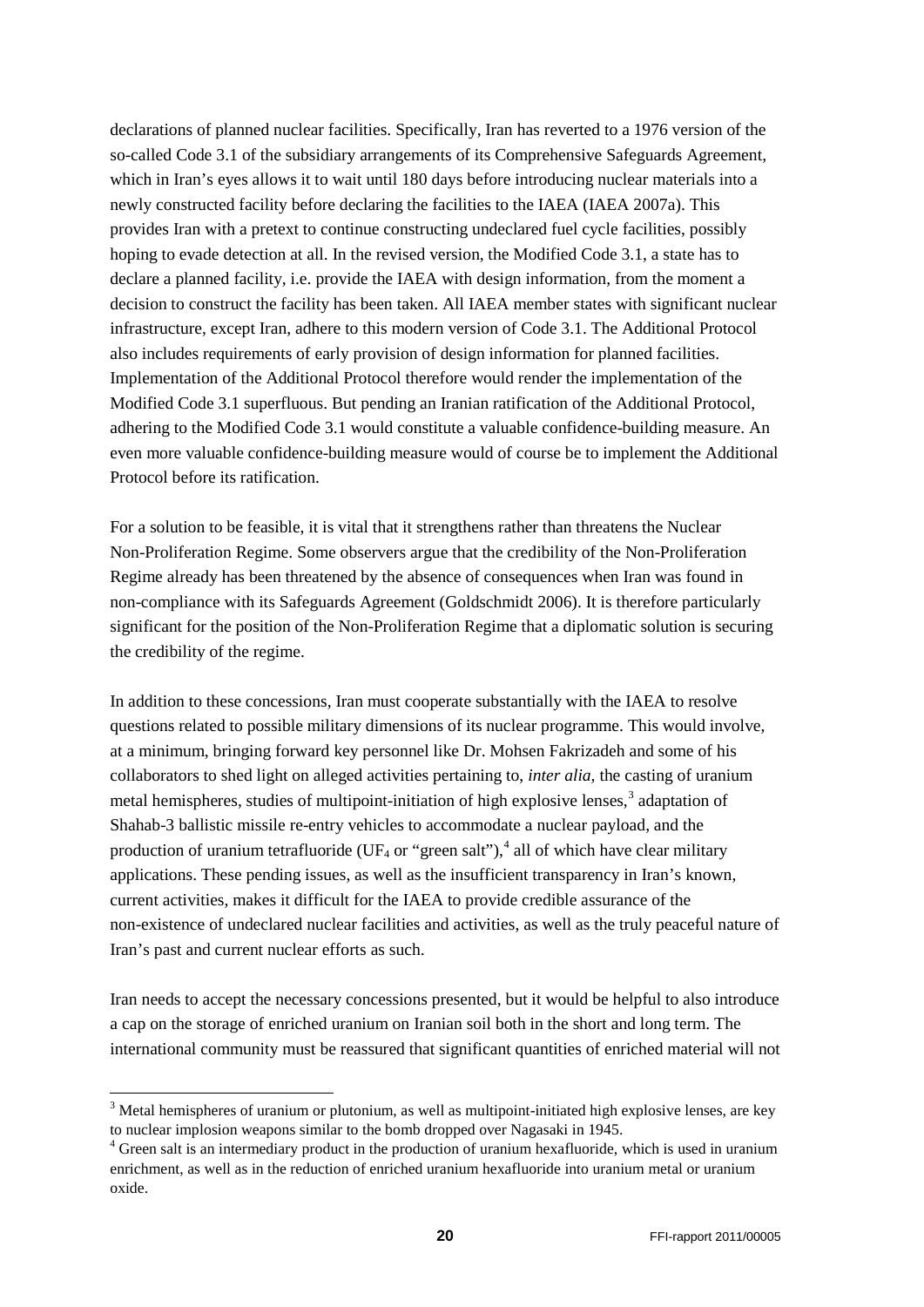be diverted at a later point, providing Iran with a so-called "rapid breakout capability." Even if Iran implements the Additional Protocol, Iran will have to accept limits to  $UF_6$  storage because the material may easily be further enriched into HEU, either in declared facilities or in previously undeclared facilities, but either way not without the IAEA detecting the diversion of the safeguarded LEU. Accepting uranium enrichment in Iran must therefore include better control of uranium in the front-end of the fuel cycle, preferably with Additional Protocol safeguards already from yellowcake production and imports, and that Iran does not at any time store tons of LEU in  $UF_6$  form as they do today. Iran will have to either convert the enriched  $UF_6$  directly to  $UO_2$  or export the UF<sub>6</sub> straight after the enrichment process. If Iran does not want the enriched UF<sub>6</sub> to leave the country, it will have to agree to expand its nuclear fuel conversion facilities, so that the  $UF_6$  is not kept in this form for a long time before converted into nuclear oxide. Converting  $UF_6$ into UO2 will decrease the security concerns considerably, because it will be time consuming to reconvert  $UO_2$  back to  $UF_6$  (Kippe 2009).

Withdrawing the sanctions may be seen as giving Iran the opportunity to be a part of the international community on equal terms with other countries. This may be an incentive Iran will find beneficial, and thus agree to the terms prescribed above. There must be guaranteed, severe consequences if Iran violates the NPT or its safeguards obligations after it is allowed to continue its enrichment activities. The international community should then be committed to reinvigorate the sanctions, again leaving it up to the UNSC to decide proper action.

## <span id="page-20-0"></span>3.2.1 Overcoming a possible show-stopper

What if Iran, while fully cooperating with the IAEA on the issues related to possible military dimensions of its nuclear programme, admits to having conducted a set of activities that in the eyes of the world would amount to a clandestine effort to develop a nuclear weapons option? In that case, discussions between Iran, IAEA and P5+1 should be candid and focused on how to provide a face-saving response in the IAEA Board of Governors and the UNSC. The discussions should preferably be conducted by properly mandated officials from Iran, the P5+1, and the IAEA in a discrete manner, as all preliminary talk would be highly delicate. The outcome of such talks should be a common wording of what these activities actually amounted to. An explicit breach of Article II of the NPT, which stipulates, *inter alia,* that Non-Nuclear Weapons States (NNWS) should not "manufacture or otherwise acquire nuclear weapons or other nuclear explosive devices," would in fact require the assembling of complete nuclear weapons. Few believe Iran has even had the opportunity of achieving that as of yet. A common wording should therefore seek to focus on the alleged studies as a sort of feasibility study of a nuclear weapons option, presumably without a final decision to go all the way.

It is vital that an Iranian admission along these lines is not taken lightly, but at the same time it is important to stimulate Iran to pursue a constructive role and avoid further trenching in the future. Perhaps a Presidential Statement from the UNSC, followed by a report on the findings to the IAEA Board of Governors, along with Iran voluntary accepting the concessions described here, could represent a measured response, given the prospects of a constructive long-term solution?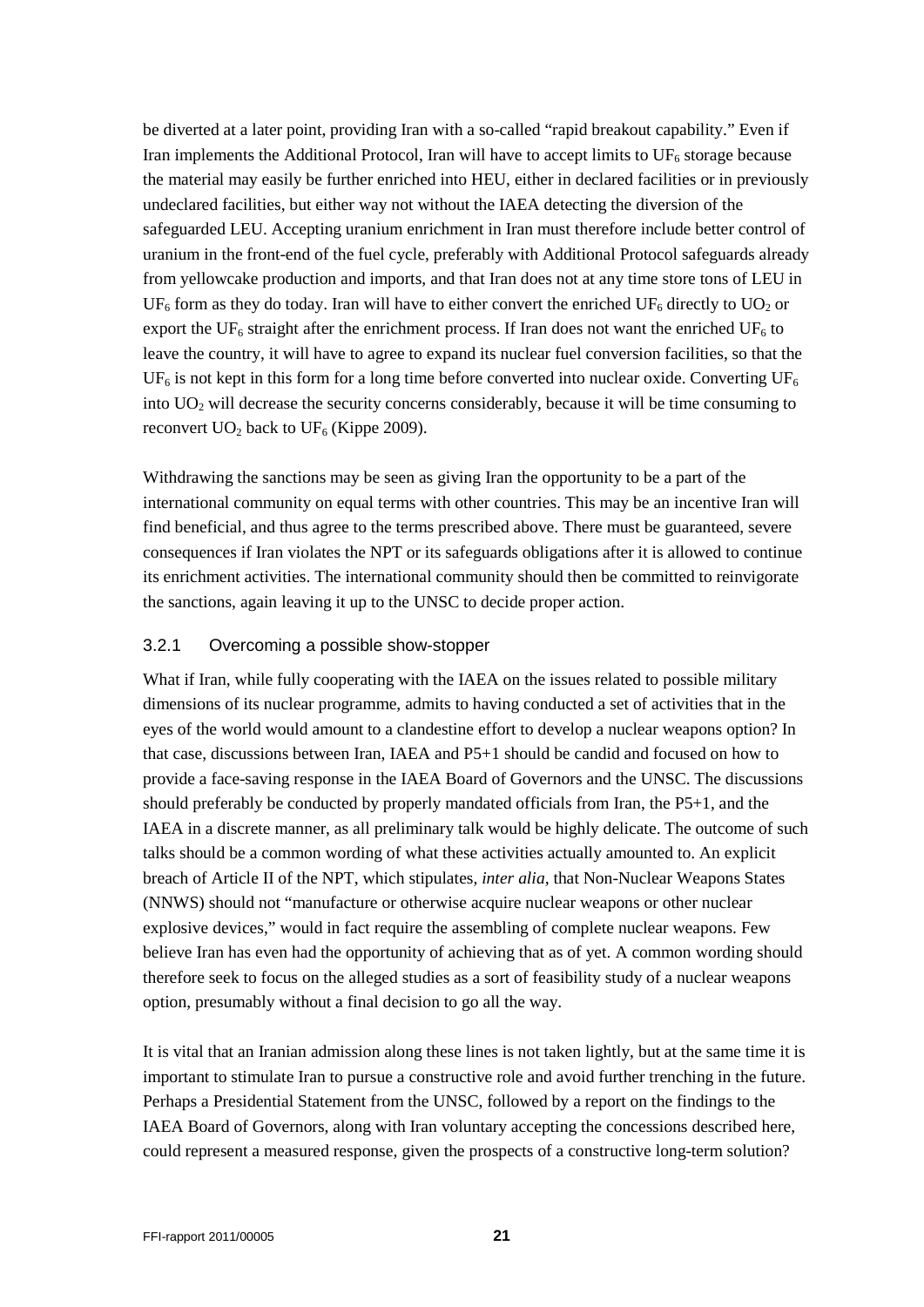In any way, if there is substance behind the weaponization allegations, this may very well turn out to be an extremely delicate issue to overcome in order to make the IAEA close Iran's nuclear dossier.

# <span id="page-21-0"></span>**4 Dealing with Iran in a new multinational way**

The previous chapters have highlighted the need for new thinking, and discussed how uranium enrichment on Iranian soil may, in a long-term perspective, become acceptable to the international community. The focus of this chapter will be on the feasibility of creating multilateral cooperation with Iran in the nuclear field. This chapter will also discuss the necessity for new actors to be included when dealing with Iran's nuclear development.

## <span id="page-21-1"></span>**4.1 Multilateral cooperation with Iran on the nuclear fuel cycle**

Multilateralism within the nuclear field traditionally includes the idea of cooperation among states on issues related to uranium enrichment, plutonium separation and storage, and the disposal of spent nuclear fuel (Rauf and Simpson 2004). The alternative to such multilateralism is traditional national state control, where single countries are in charge of all these sensitive aspects separately. If the sensitive parts of the nuclear fuel cycle are placed under some form of multilateral or multinational control, it could strengthen the non-proliferation regime considerably by lowering the risk of diversion to military use (Rauf and Simpson 2004). Multilateralism may build confidence between states, and can provide enhanced assurance to the international community that the sensitive portions of the civilian nuclear fuel cycle are less vulnerable to weapons proliferation (Rauf and Simpson 2004).

Having more than one country involved in Iran's nuclear activities could reduce the proliferation risks. Multinational cooperation with Iran may also strengthen non-proliferation norms by requiring nuclear verification, security and safety measures that go beyond existing international agreements. Previously suggested solutions to the Iranian nuclear dispute have called for black boxing of Iran's enrichment technology or enrichment on Iranian soil being controlled by international actors. We propose to pursue an idea of multinational cooperation with Iran, but without black boxing the enrichment technology in Iran, since Iran already to some degree has developed and implemented this technology. A better idea is entering into a multinational cooperation on the nuclear fuel cycle with Iran, where Iran is permitted to enrich uranium under international monitoring by the IAEA, under the presence of representatives from the cooperating partner states, and where the general scope of safeguards is enhanced through the Additional Protocol. If Iran is cooperating on the nuclear fuel cycle through a multinational agreement, the collaboration may be fruitful in achieving a codependent relationship between Iran and other countries. This interdependence between the parties involved will generate increased confidence and transparency in Iran's nuclear activities. The participating partners in such activities ought to conceivably allow the IAEA inspectors "anytime, anywhere" access rights, as well as other confidence-building measures (Rauf and Simpson 2004), in order to create more transparency, and thus gain and maintain confidence, in Iran's nuclear programme. Iran will benefit by entering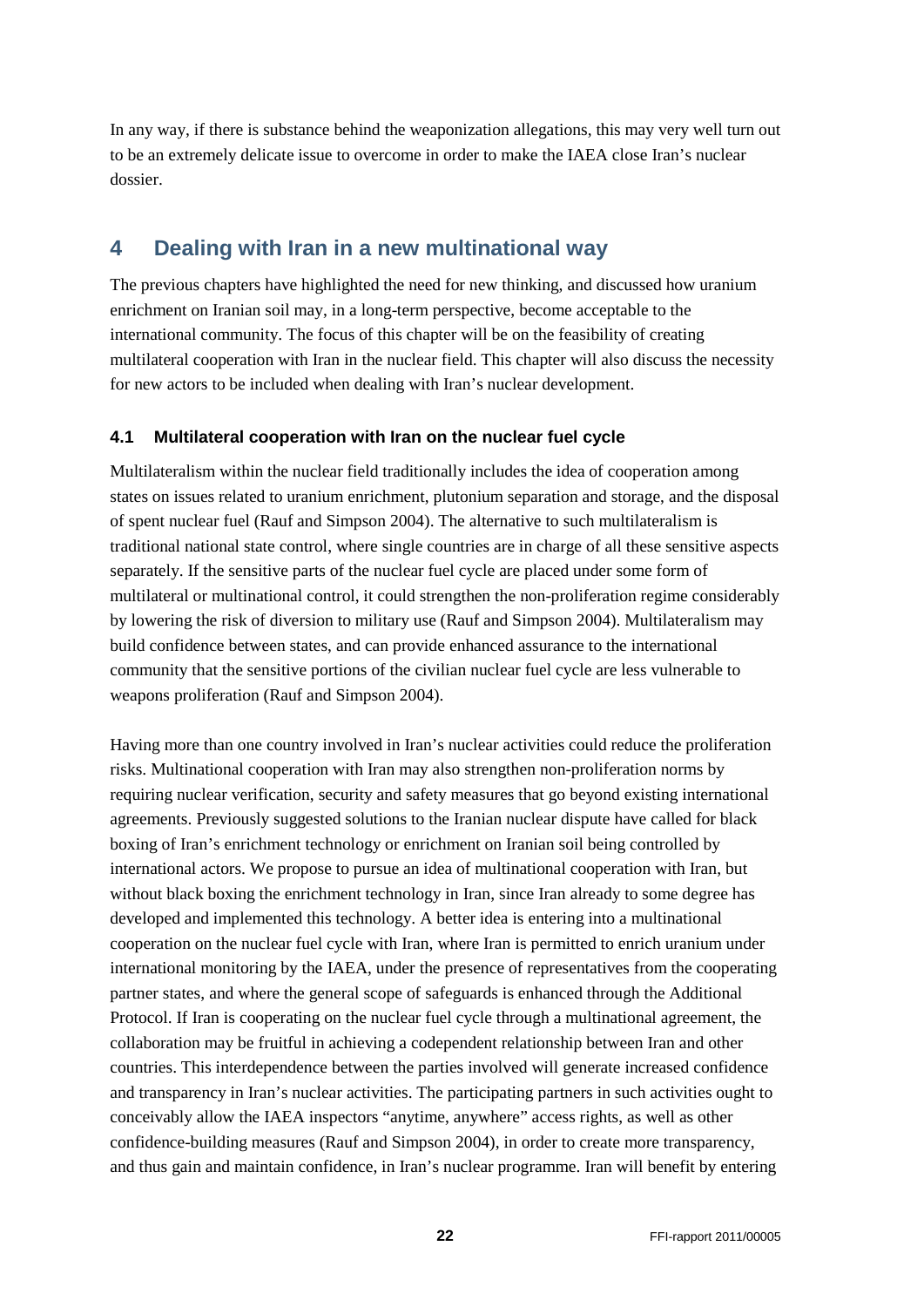into a multinational cooperation on the fuel cycle, because the financial burden will be shared between the cooperating countries, instead of Iran standing alone with all the expenses. Iran will also benefit from cooperating with nations that may have experience in the nuclear field. However, Iran must accept renouncing parts of its front-end nuclear fuel cycle, as new actors will be responsible for parts of the fuel cycle other than enrichment.

Giving Iran an actual role in a multinational nuclear fuel cycle cooperation will have positive outcomes both for Iran and the international community. Russia has had great success in achieving a multilateral nuclear fuel cycle cooperation (MNFCC). Russia's idea to internationalize their enrichment services was at first an attempt to engage Iran in a multilateral cooperation that would secure all parties nuclear fuel, however all parties involved would have to eschew from enrichment technology. In November 2005, Russia proposed joint ownership with Iran of a uranium enrichment venture as a deal to make Tehran halt their enrichment activities (Loukianova 2008). Their offer would have allowed Iran to use facilities located in Russia to convert Iranian-made uranium tetrafluoride (UF<sub>4</sub>) into uranium hexafluoride UF<sub>6</sub>, and enrich it to LEU in order to produce nuclear fuel to power Iran's nuclear power plants (Loukianova 2008). The offer, however, was met with dismissal (Loukianova 2008). Moscow's assured fuel supply proposal was initially envisioned as a bilateral cooperation with Iran; however, it gradually evolved into a multilateral nuclear fuel cycle enterprise. In September 2007, International Uranium Enrichment Center (IUEC) at the Angarsk Electrolytic Chemical Combine (AEKhK) was incorporated as a joint venture between two nuclear fuel cycle service providers, Russia's Tekhsnabexport and Kazakhstan's Kazatomprom (Loukianova 2008).

Russia has been able to internationalize their Angarsk enrichment services and assure fuel supply to its partners, which has strengthened the Russian nuclear industry as well as reinforced Russia's position and status in the non-proliferation regime. Through realizing international enrichment cooperation centers, Russia contributes in the effort to solve the global nuclear security problems (Loukianova 2008). Although Russia has not been able to persuade Iran to cooperate with them on the nuclear fuel cycle, we will use the success Russia has had in the internationalization of enrichment services and apply a similar plan in incorporating Iran in a MNFCC. We propose to handle the nuclear dispute with Iran in a new way; rather than demanding a halt in Iran's uranium enrichment activities, including Iran's enrichment services in a MNFCC. Incorporating Iran as a responsible actor, who contributes in the multilateral cooperation through enrichment services, will strengthen the Iranian nuclear industry as well as reinforce Iran's position and status in the non-proliferation regime and the international community, as it did for Russia. For international actors to consider such a cooperation, however, the Iranian enrichment capability needs to reach a commercially viable level.

## <span id="page-22-0"></span>**4.2 Commercializing nuclear enrichment services in Iran**

The idea of Iran's nuclear enrichment capability growing to commercial levels may seem a great proliferation risk; however, stagnation in the nuclear talks with Iran leaves Iran's progress in mastering enrichment technology even more closed off to the rest of the world. Iran having codependent relationships in the nuclear field could hinder a potential covert enrichment effort,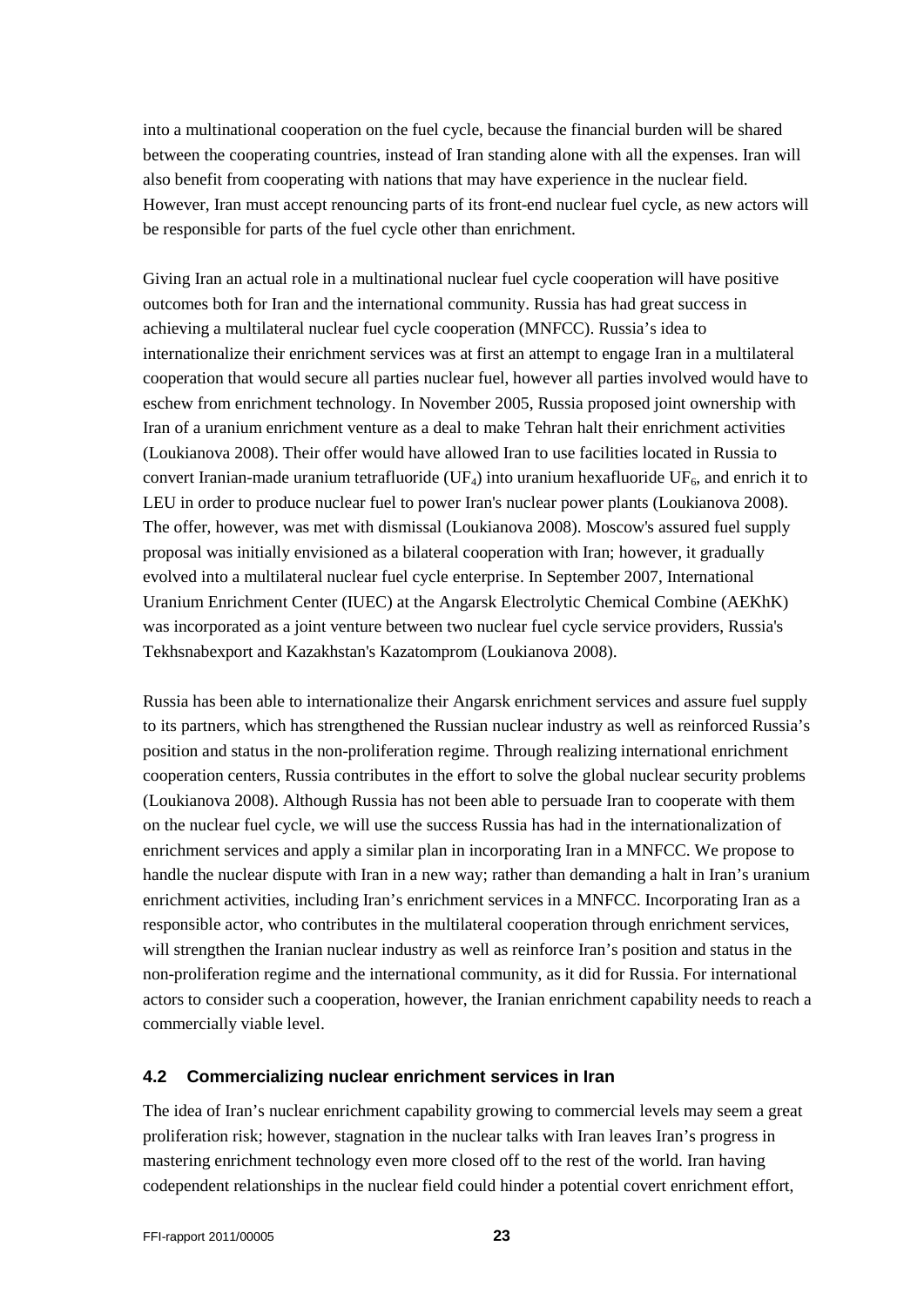due channeling its resources into an internationally accepted, and commercially viable, enrichment development programme. Through a MNFCC, Iran will depend on importing source material and exporting the enriched product for conversion and fuel fabrication. This situation does not make Iran self-sufficient, but leaves Iran with the most prestigious part of the fuel cycle, a technology Iran already has developed to a certain level. To make sure Iran is taking the multinational collaboration effort seriously; Iran must accept the short-term concessions described in Section 3.2.

Research and development (R&D) in the nuclear field is extremely costly and highly time consuming. Iran attaining a role as a supplier of enriched uranium would therefore require great financial investment in enrichment R&D to further enhance the existing uranium enrichment technology to a commercial level. Whether or not Iran may succeed in commercializing their uranium enrichment services depend on the capability of making extensive technological progress in their already existing enrichment technology and being able to expand their enrichment facilities. There are three factors that have to be in place to achieve commercial uranium enrichment in Iran:

- Financial ability
- **Technological ability**
- **Uranium reserves**

The enrichment facilities in Iran are not presently on a competitive commercial basis. The Iranian enrichment facilities have up and running a few thousand IR-1 centrifuges and plans to develop and produce more advanced and efficient models (Kippe 2009). Developing more efficient centrifuges is an absolute prerequisite for achieving commercial viability in a global market perspective. Iran does not, however, have any reactors that produce electricity, even though they have ambitions of large-scale nuclear power production in the future (Forden and Thomson 2007:11). Although Iran wants to develop the whole nuclear fuel cycle independently, in an effort to be as self-sufficient as possible, the country does not currently have enough known uranium reserves to be completely self-sufficient in the long run (Forden and Thomson 2007:6). It is, however, more convenient to rely only on foreign sources of uranium ore, rather than having to import completely manufactured fuel.

Iran's enrichment capacity is not comparable to commercial enrichment services globally. Four companies, represented by six states, dominate the commercial enrichment services in the world today. Four of these six countries are Nuclear Weapon States (NWS). Clearly, the NWS dominate the commercial enrichment market.

## <span id="page-23-0"></span>**4.3 Competitive uranium enrichment**

As mentioned above, only a few companies in a small number of countries possess commercial uranium enrichment technology. Almost all of these companies are either state-owned or have their origins in government programmes, and the availability of the technology is carefully controlled, for reasons of national security and non-proliferation (NEA 2008:59). As a result,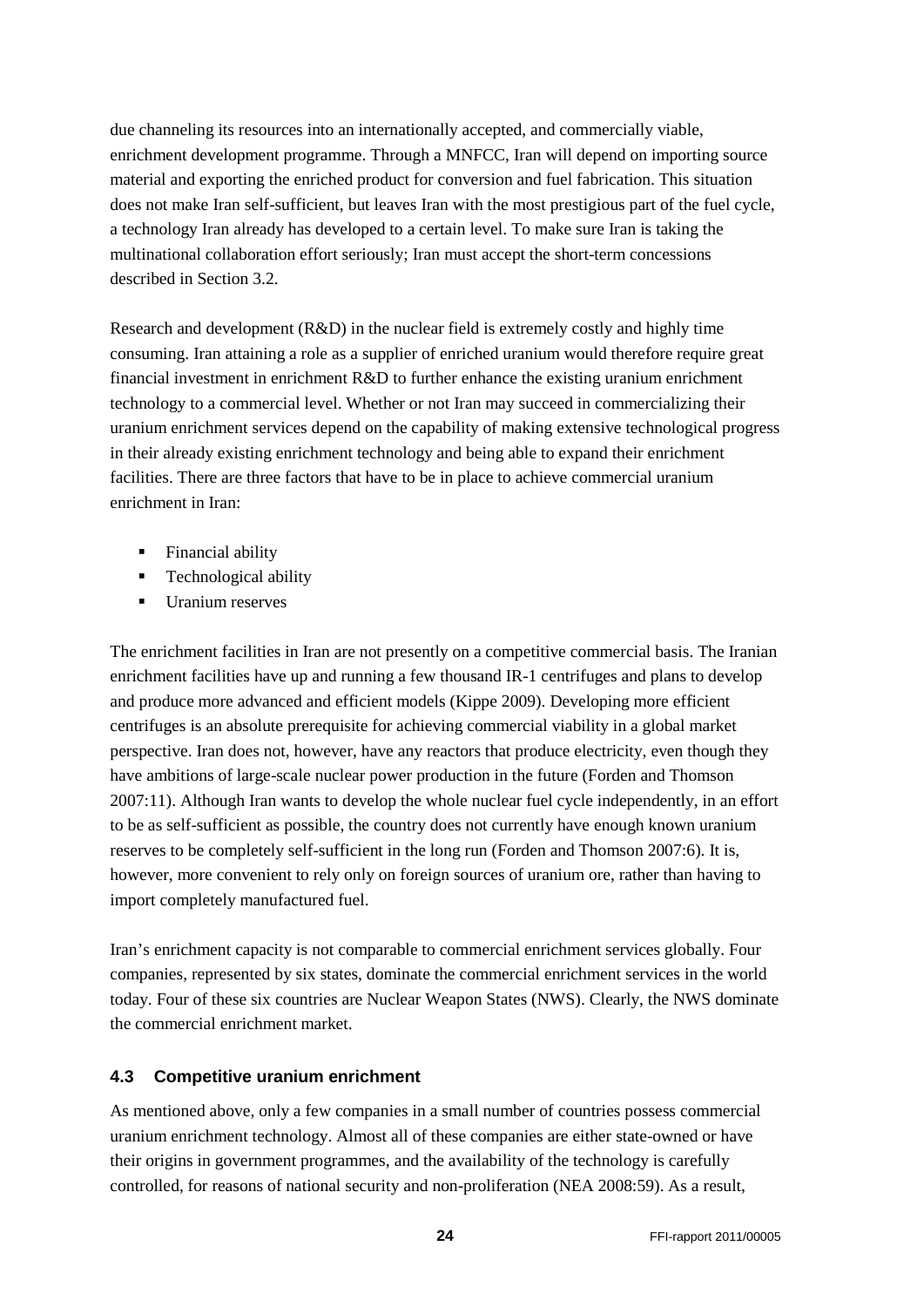state involvement in the commercial enrichment sector is high, and the number of competitors is rather small (NEA 2008:59). There are in effect just four major companies worldwide which presently supply enrichment services to the international market (NEA 2008:59):

- **AREVA, controlled by the French government.**
- Atomenergoprom, owned by the Russian government, which controls the four enrichment plants in Russia.
- Urenco, a British-Dutch-German consortium with mixed state-private ownership with plants operating in each of these three countries.
- The US Enrichment Corporation, USEC, a private-sector corporation formed by privatizing the enrichment operations of the US Department of Energy

In addition, there are smaller scale producers serving domestic markets in China, operated by the state-owned China National Nuclear Corporation, CNNC, and in Japan, operated by Japan Nuclear Fuel Ltd, JNFL. There are also a small number of government agencies in other countries, such as Brazil and South Africa, which have developed enrichment technology, mainly for strategic or self-sufficiency reasons. However, the scales of enrichment in these countries have little or no impact on the commercial market (NEA 2008:60), similar to the Iranian enrichment production (Forden and Thomson 2007:ii).

As highlighted, commercial enrichment services are limited to a few companies who represent a small fraction of the world's countries. Is it legitimate that a few actors reserve the right to nuclear enrichment activities? The IAEA conveys the necessity of cooperation between governments, industry and financial institutions in developing nuclear power, and the Agency emphasizes that the technology-transfer process is an important element for the diffusion of nuclear power technology (IAEA 2001:9). Uranium enrichment technology, however, contradicts with the positive objective to technology transfer within the nuclear field. Nuclear Suppliers Group (NSG) guidelines restrict NPT article IV rights with reference to proliferation concerns, that is, restricting the actual technology and knowledge transfer in the nuclear field, when actual proliferation concerns exist.

## <span id="page-24-0"></span>**4.4 New actors**

In order for a MNFCC to be possible, where Iran is responsible for the uranium enrichment, there is a need to find suitable actors who can be responsible for the remaining parts of the nuclear fuel cycle. Which countries would be able to cooperate with Iran, which countries would Iran be able to cooperate with, and which countries would the P5+1 accept cooperating with Iran? The political aspect has to be considered in the pursuit of finding cooperation partners for Iran on the nuclear fuel cycle. However, there are also other limitations to finding cooperation partners for Iran, such as finding countries with the necessary technical know-how and countries with actual uranium reserves, which narrows the search considerably. Iran also needs to cooperate on a financial level regarding expansion of its enrichment facilities, which presents opportunities for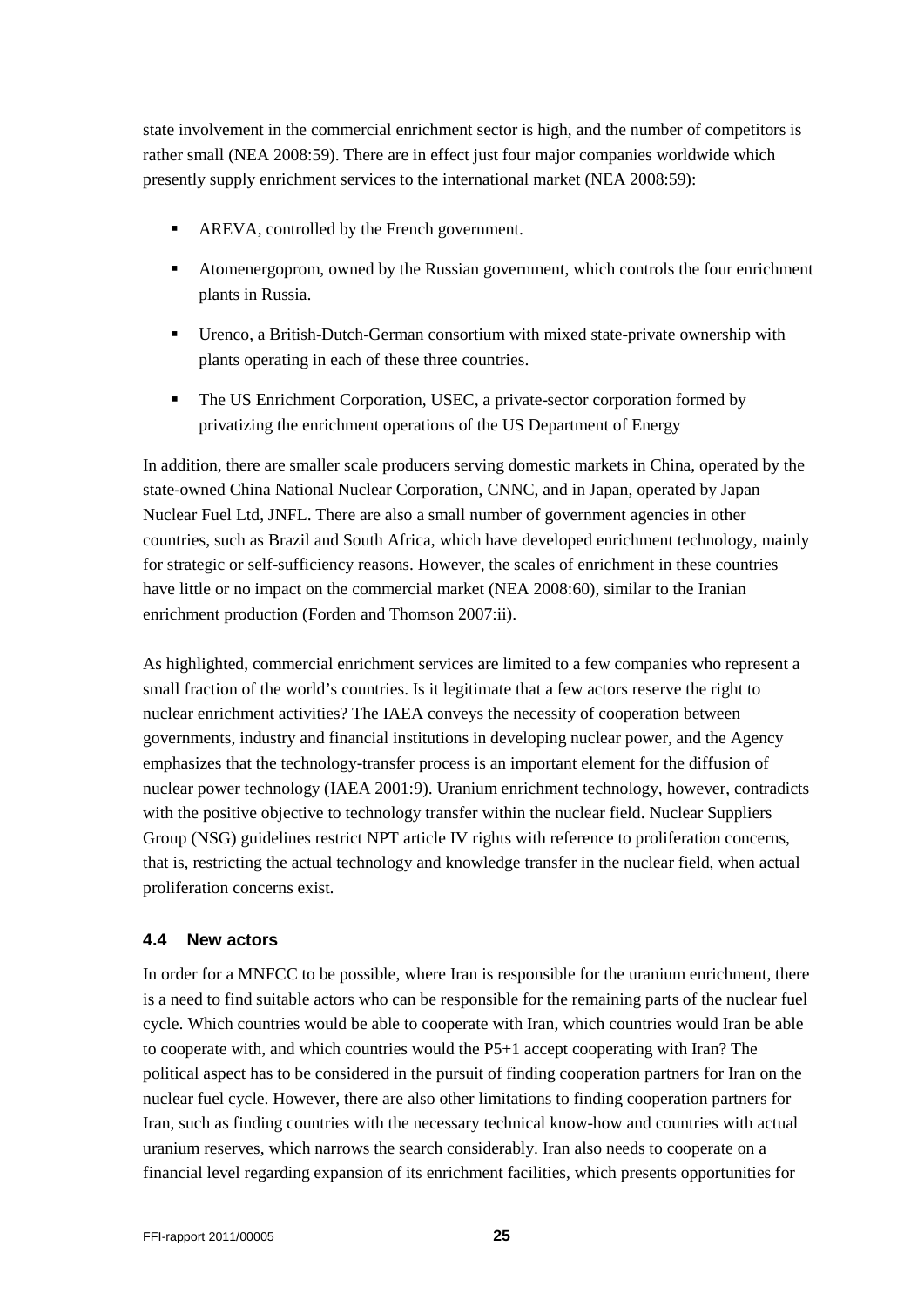countries without already existing nuclear technological development as cooperation partners. Since Iran has been the weaker party in previous negotiations and cooperation, it is especially important to find partners that do not present this imbalance.

As much as the world powers have doubts about the actual purpose behind Iranian nuclear development, Iran has as many reservations to cooperating with the major nuclear supplier states, questioning whether or not their promises will be kept. Iran's nuclear development has been based on the highest degree of self-reliance possible, and their enrichment effort is the strongest symbol in this regard. As pointed out in Section 4.3, there are few countries who offer enrichment services, and these are to a large degree responsible for the sanctions enacted on Iran. Several of these states have also failed to fulfill promises and contracts with Iran in the nuclear sector in the past. Iran therefore clearly has legitimate concerns about trusting any cooperation with these actors. An obvious solution is to seek other possible actors. However, this may be viewed as challenging the traditional political power balance, which the P5 may not find acceptable. Including other actors in the quest to resolve the current nuclear dispute, however, would be a positive shift that may actually stop the present diplomatic halt on this topic with Iran.

Regarding new actors in the nuclear negotiations, Iranian President Mahmoud Ahmadinejad has argued that "Talks must involve an expanded group of nations beyond global powers China, France, Germany, Russia, the United Kingdom and the United States" (NTI 2010a). The statement came subsequent to Iran, Turkey and Brazil reaching an agreement on uranium exchange.<sup>[5](#page-25-0)</sup> In this report, we have chosen to focus on two possible multinational collaboration models: [6](#page-25-1)

- Fuel cycle cooperation between Iran, Kazakhstan and South Africa, where these states are cooperating with a fuel bank.
- Fuel cycle cooperation between Iran and the Persian Gulf Countries.

Several of these states have already entered into nuclear cooperation deals with the major supplier states, which underscores their position as trustworthy actors in the global nuclear energy market. Until now, Iran has mainly been negotiating with P5+1 when it comes to addressing the wider scope of its nuclear efforts, not to pursue concrete cooperation with these states in the nuclear fuel cycle. By including NNWS, preferably non-aligned states, in the nuclear talks, Iran will negotiate on a more equal level, and presumably be more willing to compromise, provided with the prospect of realizing a role as a nuclear supplier state. Iran values good relations with leading countries in the Non-Aligned Movement (NAM). NAM countries, in particular Egypt, South

<span id="page-25-0"></span><sup>&</sup>lt;sup>5</sup> Under this agreement, Iran was to ship out of the country most of its LEU in exchange for a corresponding amount of uranium fuel plates enriched to just below 20 % for TRR. The rationale behind such an agreement, from other states' perspective, was to deprive Iran of the so-called rapid breakout capability represented by amounts of LEU sufficient for at least one nuclear weapon if further enriched. This rationale is in line with our proposal to put a cap on stored LEU in Iran.

<span id="page-25-1"></span><sup>&</sup>lt;sup>6</sup> These countries are only meant as suggestions. Many states can potentially assume a constructive role in fuel cycle cooperation with Iran, and we therefore encourage others to investigate other possible multinational collaborations.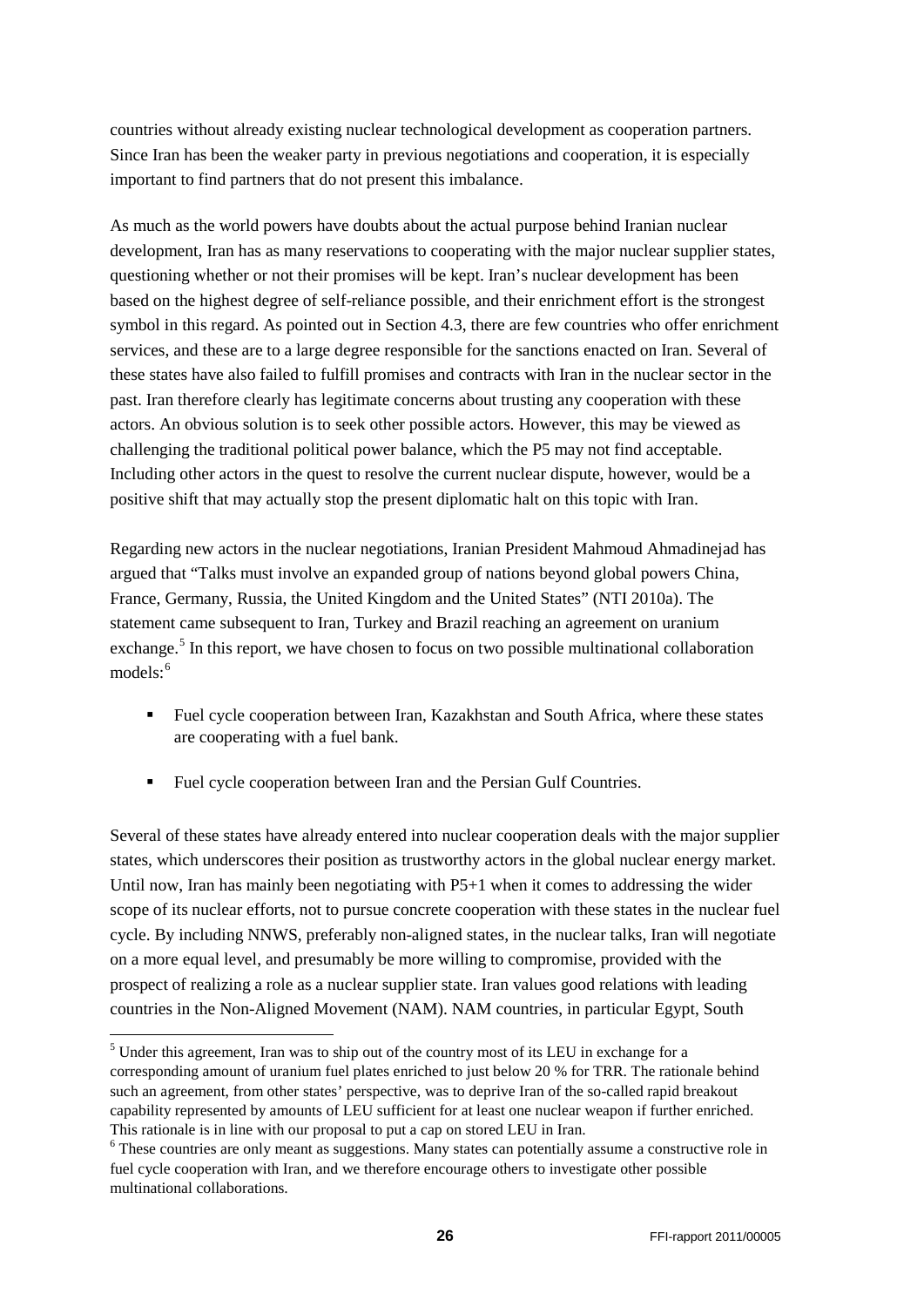Africa, Indonesia and Malaysia, often criticize the major supplier states for their reluctance to sharing nuclear technology as granted by Article IV of the NPT. A MNFCC including some NAM countries will for that reason probably enjoy broad support from most of the other NAM countries.

#### <span id="page-26-0"></span>**4.5 Status concerns**

"Iran assumes it is by right the preeminent power in the Persian Gulf and the greater Middle East region. It has the largest population, largest land mass, largest military and oldest culture and civilization. It believes it is the economic engine of the region and the most innovative in application of science and technology." (Yaphe 2008).

Complications seen in the nuclear diplomacy with Iran are not only a consequence of Iran defending its nuclear activities, but is also an effect of Iran not being satisfied with the negotiation situation (Heireng 2010). Iran is generally an opponent of the P5+1 having a role in the nuclear negotiations, because it creates an asymmetric power balance in the negotiations. While the Western powers prefer to discuss exclusively Iran's nuclear programme, Iran wants to be a part of a wider discussion on power balance in general, and power distribution in the nuclear negotiations in particular. Iran wants a negotiation situation in which power is symmetrically distributed between the parties involved. In particular, Iran has expressed a desire to address a whole range of regional questions in any future dialogue with the US. These questions include the fight against Taliban in Afghanistan, refugee and drug trafficking issues related to the war in Afghanistan, the political situation in Iraq, and not least the Palestinian situation. Iran could undoubtedly play a key role in tackling all these challenges, if it were allowed a seat at the table.

Iran is seeking worldwide recognition as an important regional power in the Middle East. Tehran expects to be treated as a major power, and the lack of progress in the nuclear negotiations probably reflect Tehran's pursuit for that recognition. Iran's rising influence in the Persian Gulf is indisputable, but the main question is how to deal with a rising Iran. Washington has been striving to contain Iran, as a way of reducing Iran's influential power. Beijing and Moscow have, on the other hand, advanced their relations with Tehran considerably during the same period of time (Gundzik 2005). Proposals on how to deal with Iran are many. Within the UNSC, the main procedure to deal with the Iranian nuclear programme has been to force Iran to close down all enrichment-related activities, in response to Iran's failing to fulfill its obligation to ensure the IAEA and the rest of the world of its peaceful intentions.

Even though the United States and other Western countries are not willing to give Iran the recognition the Iranian government is seeking, any solution to the nuclear dispute must include some real benefits to Iran. The benefits should preferably confirm Iran's position in the Middle East and in the international hierarchy.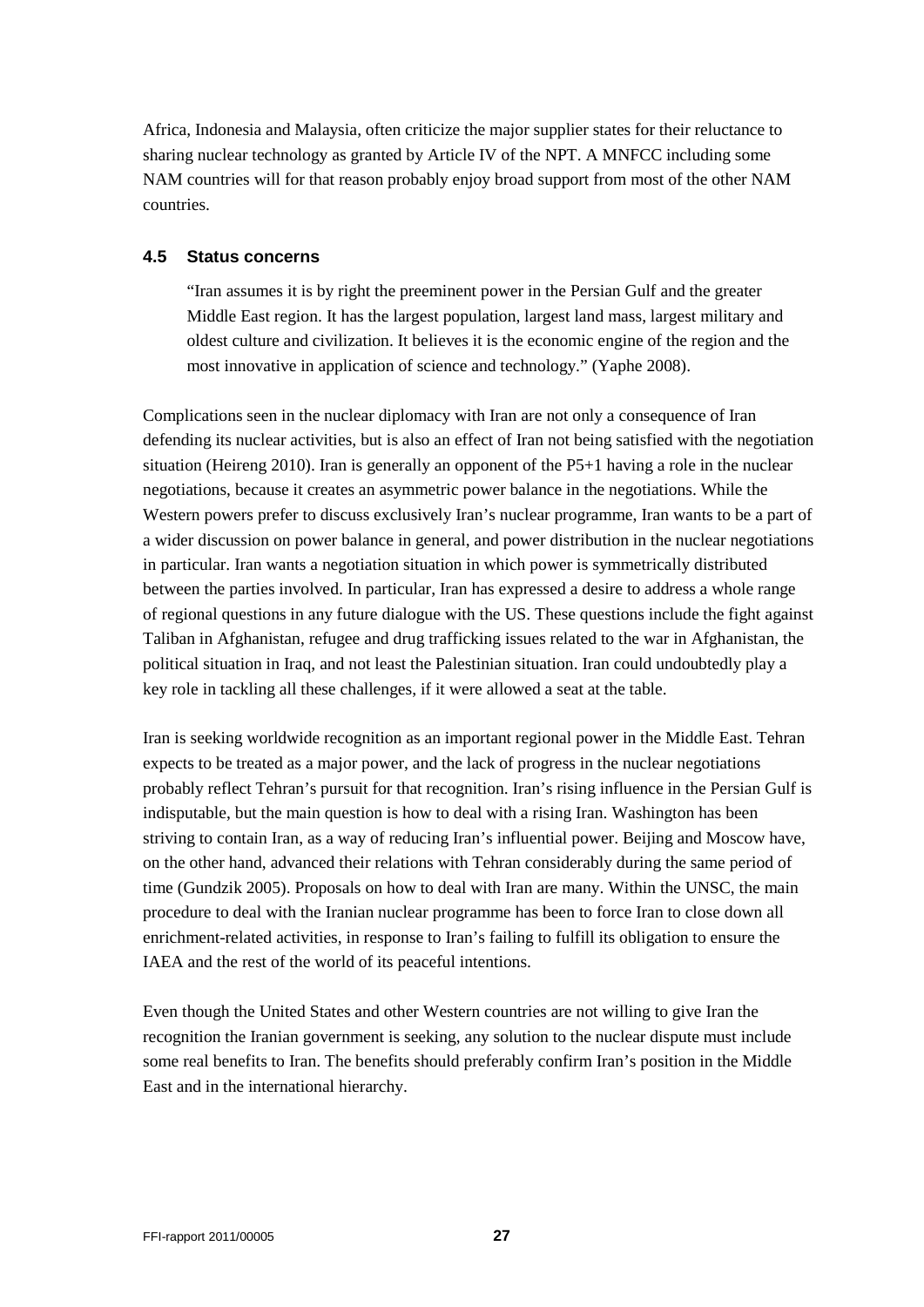#### <span id="page-27-0"></span>**4.6 Two models for multilateral cooperation with Iran on the nuclear fuel cycle**

We have presented the idea that multilateral cooperation with Iran in the nuclear field could stimulate progress in the nuclear negotiations with Iran. In addition, we have emphasized the importance of bringing new actors into the nuclear negotiations, as possible cooperation partners in Iran's nuclear development. The purpose of including new actors is to achieve equal terms for all actors in an effort to reach codependent relationships between Iran and other actors in the nuclear field. Incorporating new actors will also create greater transparency in Iran's nuclear activities. This is far from adequate at the moment. If MNFCC is established with Iran, where Tehran is allowed to enrich uranium, the enrichment activities in Iran will have to be profitable for all cooperation partners.

Multilateral cooperation on the nuclear fuel cycle may seem a good idea; however, the idea is hard to realize because of the trust issues between countries, as well as the strive for power and control. Still, despite the disappointments of past initiatives of this kind, such ideas merit serious consideration. It may be that new thinking on old ideas is the answer we are seeking in being able to cope with Iran's nuclear goals.

In the following chapters we will propose two different MNFCC models. First, we present a tripartite consortium model that consists of cooperation between Iran, Kazakhstan, and South Africa. In this model, we also suggest that an international fuel bank is created under IAEA's supervision, with nuclear fuel in storage, as a guarantee for all partners involved. The second model is a MNFCC with Iran and the countries bordering the Persian Gulf. In both models, Iran will be responsible for uranium enrichment, but will have to export the  $LEUF_6$  immediately to its cooperation partners who will convert the LEUF<sub>6</sub> to uranium dioxide, thus preventing that LEUF<sub>6</sub> is stored on Iranian soil. The countries that receive the LEUF<sub>6</sub> will further convert it to uranium dioxide and eventually produce the actual reactor fuel at their fuel fabrication facilities for all the partners' reactors. The ideas we present do not constitute a threat to the non-proliferation regime. It will rather strengthen the regime through increased transparency and control of the nuclear activities in Iran and in the partner countries. All participating countries will have to implement the Additional Protocol to be part of the MNFCC, and the international community will have to be reassured, through IAEA inspections, that all activities are in conformity with the nonproliferation regime.

# <span id="page-27-1"></span>**5 Tripartite consortium and fuel bank cooperation**

One possible element of a long-term solution to the nuclear dispute is to construct a cooperation framework based on already existing capabilities, in which Iran, Kazakhstan and South Africa will be cooperating in the nuclear energy field. Both Kazakhstan and South Africa are non-aligned countries, with good standing in the Non-Aligned Movement (NAM) and in Tehran. In addition, South Africa is the only country to have developed nuclear weapons and voluntarily given them up (Boureston 2007).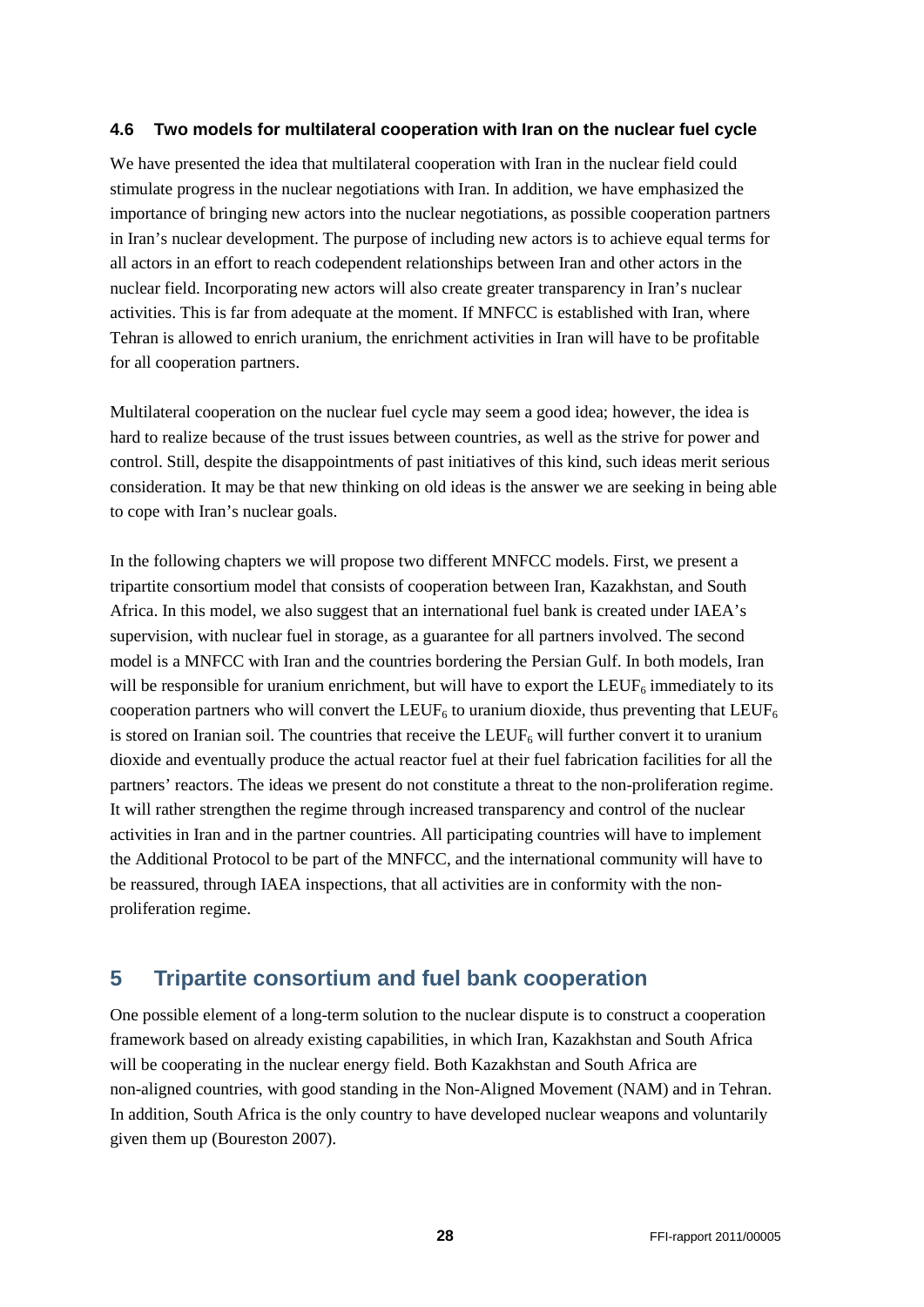The idea behind a tripartite consortium between Iran, Kazakhstan and South Africa is to incorporate Iran as a serious participant in a nuclear fuel production partnership. Kazakhstan and South Africa already have considerable knowledge and experience with most stages of the nuclear fuel cycle, including uranium production and conversion processes as well as fuel fabrication. South Africa has additional experience with enrichment of uranium. In the proposed MNFCC, however, Kazakhstan, Iran and South Africa will be responsible for different parts of the nuclear fuel cycle. This does not in any way imply that Kazakhstan and South Africa must give up its other nuclear activities. Kazakhstan could under this scheme be responsible for the production of uranium ore, as Kazakhstan has one of the largest known shares of uranium in the world (NEA and IAEA 2010). The state-owned Kazatomprom is already able to produce all relevant uranium compounds. Kazakhstan should therefore produce yellowcake from its indigenously mined uranium ore, convert it to  $UF<sub>6</sub>$ , and export this to Iran for enrichment. South Africa also has considerable experience with uranium conversion, as well as with fuel fabrication (Enger 2008:28). In the MNFCC, South Africa could therefore be responsible for uranium reconversion and fuel manufacturing, as illustrated by Figure 6.2. Iran's contribution to the MNFCC will then be its enrichment services. Iran must, however, give up all other fuel cycle activities.



*Figure 5.1 Multinational fuel cycle cooperation between Iran, Kazakhstan and South Africa. The figure is found and adapted from A.C. Nuclear Opportunities Fund, whereas all the suggested participating actors are added by the writers.*

The consortium will make Iran, Kazakhstan and South Africa balanced partners. At the same time, these states will become codependent on each other in those parts of the nuclear fuel cycle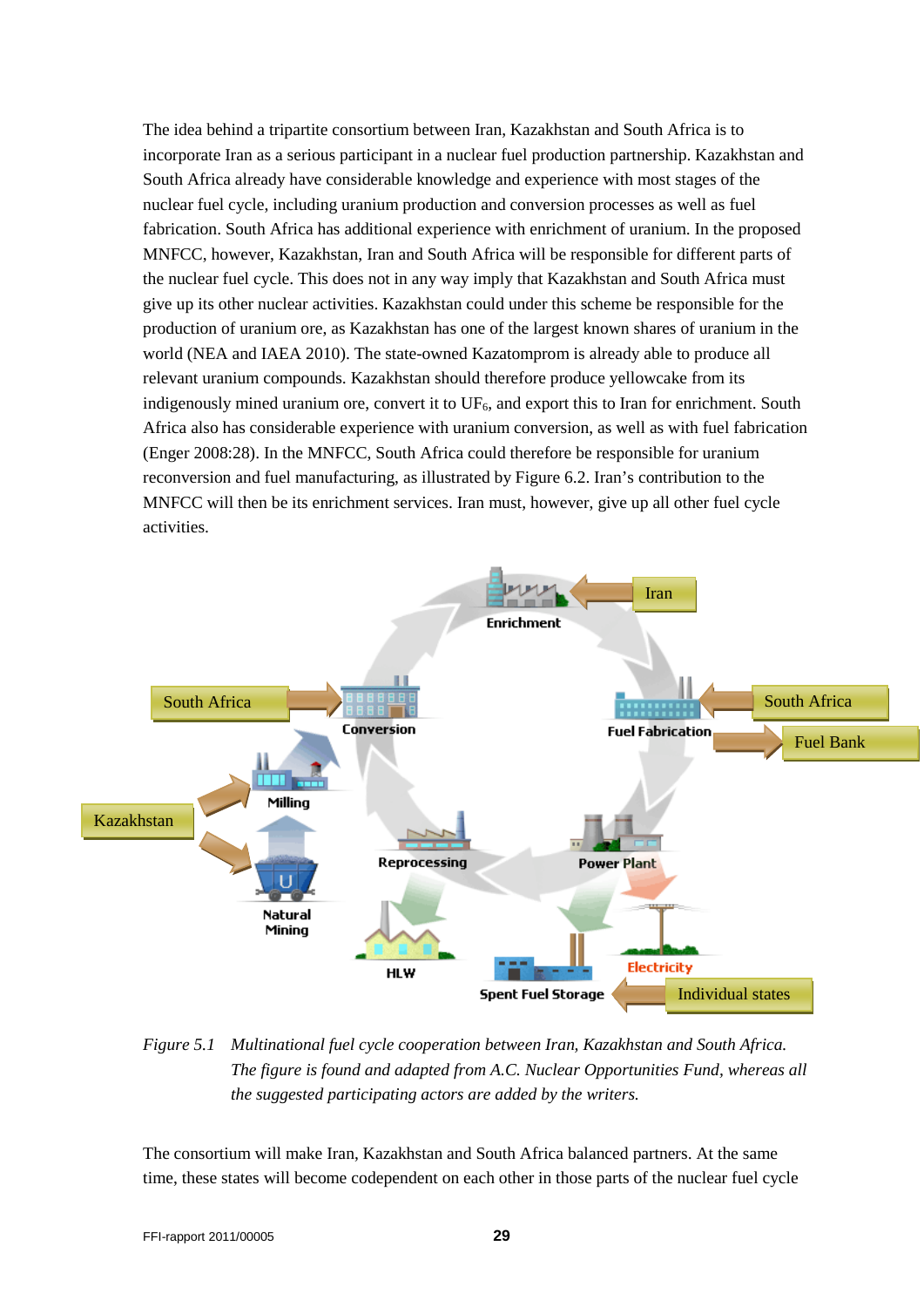which they are not managing themselves. This will be particularly relevant for Iran, as Iran will have to give up its strive to develop the entire fuel cycle.

All members at the MNFCC will be assured nuclear fuel supply at all times. The consortium will offer excessive nuclear fuel to other actors in the open market to market price. This will be possible through the establishment of an international fuel bank under IAEA supervision. The bank will have nuclear fuel (in practice a mixture of uranium oxide powder enriched to various degrees, to meet different fuel characteristics criteria) in storage, as a guarantee for all IAEA member states in good standing. The fuel bank will have a significant role in the MNFCC, being a predictable customer in the first years of reserve supply build-up, and later by stepping in when fuel demand surmounts production in the three states. The coupling to such an international fuel bank will also symbolize a leadership role for the three states in securing access to nuclear fuel to all states on equal terms.

It would be beneficial to have additional partners offering financial support for the establishment of the international fuel bank, and perhaps also taking part in the ownership of the nuclear facilities of the consortium actors.

## <span id="page-29-0"></span>**5.1 Kazakhstan as a uranium producer and exporter**

Kazakhstan could potentially become a uranium producer and exporter within a MNFCC with Iran. Kazakhstan has become a significant player in the global uranium trade, and since 2006 its production has grown faster than that of any other country (NEA and IAEA 2010:44). In 2008, Kazakhstan became the world's second largest producer of uranium, and this makes Kazakhstan a prospective producer and exporter within a MNFCC.

Iran's demand for uranium increases with the expansion of its enrichment activities. Iran's stockpile of yellowcake, acquired from South Africa in the 1970s, is close to running out, and to meet its increased uranium demand Iran started small-scale production of uranium ore in 2005. It produced 6 tonnes of uranium metal (tU) by open-pit mining of the Gachin (also denoted "Gchine")deposit in 2009 (NEA and IAEA 2010:49). Iran is currently working towards an opening of a second facility at Ardakan, which will produce approximately 50 tU each year (NEA and IAEA 2010:49). Despite Iran's exploration of new uranium production routes, the country's uranium demand, to sustain its long-term nuclear power ambitions, surpasses its production. Tehran is looking for new domestic sources, as well as external suppliers of uranium, but the international society is concerned about Iran's nuclear ambitions, and is therefore striving to limit Iran's uranium supply.

In our proposal, Kazakhstan's supplying of uranium will alleviate Iran's strive for source materials. Through a MNFCC, Iran will be guaranteed natural  $UF_6$  from Kazakhstan, as well as low-enriched fuel from South Africa. If these countries are not able to deliver their products, the fuel bank will contribute in order to satisfy the needs of all member states.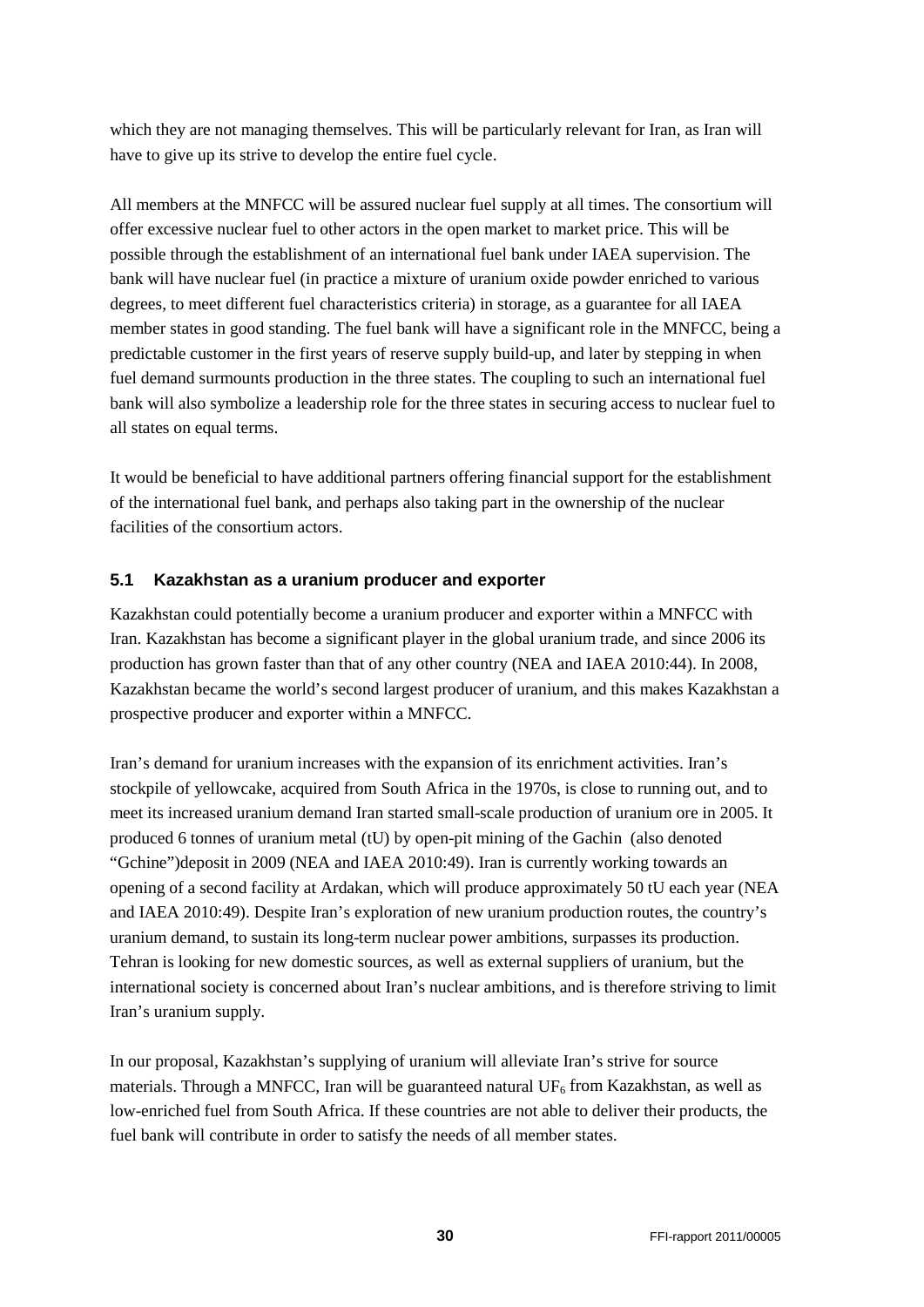Many countries could in principle be prospective suppliers of uranium ore to Iran. In 2008, uranium was produced in 20 countries (NEA and IAEA 2010:44). Australia and Canada accounted for 40 % of the world's production, while Kazakhstan produced 20 % of the world's uranium from its mines. Other countries with uranium mine production include Namibia (19 %), the Russian Federation (8 %), Niger (7 %), Uzbekistan (5 %) and the United States (3 %) (NEA and IAEA 2010:44). One of the main ideas of this report is bringing new actors into the nuclear negotiations with Iran in order to achieve a positive outcome of the long-lasting negotiations. Kazakhstan has already decided to desist from enriching uranium, and has instead expanded its relations with Russia through increased integration of these two country's nuclear industries. Since Kazakhstan is participating in an international uranium enrichment center in Russia, Kazakhstan can potentially also become a possible contributor to a MNFCC with Iran.

Kazakhstan has a good standing in the non-proliferation regime. Kazakhstan showed goodwill in May 1992, when the Soviet legacy nuclear weapons in Belarus, Kazakhstan and Ukraine were moved to Russia. The three former Soviet Republics signed major international non-proliferation treaties, including a protocol to the Strategic Arms Reduction Treaty (START I) and the Cooperative Threat Reduction Programme (CTR). The latter was initiated by the United States Congress and was designed to provide the three countries with assistance in the destruction, transportation and secure storage of their nuclear weapons. Kazakhstan has also committed itself to being a NNWS under the NPT, as well as being a party to the Comprehensive Test Ban Treaty (CTBT) and a signatory of the Additional Protocol (NTI 2010b). In addition, Kazakhstan is a member of the Nuclear Supplier Group, as well as having ratified the treaty establishing a Central Asian Nuclear Weapons Free Zone (CANWFZ) (NTI 2010b). Kazakhstan is evidently not seeking nuclear weapons, and could potentially become a participant in a MNFCC with Iran and South Africa by, for instance, producing and exporting source material.

## <span id="page-30-0"></span>**5.2 South Africa converting and producing fuel**

In addition to Kazakhstan as a participant in the tripartite consortium, we propose South Africa as the third partner to conduct conversion of  $LEUF_6$ , transferred from Iran, to uranium oxide, and further to fresh, low-enriched fuel in a fuel manufacturing plant. South Africa would be a credible partner and guarantor within the MNFCC, because of its high credentials in the nuclear nonproliferation field.

Iran has been skeptical to previously suggested cooperations involving other actors, because most of these actors have been NWS. South Africa, however, is the only country to have developed nuclear weapons and voluntarily given them up. It started a nuclear weapons programme around 1970, and had a nuclear weapon ready by the end of the decade. The weapons programme was terminated by President de Klerk in 1990, and, in 1991, the country signed the Nuclear Non-Proliferation Treaty. In 1993, six nuclear weapons and a seventh incomplete one had been dismantled, and the IAEA declared in 1995 that all materials were accounted for, and that the weapons programme had been terminated and dismantled. In 1996, South Africa signed the African Nuclear Weapons Free Zone Treaty, also called the Pelindaba Treaty. In 2002, the country signed the Additional Protocol (WNA 2010).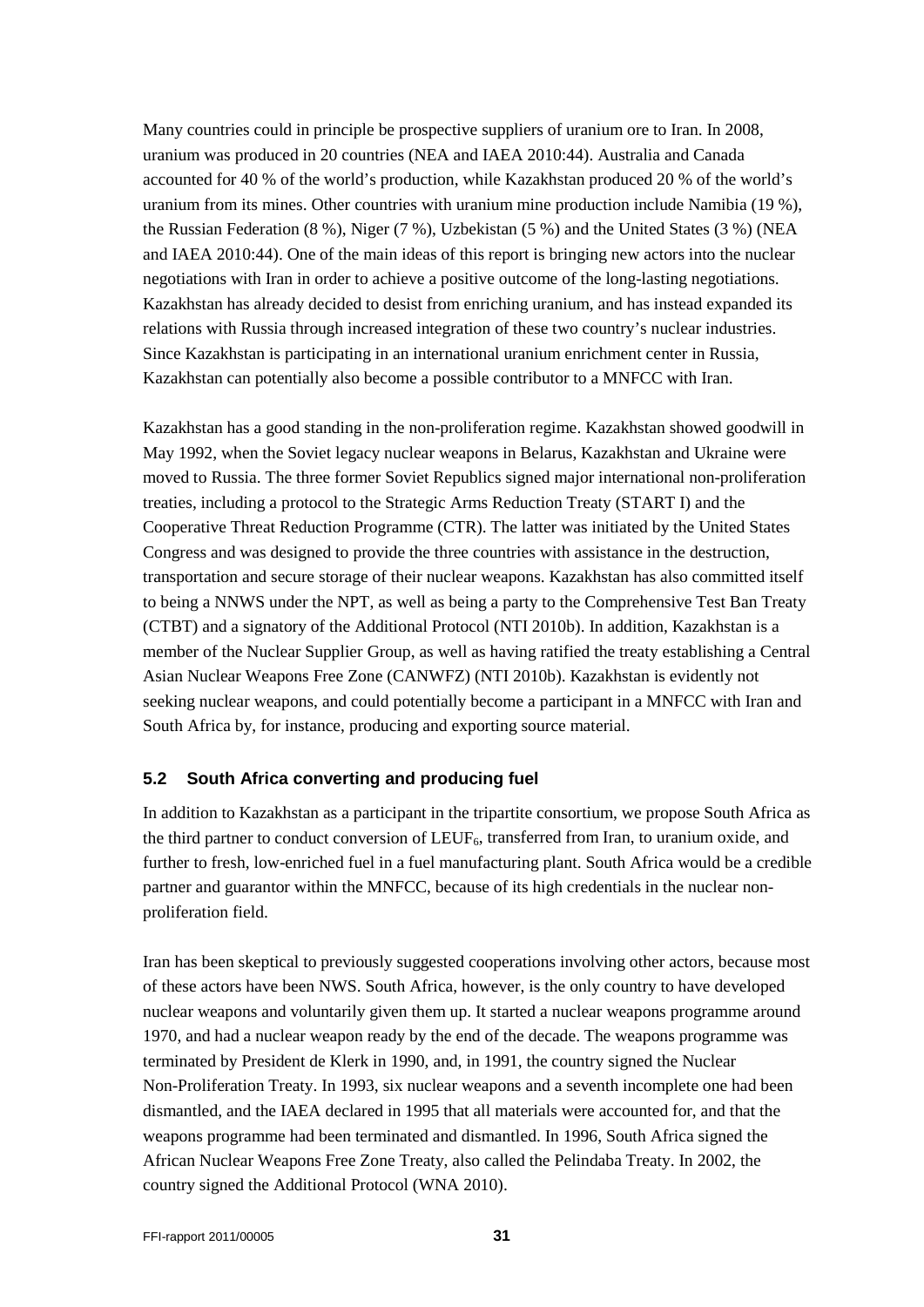South Africa has ambitions to expand its nuclear energy sector, because their electricity consumption has been growing rapidly since 1980. The country is part of the Southern African Power Pool, with Eskom as the main electricity supplier. Eskom is a South African state-owned company that supplies about 95 % of South Africa's electricity and approximately 45 % of Africa's. The electricity generation in South Africa is mostly from coal-fired stations, with just 5.3 % of total generation in 2008 from the Koeberg nuclear power plant. The Koeberg plant was built by Framatome, now Areva, in the mid-1970s. It is owned and operated by Eskom and has two 900  $MW(e)^7$  $MW(e)^7$  pressurized water reactors (PWR), the same as those providing most of France's electricity. South Africa announced early in 2006 that it was considering building an additional nuclear power plant, possibly at Koeberg, to boost supplies in the Cape Province (WNA 2010).

Early in 2007, the Eskom board approved a plan to double generating capacity by 2025, including construction of 20 GW(e) of new nuclear capacity, so that the nuclear contribution to the total power generation would rise from 5 % to more than 25 % and the coal contribution would fall from 87 % to below 70 %. The new programme would start with up to 4 GW(e) of PWR capacity to be built from about 2010, with the first unit finished in 2016. Areva and Westinghouse (an American company that recently was bought by Toshiba) offered to build the full 20 GW(e). However, in December 2008, Eskom announced that it would not proceed with the nuclear expansion due to lack of financing, and the government confirmed a delay of several years (WNA 2010).

The 2007 draft nuclear energy policy outlined an extensive programme to develop all aspects of the nuclear fuel cycle, including a return to conversion, enrichment, fuel fabrication, and also reprocessing of spent fuel, as strategic priorities related to energy security. A new 5 to 10 million SWU[8](#page-31-1) centrifuge enrichment plant built in partnership with Areva, Urenco or Tenex is envisaged, the larger version allowing for exports (WNA 2010).

South Africa has clear ambitions to expand their nuclear energy production and develop the nuclear fuel cycle. Their plans to develop additional energy reactors and fuel cycle infrastructure were delayed because of lack of finance. If South Africa where to take part in a MNFCC, the financial load would be spread out on several actors. South Africa as a cooperation partner with Iran in an MNFCC is achievable because they already have had successful nuclear cooperation in the past, where South Africa exported uranium to Iran, although that was under the Shah's regime.

In order for South Africa to be a part of the MNFCC, they would have to expand their conversion and fuel fabrication infrastructure. South Africa would have to receive LEUF<sub>6</sub> straight away from Iran after the enrichment process, and then convert the LEUF<sub>6</sub> to uranium oxide and further to

<span id="page-31-0"></span> $\frac{7}{7}$  The "e" denotes electrical effect, in contrast to thermal effect, which is denoted by a "t".

<span id="page-31-1"></span><sup>&</sup>lt;sup>8</sup> Separative Work Units, or SWU, denotes enrichment capacity of either one enrichment unit (such as a single centrifuge or a cascade of centrifuges) or an entire enrichment plant. An annual capacity of 100 000 SWU is required to enrich fuel for a 1 GW(e) light-water nuclear power reactor (for instance a PWR). On a smaller scale, only 5000 SWU is needed to produce 25 kg of 90 % (i.e. weapons-grade) enriched uranium, sufficient for at least one implosion-type nuclear weapon.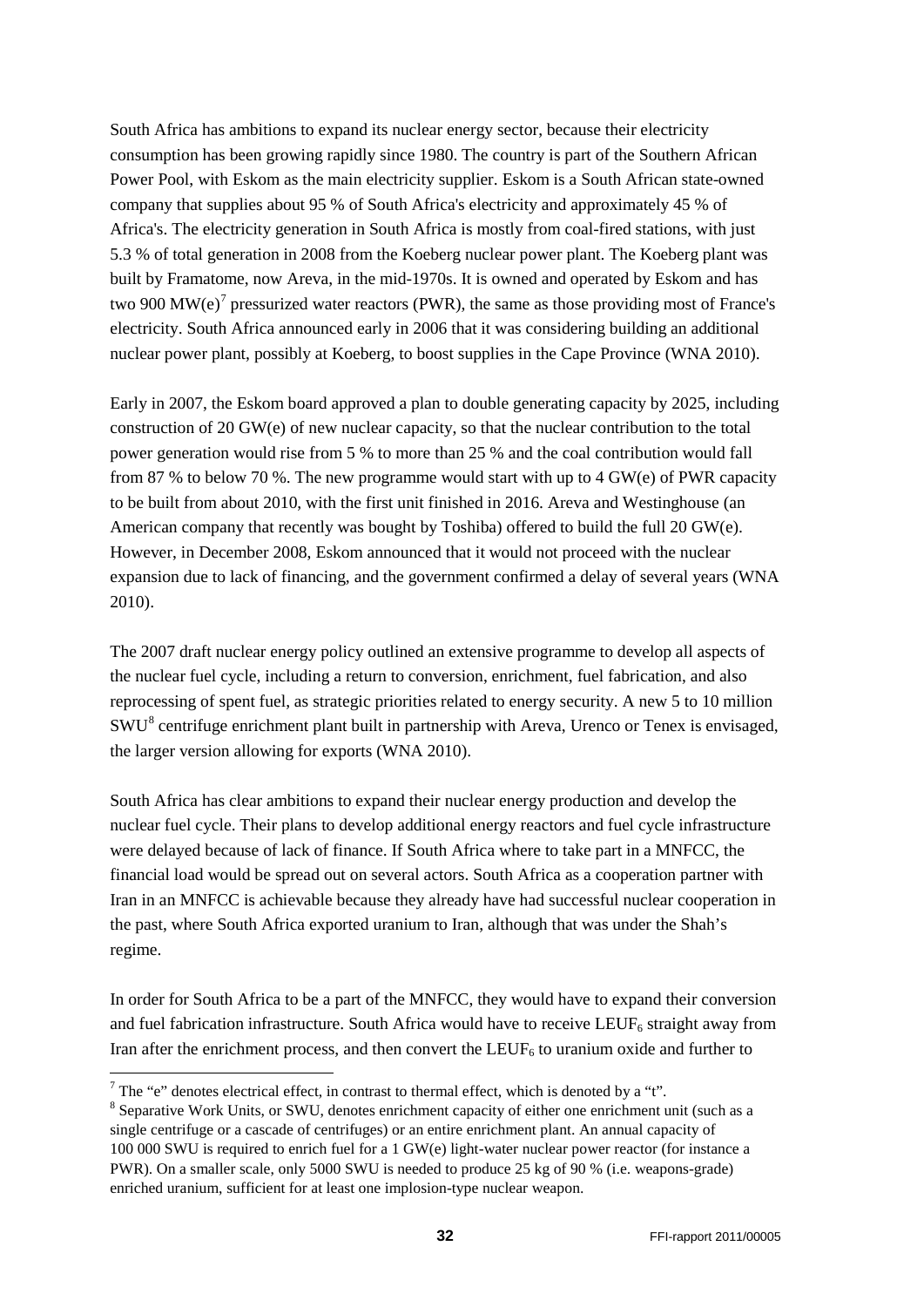reactor fuel. In addition to energy security benefits, and thus potential economic incentives, South Africa would further enhance their non-proliferation credentials by contributing to the defusing of the Iranian nuclear dispute. South Africa will also emerge as a vital champion for the realization of NNWS' rights to develop peaceful nuclear energy technology.

### <span id="page-32-0"></span>**5.3 International nuclear fuel bank**

"The proposed fuel bank is a bold agenda and it is clearly not going to happen overnight. But bold measures, including assurances of nuclear fuel supply and multi-nationalizing sensitive parts of the nuclear fuel cycle, are vital if we are to enlarge the contribution of atomic energy to peace, health and prosperity throughout the world while curbing the proliferation of nuclear weapons and eliminating them altogether," (IAEA 2009)

A proposed international fuel bank under IAEA control is another approach in dealing with the expansion of enrichment technology. By providing a secure and reliable supply of the fuel needed for nuclear power generation, a nuclear fuel bank would strengthen the nuclear non-proliferation regime through assurance of supply and reliance on the nuclear fuel market (IAEA 2009). The idea of an international fuel bank in the nuclear field is bold, and the practicality of realizing the idea is complex and difficult. The core of the international fuel bank proposal has been that when a state actor is denied fuel from the commercial uranium f uel market, it should be allowed to purchase the fuel at market value from the international fuel bank. The criteria in past international fuel bank proposals put forward by the West have been that for states to benefit from the assurances of the international fuel bank, they would have to be in good standing in the nonproliferation regime, as well as being willing to forgo their right to develop enrichment and reprocessing technology. The reoccurring idea behind international fuel bank proposals has been that NWS should set an example by using their enrichment and reprocessing plants to provide nuclear fuel to other states that have eschewed these technologies (Rauf and Simpson 2004).

To meet the twin objectives of non-proliferation and "multilateralization," nuclear facilities can be provided to partners in a "black box" mode. In this way, the technology holders construct and operate facilities that are managed and operated multilaterally, without technical know-how being spread. A suggested fuel bank is an attempt to assure fuel supply to countries that are willing to forgo their right to develop enrichment technology. The fuel bank agenda is to avoid monopolistic fuel supply situations and to secure future development of uranium enrichment technology by restricting and controlling the technology, in an attempt to prevent the spread of the technology to those who may wish to use it for non-peaceful purposes (Rauf and Simpson 2004).

Opponents of multilateral approaches point to loss or limitation of state sovereignty and independence of ownership or control over a key technology sector (Rauf and Simpson 2004). Within a multilateral context, however, this can be done at a larger stage than unilateral denial policies, allowing countries greater access to truly peaceful nuclear technology while discouraging them from developing independent national programmes either overtly or covertly that can lead to weapons development.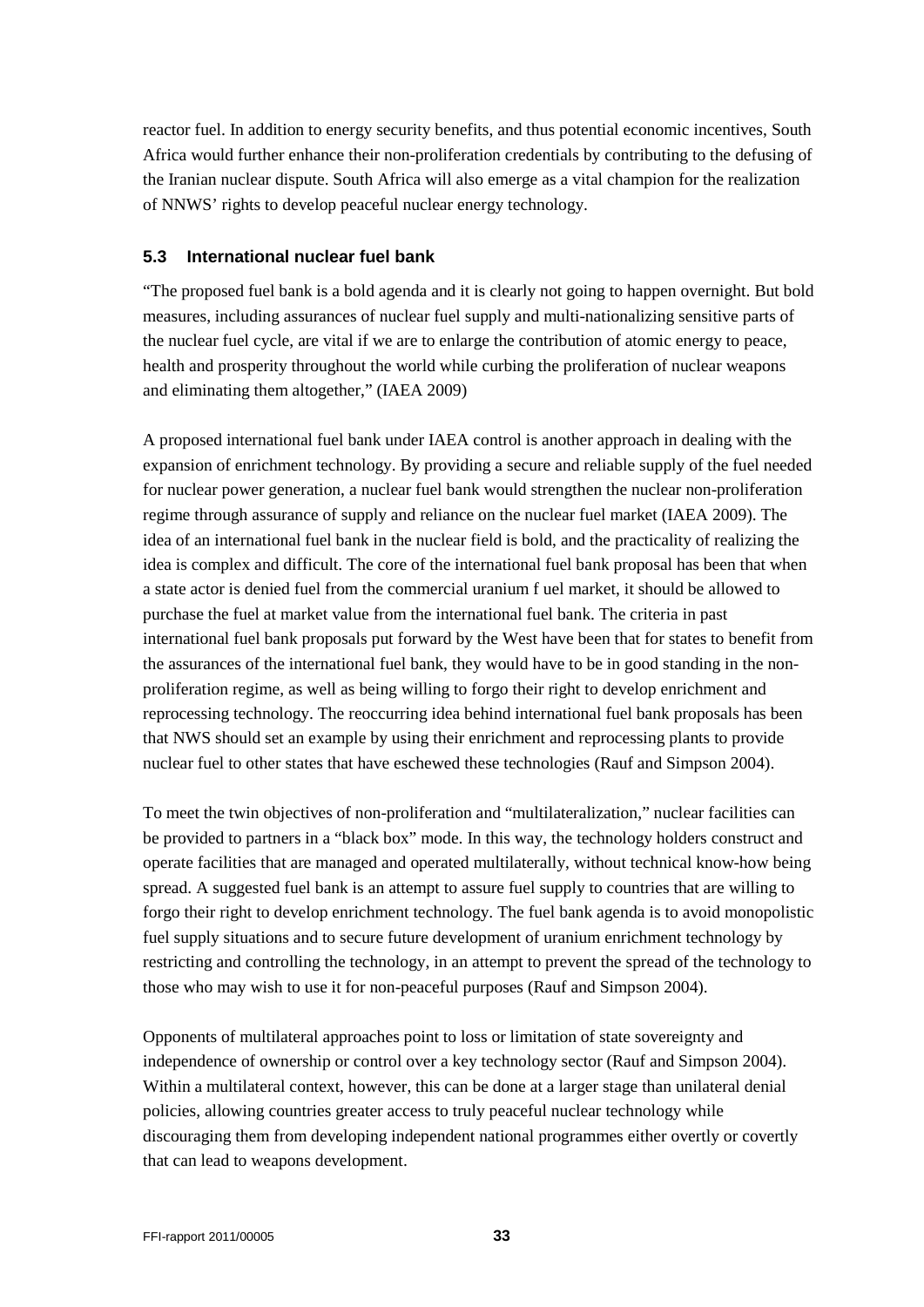The former Director General of the IAEA, Mohamed ElBaradei, spoke warmly of multilateralizing the nuclear fuel cycle through the establishment of an international fuel bank. Although at first met with skepticism from leading members of NAM, not least South Africa, a proposed model international fuel bank was approved by the IAEA Board of Governors through a resolution adopted in December 2010. The initial skepticism was rooted in a concern that the assurance of fuel supply would be conditioned on NNWS's binding renouncement of fuel cycle technology. In our proposal, Iran would be incited to keeping the most sensitive and prestigious part of the fuel cycle, namely the enrichment, but voluntarily giving up the less-sensitive parts of the fuel cycle.

Kazakhstan has been positive in its attitude towards multilateralization of the fuel cycle in general, and the establishment of international fuel banks in particular. It has even offered to host such a fuel bank on its own soil. South Africa was initially skeptical, as previously noted, to the concept of an international fuel bank, but has finally supported the idea as it was presented to the IAEA Board of Governors for its endorsement.

Iran's answer to the previous proposals of an international fuel bank has been somewhat positive as well as negative. The argument, however, is not straightforward. Iran views itself as the location in which such a future fuel bank should be localized. Since the Iranian government does not trust any other countries, it does not accept the idea of being part of a multilateralization group with its technology kept in a black box. The idea has been that Iran should give up its enrichment technology and leave the fuel cycle all together. This proposition may be attractive to countries that have not fully developed enrichment capabilities, but in Iran's case this is not an acceptable option.

We, however, propose that Iran internationalizes its enrichment services, and incorporates its enrichment facilities at Natanz in an international uranium enrichment center. Further, an international fuel bank should be created under IAEA supervision, with uranium oxide enriched to various degrees in storage, as a guarantee for all partners involved. Its location is not of paramount importance. The multilateral cooperation then generally secures nuclear fuel supply to all the involved actors, while the fuel bank only steps in as a supplier if the production through the MNFCC is lower than the demand. The bank would constitute a guaranteed customer for Iran and its partners in the medium term, and a guarantor for fuel supply in the longer term, when Iranian fuel demand has become a reality.

# <span id="page-33-0"></span>**6 Iran and the Persian Gulf: Nuclear energy cooperation**

In December 2009, the Foreign Minister of Bahrain announced that the nuclear negotiations with Iran had failed simply because the Gulf States were not involved in the talks (Stracke 2009). The countries bordering the Persian Gulf have tried to cooperate with Iran in the nuclear energy field, mainly through a joint initiative in November 2007. This was done in an attempt to assure that the Persian Gulf area remained free from weapons of mass destruction, while ensuring the Gulf States' inalienable right to use nuclear energy for peaceful purposes. The collaborative effort was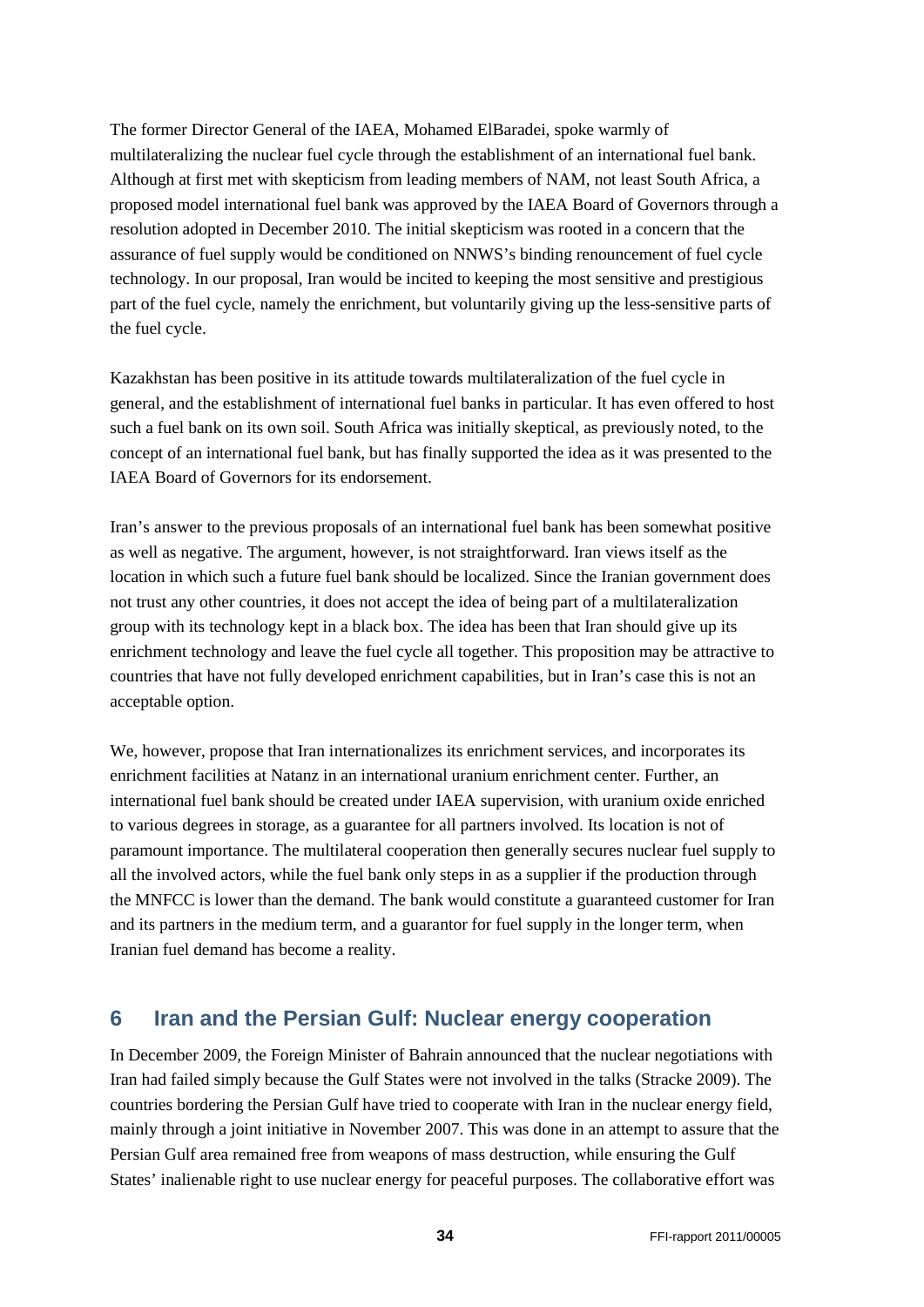developed under the auspices of the Gulf Cooperation Council (GCC), consisting of six countries bordering the Persian Gulf; Bahrain, Kuwait, Oman, Qatar, Saudi-Arabia and the United Arab Emirates (UAE). The proposal would imply a halt in Iran's enrichment of uranium as well as greater Iranian dependence on the Gulf States. The government in Tehran did not accept the nuclear energy proposal put forward by the GCC.

In this chapter, we will examine the possibility of an agreement for nuclear fuel cycle cooperation between Iran and the GCC, in which Iran is permitted to enrich uranium. The model for multilateral cooperation between Iran and the GCC will be investigated in an attempt to achieve more proliferation resistance and transparency in Iran's nuclear efforts through partitioning and outsourcing of the less sensitive parts of the fuel cycle, and multinational presence in the enrichment-related assets. If Iran is allowed to enrich uranium under a MNFCC with the GCC, the activities will be extensively monitored by the IAEA. In addition, the UNSC will still have the authority to re-implement sanctions against Iran in case of Iranian non-compliance with the terms set out in the MNFCC agreement.

# <span id="page-34-0"></span>**6.1 The Gulf Cooperation Council**

The GCC was founded in Riyadh in the spring of 1981. The GCC was established to develop and strengthen ties between the member states and their people (GCC 2010a), and to meet the challenges imposed by surrounding circumstances, including the Iran Iraq War. To reach these goals, the member states expanded their cooperation in fields such as economy, trade, tourism, legislation, science and technology as well as other areas (GCC 2010a).

Even though Iran and Iraq are bordering the Persian Gulf, they are excluded from the GCC. The elimination arises from the fact that the GCC primarily was established to counter the influence of the Iranian revolution and the Iran Iraq War (Hooglund 1992, Kechichan 2001:281). Despite this, the GCC acknowledges the importance of having good relations with both nations. For example, at the 19<sup>th</sup> Session of the GCC, the Council emphasized the importance of having tangible relations with Iran, in order to solve conflicts peacefully and secure good neighborliness (GCC 1998). However, some challenges hinder further expansion of the Iran-GCC relations, whereby the most important concern is the dispute concerning three islands near the strategically important Strait of Hormuz, which since November 1971 allegedly belonged to the United Arab Emirates (UAE), but which Iran now claims the ownership of. Border and territorial disputes also exist among the GCC members,<sup>[9](#page-34-1)</sup> and the island dispute is therefore not considered to have a sufficient destructive effect to prevent a nuclear agreement between Iran and the GCC.

<span id="page-34-1"></span><sup>&</sup>lt;sup>9</sup> See for example Richard Schofield in "Iran, Iraq and the Arab Gulf States" edited by Joseph A. Kechichan (2001:213-220).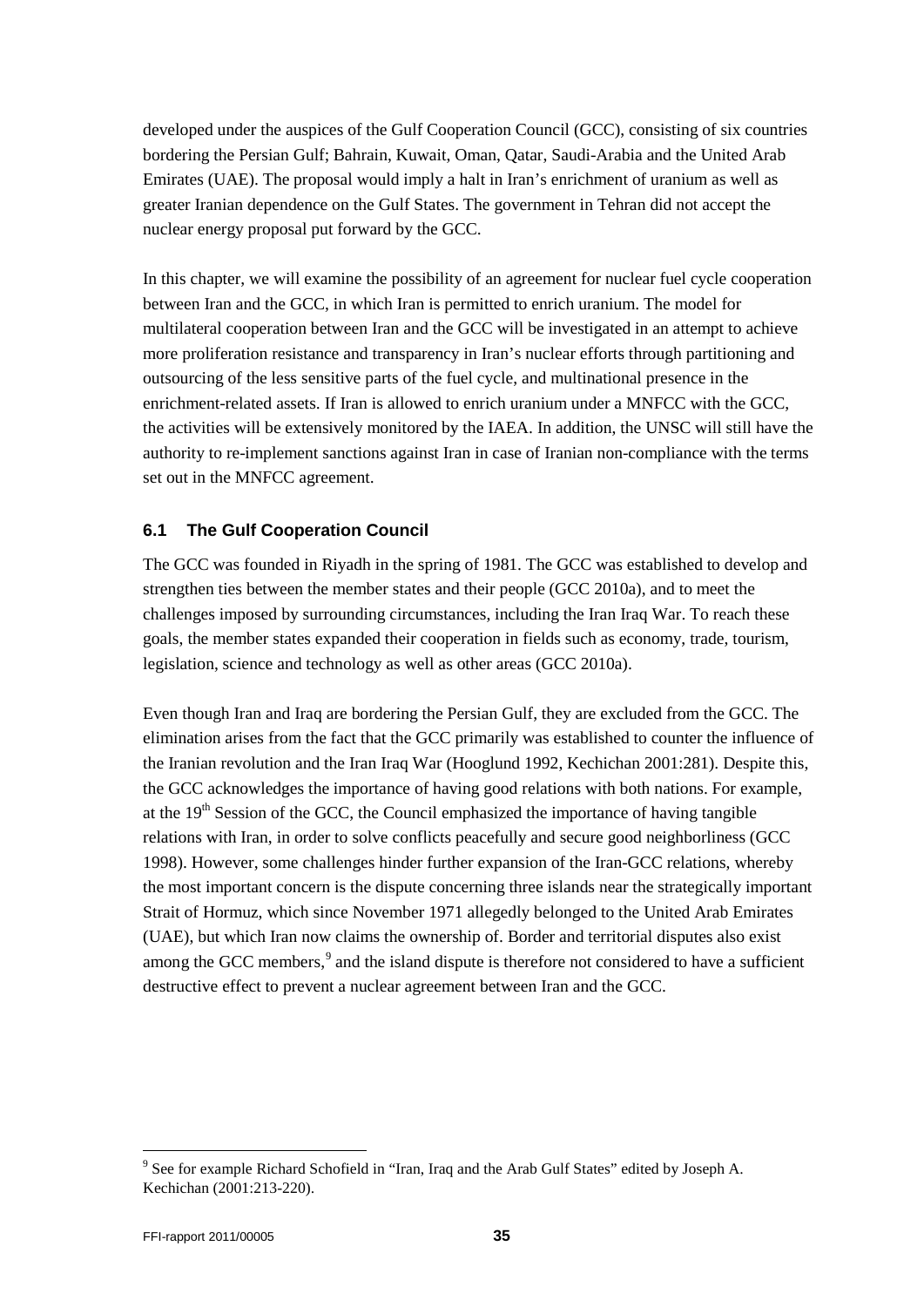

*Figure 6.1 The Persian Gulf Area. The map shows the eight countries bordering the Persian Gulf and the six member states of the GCC (Bahrain, Kuwait, Oman, Qatar, Saudi-Arabia and the United Arab Emirates). The map is found and adapted from CIA World Factbook.*

## <span id="page-35-0"></span>**6.2 The GCC's joint nuclear programme**

It was after GCC's 27<sup>th</sup> Summit, in December 2006, the GCC Secretary-General, Abdul Rahman bin Hamad al-Attiyah from Qatar, announced the intention of the six GCC states to develop a joint civil nuclear research programme (NTI 2006). The GCC has offered a number of official rationales for their interests in nuclear power (Huber 2007). Firstly, the states in the Persian Gulf are looking for nuclear energy as a result of growing electricity demands and a desire to replace high-priced oil products for cheaper nuclear energy. The electricity demand among the GCC countries is expected to increase by 10 % every year to 2015, and today's energy sources will therefore be insufficient to meet future demands (IISS 2010). Secondly, the GCC states are faced with a lack of sufficient knowledge of nuclear technology, with a desire to gain technical understanding and experience. Thirdly, Iran's nuclear ambitions have caused unease among the states in the Persian Gulf. Some researchers argue that the GCC is launching their nuclear programme merely as a response to Iran's increased influence in the Persian Gulf.<sup>[10](#page-35-1)</sup> Developing a nuclear fuel cycle infrastructure is in many cases (including Iran's) seen as 'nuclear hedging', or creating an option for future nuclear weapons production.

<span id="page-35-1"></span><sup>&</sup>lt;sup>10</sup> See for example Sverre Lodgaard (2010).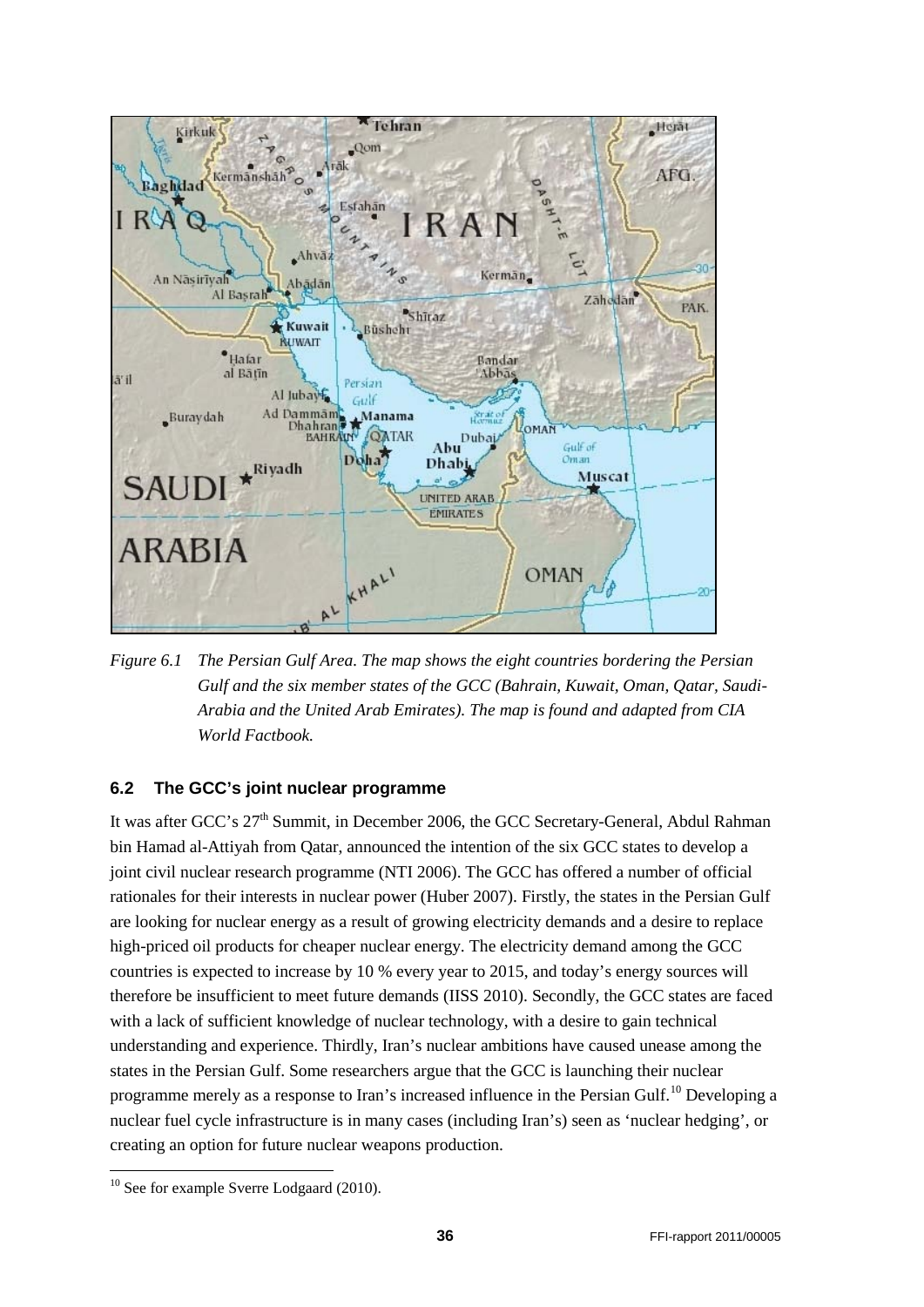Many observers were surprised by the GCC's initiative to establish a joint nuclear programme, given their long-standing work towards a nuclear weapons free Middle East and the inherent proliferation risk associated with nuclear fuel cycle development (Stracke 2007). In their announcement, the GCC highlighted the necessity of all nuclear collaborations to be developed under the supervision of the IAEA, and exclusively in full compliance with the NPT. All the GCC states are signatories of the NPT. Bahrain is, however, the only GCC state that has signed the Additional Protocol. The others have signed the so-called Small Quantities Protocol (SQP) with the IAEA, which is considered the safeguards standard for states without any significant nuclear activities or facilities. In the event of a MNFCC involving some or all GCC states, all states holding fuel cycle assets should be strongly encouraged to sign and ratify the Additional Protocol.

In February 2007, the idea of a nuclear collaboration was again pursued when GCC leaders met with representatives from the IAEA to discuss the possibility of a joint nuclear programme in the Gulf region (Kaye and Wehrey 2007:113). Since then, the GCC has taken some steps towards an intense in-depth study of nuclear power possibilities, although their project has moved slowly (IISS 2010).

# <span id="page-36-0"></span>**6.3 GCC - Iran collaboration in the nuclear field**

As part of the GCC's pursuit of nuclear energy, and their shared interest in preventing Iran from becoming a nuclear power, Iran was invited by the GCC to join an agreement on nuclear energy in November 2007. The nuclear proposal to Iran stipulated that the GCC would provide LEUF<sub>6</sub> to Iran, from an enrichment facility set up in a neutral country in Europe. Switzerland was considered as a possible contributor, as Switzerland enjoys a positive image in Iran. The nuclear facility would not only provide Iran with LEU fuel to future power plants, but the Gulf States would also receive LEU (MEED 2007). The proposal allowed Iran to develop its nuclear energy programme except for the enrichment effort, while reducing the risk of Iran developing nuclear weapons. In December 2007, Iranian President Mahmoud Ahmadinejad was invited by the GCC leaders to participate as a guest at the GCC's  $28<sup>th</sup>$  Summit. The Summit was conducted in Qatar, and was the first meeting in which an Iranian president was ever invited. During his stay, Ahmadinejad emphasized the importance of strong ties between Iran and the GCC, which "would promote security, peace and friendship in the region and the world" (Iranian Government 2007a).

The GCC's proposal to set up an enrichment facility in a neutral country was not realized. Information on Iran's response to the November 2007 GCC proposal is hard to find, but some observers believe the proposal was not taken seriously by the government in Tehran (Stracke 2009). There has been little discussion around the issue in the aftermath of the  $28<sup>th</sup>$  summit, and little indicates that the proposal will be further debated. A common assumption among researchers in the field is that lack of success in nuclear negotiations with Iran reflects Tehran's pursuit of recognition as a powerful regional actor in the Middle East, something in which the Persian Gulf countries and the Western countries are reluctant to provide.<sup>[11](#page-36-1)</sup> Another postulation is based on the hypothesis that the Iranian government seeks economical, political and military

<span id="page-36-1"></span> $11$  See for example Sverre Lodgaard (2010).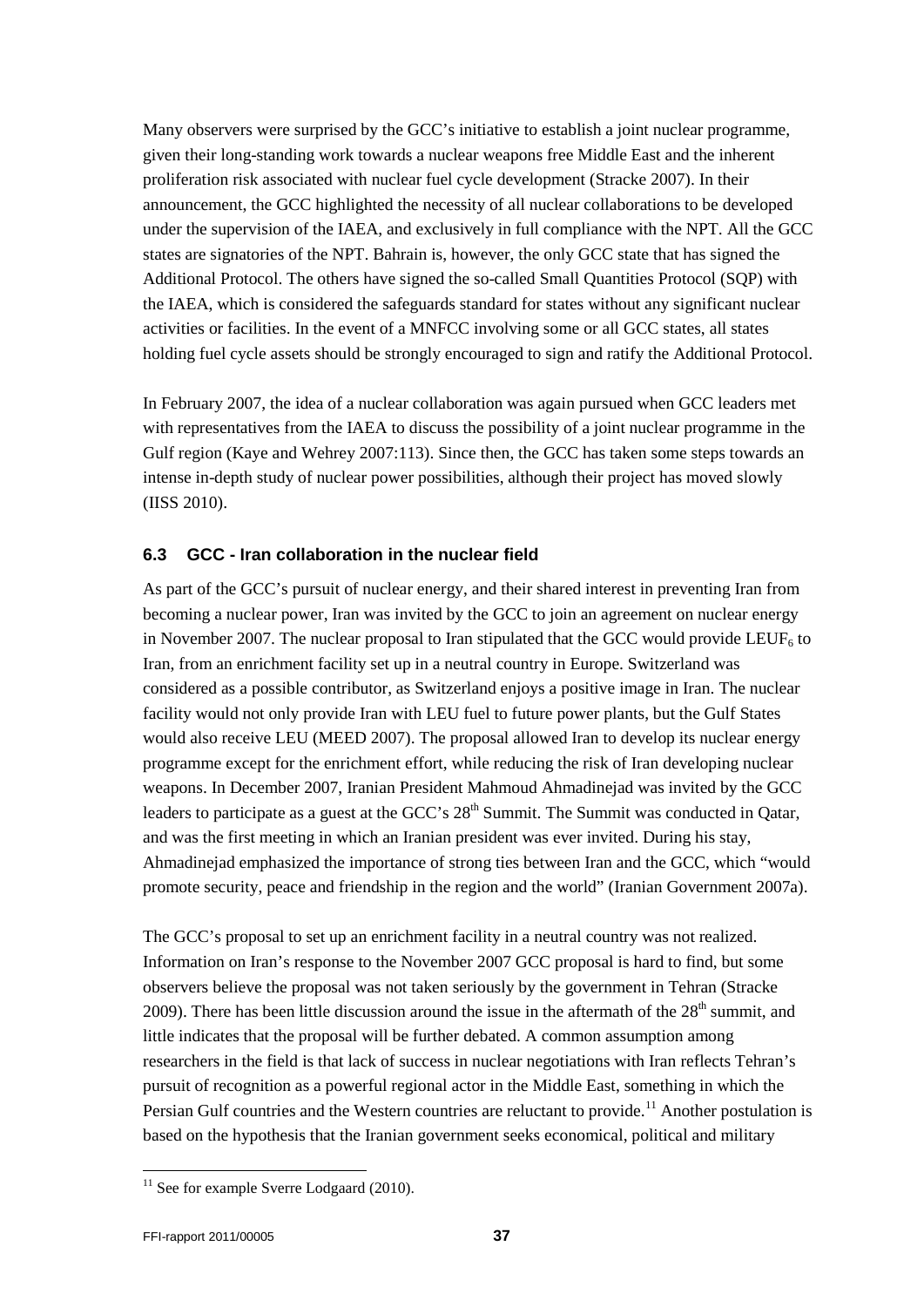independence and self-sufficiency, and therefore prefers to develop its nuclear programme with minimal reliance upon foreign suppliers, even though this may not seem commercially viable.<sup>[12](#page-37-1)</sup> An Iranian acceptance of the GCC proposal will in that perspective merely undermine Iran's pursuit of independence.

# <span id="page-37-0"></span>**6.4 Iran as a credible nuclear supplier state in the Persian Gulf**

The offer from the GCC was evidently met with dismissal in Iran. However, this does not in any way imply that cooperation on nuclear energy between the GCC and Iran is impossible. The GCC and Iran could potentially cooperate within a MNFCC, in which all participants are responsible for a specific part of the nuclear fuel cycle, and in which fuel supply is assured for all state parties involved. Iran can become a credible supplier of  $LEUF_6$  in the region; however, Iran will only manage the enrichment technology in the nuclear fuel cycle, and will therefore have to end its activities in other parts of the fuel cycle, i.e. uranium mining, milling, chemical conversion and fuel fabrication.

Due to the rapid break-out capability that stored  $LEUF_6$  represents, as explained in Section 2.4, we suggest that Iran exports its  $LEUF_6$  across the border to a recipient Gulf state immediately after the enrichment process for conversion to  $UO<sub>2</sub>$ . IAEA material accountancy measures will of course be in place to ensure there is no diversion of nuclear material during the transfer. The GCC will thus be responsible for the import of uranium, the conversion process and the fuel manufacturing, as illustrated by Figure 6.2. Uranium conversion facilities and fuel manufacturing plants will have to be set up in one or more of the GCC countries. The conversion facilities will convert imported yellowcake to natural  $UF_6$ , and  $LEUF_6$  to  $UO_2$ . Stand-alone conversion or fuel manufacturing facilities represent much less of a proliferation risk than an enrichment plant, because none of the GCC states possess enrichment technology, and will therefore not be able to enrich the LEUF<sub>6</sub> to weapons grade. In addition, the conversion process which the GCC will be responsible for is not a sensitive part of the nuclear fuel cycleas conversion without enriched uranium will not bring a state closer to a nuclear weapons capability. Generally speaking, a segmented nuclear fuel cycle, where the assets are shared between several countries, is less proliferation-prone than a complete (or in this case: front-end) fuel cycle established in a single country.

The handling of spent nuclear fuel must also be dealt with. To avoid further proliferation concerns, an open fuel cycle is highly preferable, in which no reprocessing, and thus plutonium separation, takes place. Each fuel consuming state would be responsible for handling its own spent nuclear fuel under this scheme. However, a regional long-term repository could be envisioned, but this beyond the scope of this report, because it is a matter of practical safety rather than a proliferation concern.

A ground rule for a MNFCC to be developed between the GCC and Iran will be the implementation of the Additional Protocol among all those participant states hosting fuel cycle

<span id="page-37-1"></span> $12$  See for example Judith S. Yaphe (2008).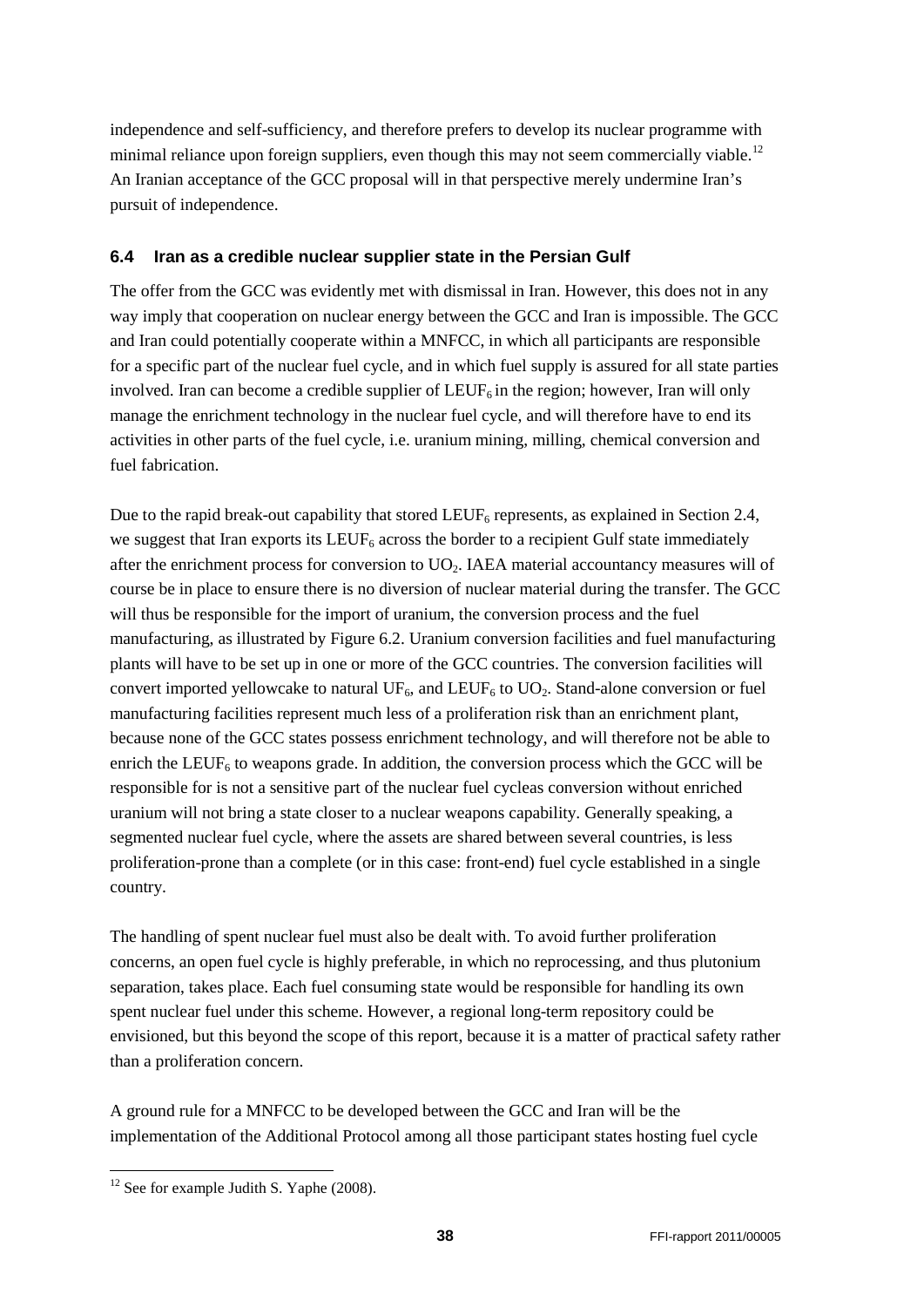assets. This must be fulfilled prior to the UNSC accepting enrichment on Iranian soil and rolling back its sanctions. Iran must also, as a prerequisite, commit to fully cooperate with the IAEA on all outstanding issues relevant to its NPT commitments, as detailed in Section 3.2. All nuclear activities in Iran and the GCC must be strictly monitored by the IAEA. In addition, the UNSC will retain the authority to impose sanctions against Iran in case of non-compliance.





To carry out an agreement for nuclear fuel cycle cooperation, Iran and the GCC will have to buy yellowcake on the open market, since none of these states possess significant, commercially viable uranium deposits. Iran buying source material on the open market in today's political context is not feasible. In addition to restrictions imposed by the UNSC, some Western countries have actually dissuaded uranium producers from selling such material to Iran (NTI 2009b). Letting a Gulf state import source material for conversion to  $UF_6$  will probably be easier to achieve.

Through a MNFCC, Iran will be obliged to selling  $LEUF<sub>6</sub>$  to the Gulf States, as the Gulf States would be committed to transferring natural  $UF<sub>6</sub>$  to Iran. This interdependence may create assurances that Iran will comply with the agreement for nuclear fuel cycle cooperation.

We are not suggesting that increased enrichment on Iranian soil is a favorable outcome. The most desirable outcome is zero enrichment on Iranian soil. However, Iran letting go of its enrichment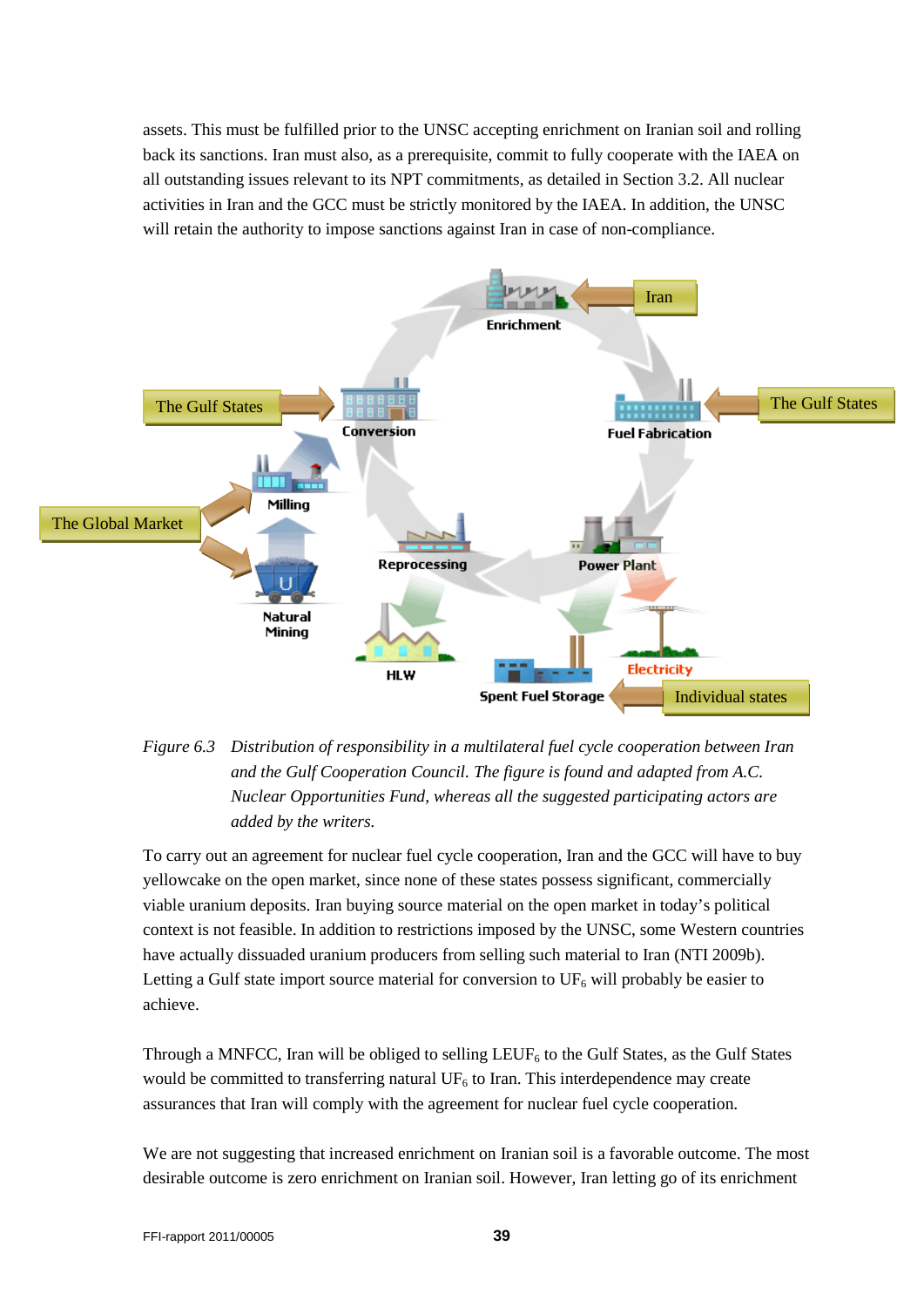technology is very unlikely, and today's situation is not preferable taking into consideration that Iran might be able to develop nuclear weapons covertly. Even though the proposal allows Iran to expand its enrichment activities, Iran will not be in possession of the complete fuel cycle needed to produce weapons-grade uranium. On the other hand, Iran will have to improve and develop their uranium enrichment technology, and will therefore have to share the financial burden with the GCC to enable a commercially viable expansion of their enrichment facilities. In this way, new actors will become shared owners of the project and its associated facilities. To make the proposal even more feasible, a possible solution could also include a broader involvement of the GCC, where the GCC and Iran are operating the enrichment plants collectively. In this case, however, one would have to consider ways of avoiding a further dissemination of enrichment know-how outside Iran's borders.

Given the lack of experience in nuclear technology among the Gulf states, contractors from the established supplier states will probably have to be involved in the construction and early operation phases of the conversion and fuel manufacturing plants, as well as the nuclear power reactors to be set up. Such assistance is usually accompanied by conditions of strict safeguards measures. Most states, however, will be much more reassured by having fuel cycle assets in the Gulf states rather than in Iran.

We believe the framework will be feasible and may produce positive outcomes in the long-lasting dispute between Iran and the international community. Nevertheless, since the idea is still in an early phase, we do not attempt to cover all aspects of the subject. Thus, we encourage others to further study and explore ideas on MNFCC with Iran. Some constraints and prerequisites are discussed in the following sections.

## <span id="page-39-0"></span>6.4.1 Challenges to the implementation

Making Iran a credible supplier of enriched uranium in the Gulf region will require strict regulations under the supervision of the IAEA. In addition, we foresee a regional arrangement in which representatives of the GCC Secretariat General are allowed on-site access to oversee that the GCC's commercial interests are ensured. The GCC Secretariat General is currently supervising the GCC nuclear power feasibility study in cooperation with the IAEA (Stracke 2007:4), and a possible solution might be to expand the administrative structure within the Secretariat General, with a new sector, called, for instance, Nuclear Affairs. However, the GCC Supreme Council needs to have the final say in all questions concerning a nuclear cooperation with Iran, as the Supreme Council holds the main authority in most GCC activities. The GCC Supreme Council also has the power to approve the budget of the Secretariat General, and thus must approve any financial contribution from the GCC. In addition to regulations by the IAEA, the GCC Secretariat General and the GCC Supreme Council, Iran will have to accede to the necessary concessions set out in Section 3.2.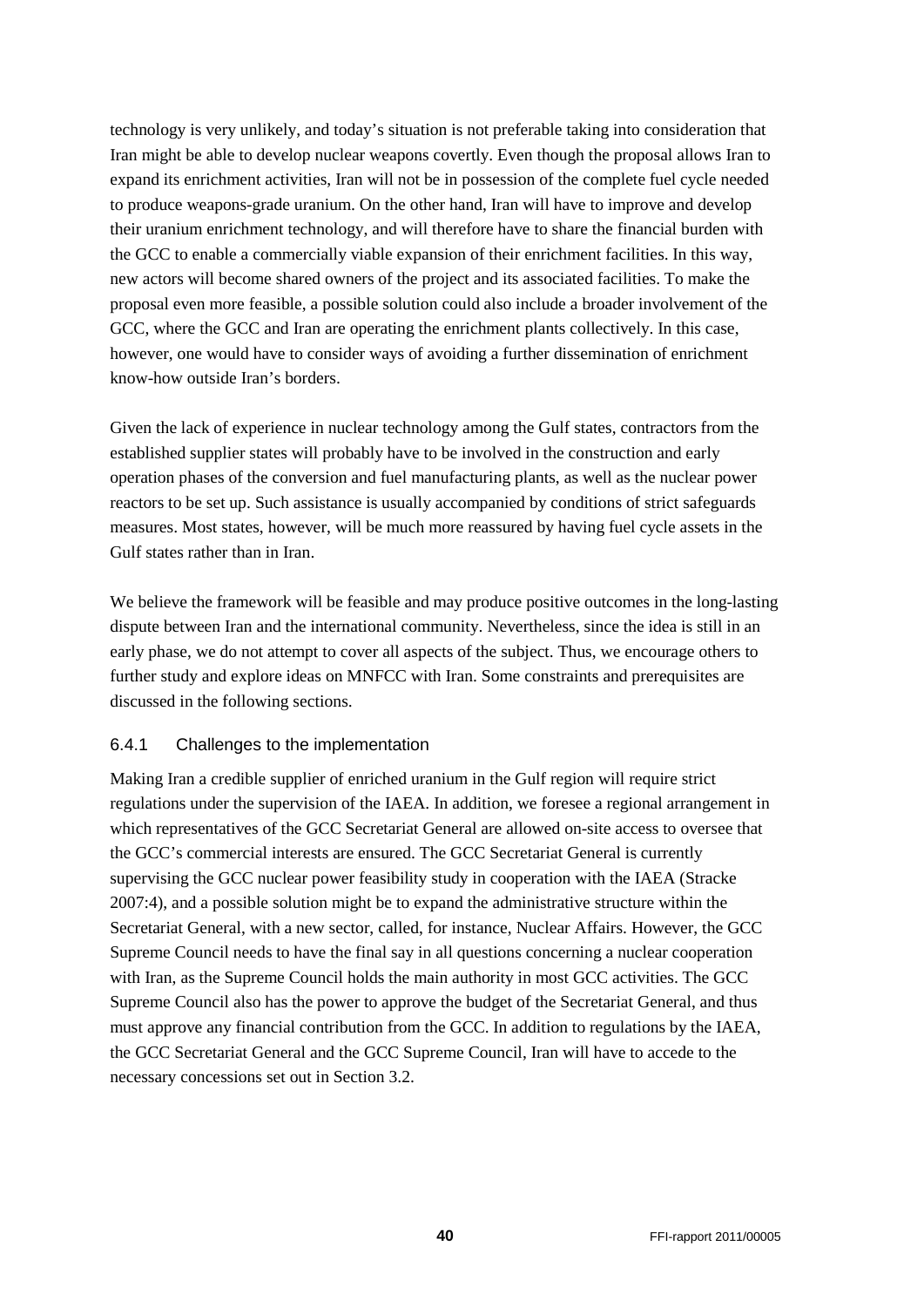#### The administrative structure of the Gulf Cooperation Council (GCC 2010b):

The Gulf Cooperation Council's administrative structure consists of three main institutions: The Supreme Council, the Ministerial Council and the Secretariat General. **The Supreme Council** is the highest authority of the GCC, formed of the Heads of member states. The Supreme Council shall aim to realize the objectives of the GCC, which includes approval of the GCC's main policy, approval of the rules for dealing with other states and intergovernmental organizations, and approval of the internal rules and budgets. **The Ministerial Council** is formed by the Foreign Ministers of the member states. The Ministerial Council shall propose policies and prepare recommendation in order to develop cooperation between the GCC states. The Ministerial Council shall also approve periodic reports, internal rules and regulations regarding administrative and financial affairs, and put forward recommendations to the Supreme Council for approval of the budget of the Secretariat General. **The Secretariat General** consists of a Secretary General appointed by the Supreme Council, five Assistant Secretaries General and a number of other staff members. The Secretariat General shall prepare the budgets of the GCC, prepare studies related to cooperation, and set up periodic reports on the work of the GCC. The Secretariat General shall also follow up the implementation by the member states of the GCC's resolutions and recommendations. The administrative structure within the Secretariat General consists of several sectors, including Political Affairs, Economic Affairs, Security Affairs, Military Affairs, Human and Environment Affairs among others.

At present, there are no operational nuclear power plants in the Gulf region (IISS 2010). This makes it essential to underline that the goal is to provide a long-term solution to the nuclear dispute, as there is currently no market for nuclear fuel among the states involved. The UAE plans to become the first country in the GCC to operate a nuclear power plant, and the UAE signed an agreement with Korea Electric Power Cooperation (KEPCO) to build four nuclear power reactors in December 2009 (IISS 2010). The aim is for the first reactor to produce electricity in 2017. The fact that the UAE has launched its separate national nuclear programme, despite their participation in the GCC's joint project (NTI 2009a), has created concerns regarding the possibility of developing a joint nuclear programme within the GCC. In July 2009, a common electricity grid was established in the Persian Gulf area, in an attempt to distribute electricity generated by nuclear power plants and to enable a cross-border electricity market (IISS 2010). The project was completed by the GCC, which tells us that some concrete steps towards broader cooperation in the nuclear field have been taken.

With the UAE possessing nuclear power reactors, and the GCC countries having access to an electricity grid, we envision that Iran potentially could be the single country in the region with enrichment technology. UAE has promised not to enrich uranium or reprocess spent nuclear fuel, and is committed to full transparency through accession to a so-called 123-agreement under the auspices of the US Global Nuclear Energy Partnership (NTI 2009a). In a similar way, Bahrain and Saudi Arabia has indicated willingness to abstain from enrichment technology. Enrichment technology represents the most sensitive part of the nuclear fuel cycle, but will in our proposal be subjected to even stricter multinational control and ownership compared to today's situation in Iran.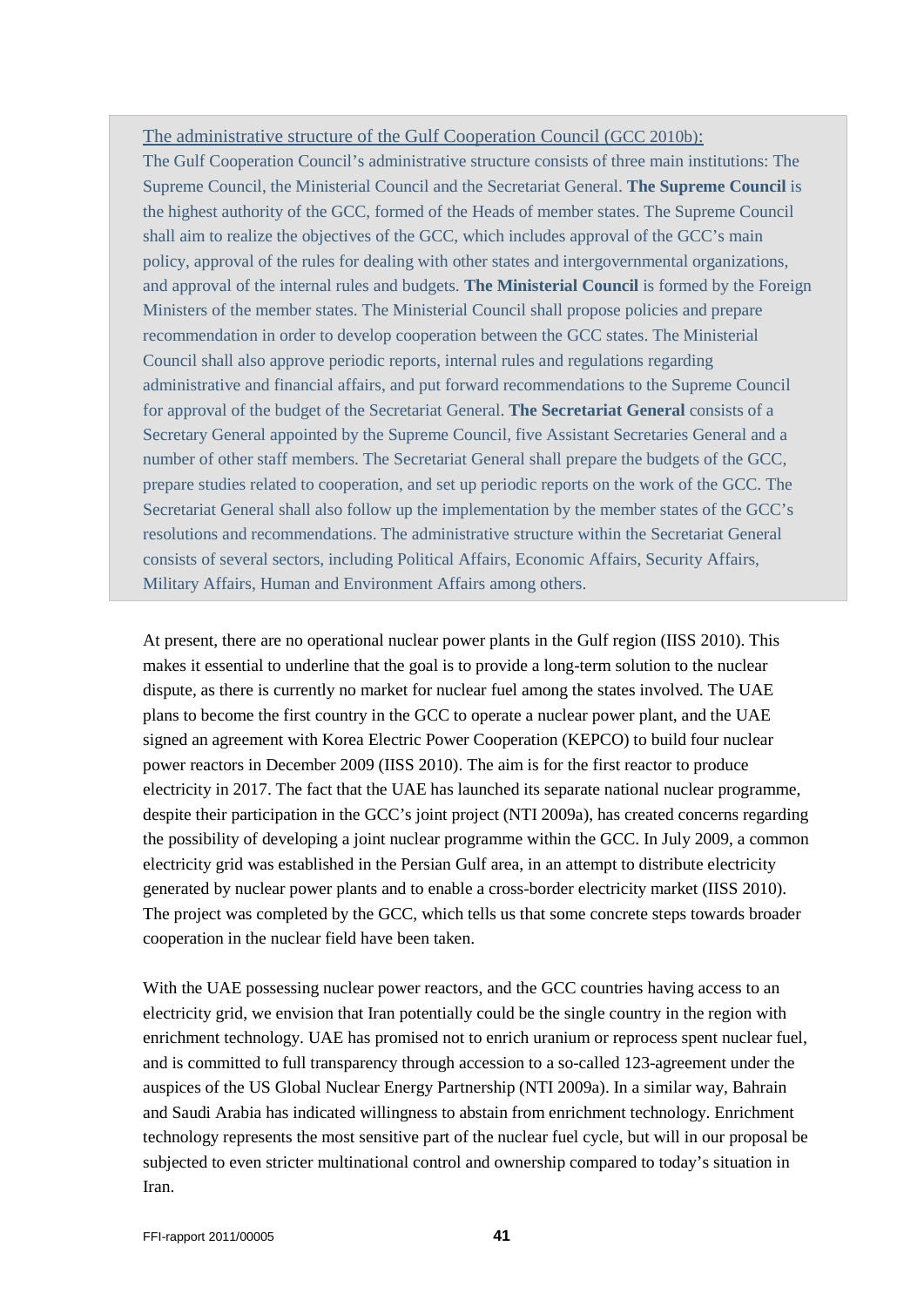#### <span id="page-41-0"></span>6.4.2 Will the Gulf States cooperate with Iran in the nuclear field?

In order to evaluate if the Gulf States would be willing to accept Iran as a credible nuclear supplier state, it is necessary to consider the relations between Iran and the individual Gulf states. Overall, Qatar and Oman have close contact and good relations with Iran, and they are certainly interested in maintaining these ties. Oman has tried to pursue a foreign policy agenda which is reasonable and non-confrontational, and this strategy has also characterized Oman's policy towards Iran (Stracke 2009). Qatar has also been moderate towards the government in Tehran. This can be explained by, *inter alia*, the large South Pars Gas field which is shared by Iran and Qatar. The South Pars Gas field is the biggest independent gas reserve in the world, and is shaping the political context and the relations between the two countries (Stracke 2009). During the 28<sup>th</sup> Summit of the GCC, the Qatari Emir Sheikh Hamad bin Khalifa al-Thani announced that existing ties between Iran and the GCC are "very good and consolidated" (Iranian Government 2007b).

Saudi Arabia and the UAE have comparatively poor relations with Iran. The UAE has made it clear that a nuclear Iran is unacceptable, as it will bring no benefits, and will increase the proliferation risk in the Gulf region. In a similar way, Saudi Arabia considers Iran's nuclear programme to be a threat to the non-proliferation and security in the Middle East, and has therefore been on the forefront of opposing Iran's nuclear programme (Khaitous 2007). The relations between Riyadh and Tehran have been strained since the onset of the Islamic revolution, and were additionally strained when Saudi Arabia supported sunni muslim governed Iraq during the Iran Iraq war from 1980 to 1988 (Khaitous 2007). Both Saudi Arabia and Iran have vast land areas and are rich on resources, and the two countries are competing both economically and politically. Saudi Arabia and Iran both have ambitions of regional hegemony. This indicates that the government in Riyadh is concerned about a growing influence of Iran in the Persian Gulf. On the other hand, Saudi Arabia has been working towards the ultimate goal of a nuclear weapons free zone in the Middle East. Lack of progress in the nuclear negotiations with Iran represents a threat to the regional security of the Middle East. If increased enrichment on Iranian soil includes reliable guarantees of strict control and regulations, the solution might be a more favorable alternative in the eyes of the government in Riyadh, compared to the current situation.

Kuwait has been more positive towards Iran, probably as a result of the Iraqi invasion of Kuwait in August 1990, and the continued apprehension of an ever-present Iraqi threat. A powerful Iran can potentially create a balance in the Gulf region and protect Kuwait from further attacks from Iraqi troops. Bahrain has, on the other hand, been more reserved towards Iran. This can be explained by Iranian claims on Bahrain's territory, as well as the majority of shias in Iran (Stracke 2009).

There are, as we can see, significant differences among the GCC states. They possess divergent viewpoints on Iran, and deviating strategies in their attempt to contribute to the development and stability in the Gulf region. Still, the GCC states have expanded their cooperation in many fields, including trade, economy, science and technology, despite their dissimilarities. In recent years, the GCC has also cooperated more fully on regional security issues. They have, for example,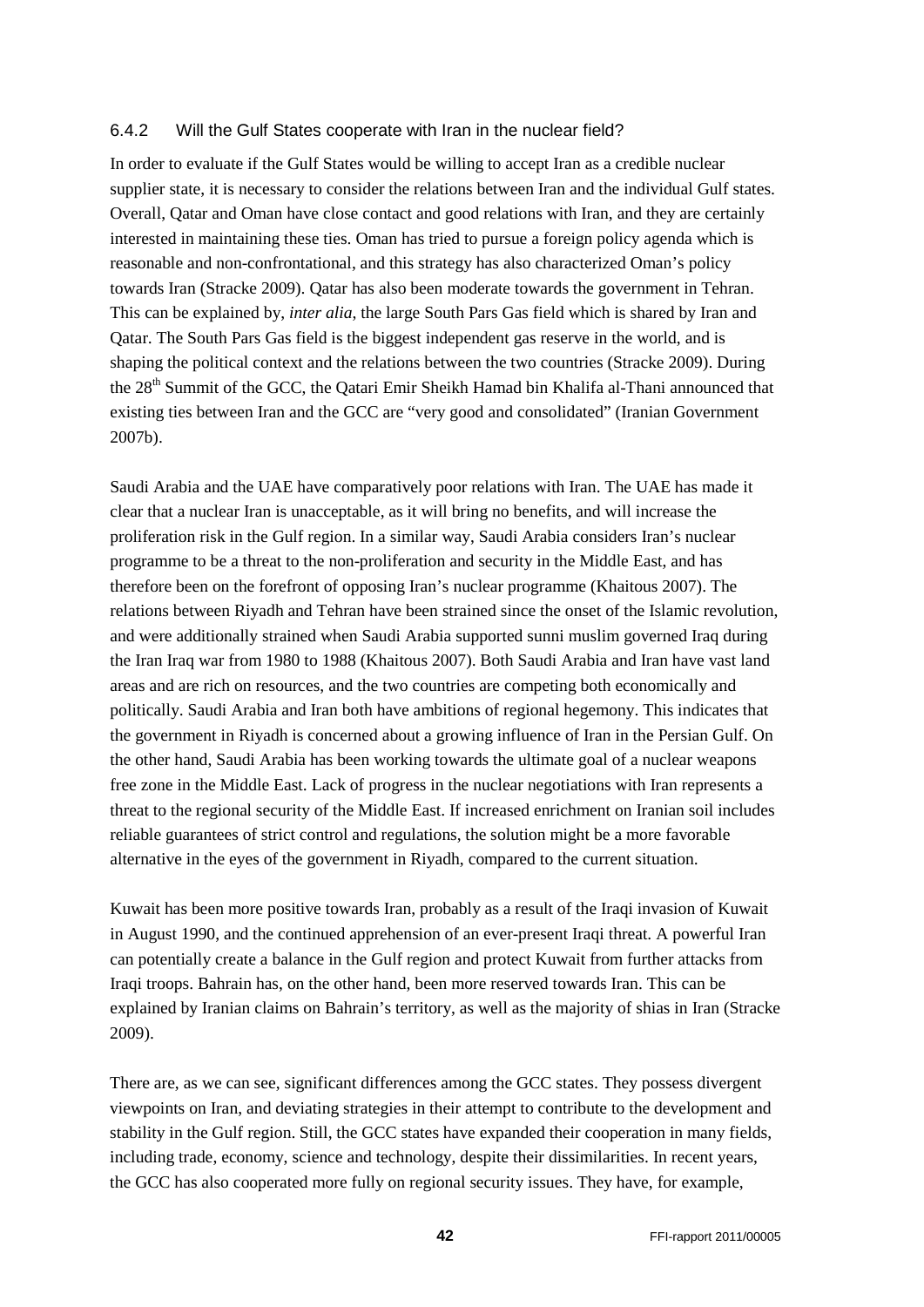developed their military capabilities collectively in an attempt to provide a military deterrent sufficient to prevent a military attack on a member state (Guazzone 1988:139). In 1982, the GCC Supreme Council declared that an attack on one member state would be viewed as an attack on all member states (Guazzone 1988:140). If the GCC countries are capable of cooperating in the field of security, they should be able to defy their differences and cooperate with Iran in the nuclear field.

The GCC has been left far behind in the field of nuclear know-how (Stracke 2007:5-8), and there is a widespread feeling among the GCC that some Western countries are trying to "deny Arab states access to modern technology" (Stracke 2007:7). The GCC states will presumably maximize their collective profit if they establish nuclear arrangements with Iran, a country which has already acquired a good deal of nuclear expertise. In addition, the GCC will almost certainly be noticed as a more influential actor in the Persian Gulf and the Middle East if they get involved in a collaborative effort with the IAEA. All this indicates that the GCC could be willing to follow a diplomatic approach towards Iran, and be involved in future negotiations where Iran potentially becomes a credible supplier of enriched uranium.

# <span id="page-42-0"></span>6.4.3 The major powers' role in the proposal

As of today, the P5+1 are striving for a halt in Iran's uranium enrichment activities. The idea of making Iran a credible supplier of  $LEUF_6$  in the Persian Gulf will therefore not emerge in years ahead given the current circumstances. However, the P5+1 should be willing to consider the proposition, bearing in mind the importance of getting stricter control over and greater insight into Iran's nuclear activities. Accepting Iran as a nuclear supplier state in the Persian Gulf can potentially create unique opportunities for further cooperation with Iran, in Afghanistan and Iraq for instance, where key powers in the UNSC could benefit from Iranian assistance. As long as Iran is playing with open cards, and strict regulations are implemented to prevent Iran from developing nuclear weapons, the framework should be suitable to Western interests.

It is our assumption that the inclusion of new actors in the nuclear negotiations will create greater progress and invoke an Iranian willingness to compromise. The Persian Gulf countries will increase their role in the nuclear discussions; however, the UNSC will maintain their authority to reinstate sanctions upon Iran in case of non-compliance. A greater involvement of the GCC in the nuclear talks should be a suitable solution to the world powers, as the majority of the GCC countries enjoy a positive image among these states (Katz 2001:95).

## <span id="page-42-1"></span>6.4.4 The Iranian viewpoint

It will be challenging for Iran to accept the cooperation model presented in this chapter. Iran becoming a regional nuclear supplier state is obviously a great incentive, but in exchange Iran must give up parts of its nuclear fuel cycle. Iran is also required to allow broader involvement of the GCC. Besides, Iran must comply with the earlier requirements from the IAEA and the UNSC, which includes implementing the Additional Protocol and clarifying all outstanding issues with the IAEA, including the possible military dimensions of the Iranian nuclear programme. The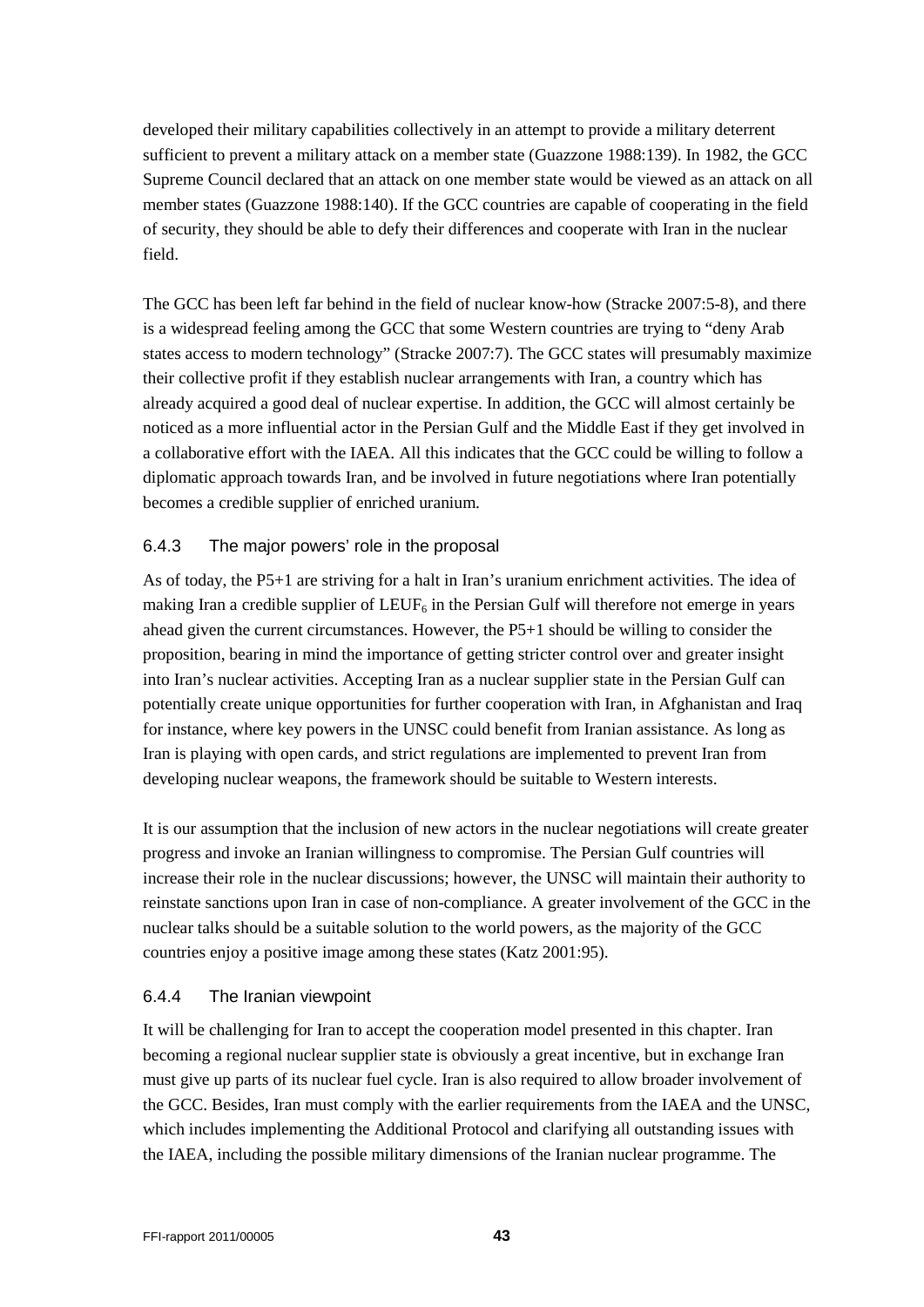Ahmadinejad administration has continuously refused to accept the Additional Protocol. Iran has also been determined in its desire to persist in developing the entire fuel cycle.

Despite the difficulties in making the framework appealing to the government in Iran, we believe the model will produce positive outcomes also for Iran. Iran's nuclear enrichment capability growing to commercial levels will bring favorable incentives to Iran when it comes to financial assistance and enhanced prestige. Iran will share the financial burden with multinational partners, and will in this way receive assistance to develop and improve its enrichment technology. This will make Iran's nuclear facilities more efficient. Besides, Iran will be recognized as a reliable and important exporter of enrichment services in the Persian Gulf. In the long run, Iran could also achieve economic gains from exporting  $LEUF_6$ , as well as securing access to fuel for its future nuclear power plants. All this should appeal to the Iranian elite as well as the general population, taking into account Iran's rapidly growing population and the need to create new ways to ensure enough wealth and jobs to civilians (Miller 2007). It will also provide a meaningful rationale for Iran's continuing its enrichment efforts, in contrast to today's situation, in which the stated ambitions of nuclear self-sufficiency are highly questionable due to Iran's scant uranium reserves.

# <span id="page-43-0"></span>**7 Conclusion**

The nuclear dispute with Iran has clearly reached a phase where the negotiations with the P5+1 states and the IAEA have stagnated. The lack of transparency in Iran's nuclear activities continues to represent a non-proliferation concern. Since fuel cycle technology, especially uranium enrichment, is of dual-use nature, and may thus be diverted to nuclear weapons production; it is of great significance that there is sufficient transparency in all fuel cycle activities. It is also important that undeclared facilities may be subjected to IAEA inspections, which is made possible by the Additional Protocol. Allegations of Iranian nuclear-weapons related studies in the past have caused concern that Iran is or has been trying to develop nuclear weapons. The UNSC and the IAEA have to be reassured that Iran's future nuclear development cannot be diverted to nuclear weapons production. There are specific measures that could reassure the international community that Iran is not currently on a path of proliferation. These measures are implementation of the Additional Protocol, and substantial cooperation with the IAEA on questions related to the possible military dimensions of its past nuclear programme. To convince Iran to act in accordance with these demands, an agreement will have to contain some face-saving elements for Iran, including some real benefits in terms of assurance of nuclear fuel supply and the roll-back of certain UNSC resolutions.

We have suggested two different models in which Iran is part of multilateral nuclear fuel cycle cooperation (MNFCC). The first model is a trilateral cooperation between Iran, Kazakhstan and South Africa, in which these countries additionally cooperate with an IAEA-supervised international nuclear fuel bank. The second model is a nuclear energy cooperation between Iran and the other countries bordering the Persian Gulf. The above-mentioned concessions would have to be implemented for Iran to take part in a MNFCC. Iran would also have to stop its enrichment activities in the period it takes to negotiate the multilateral nuclear fuel cycle framework.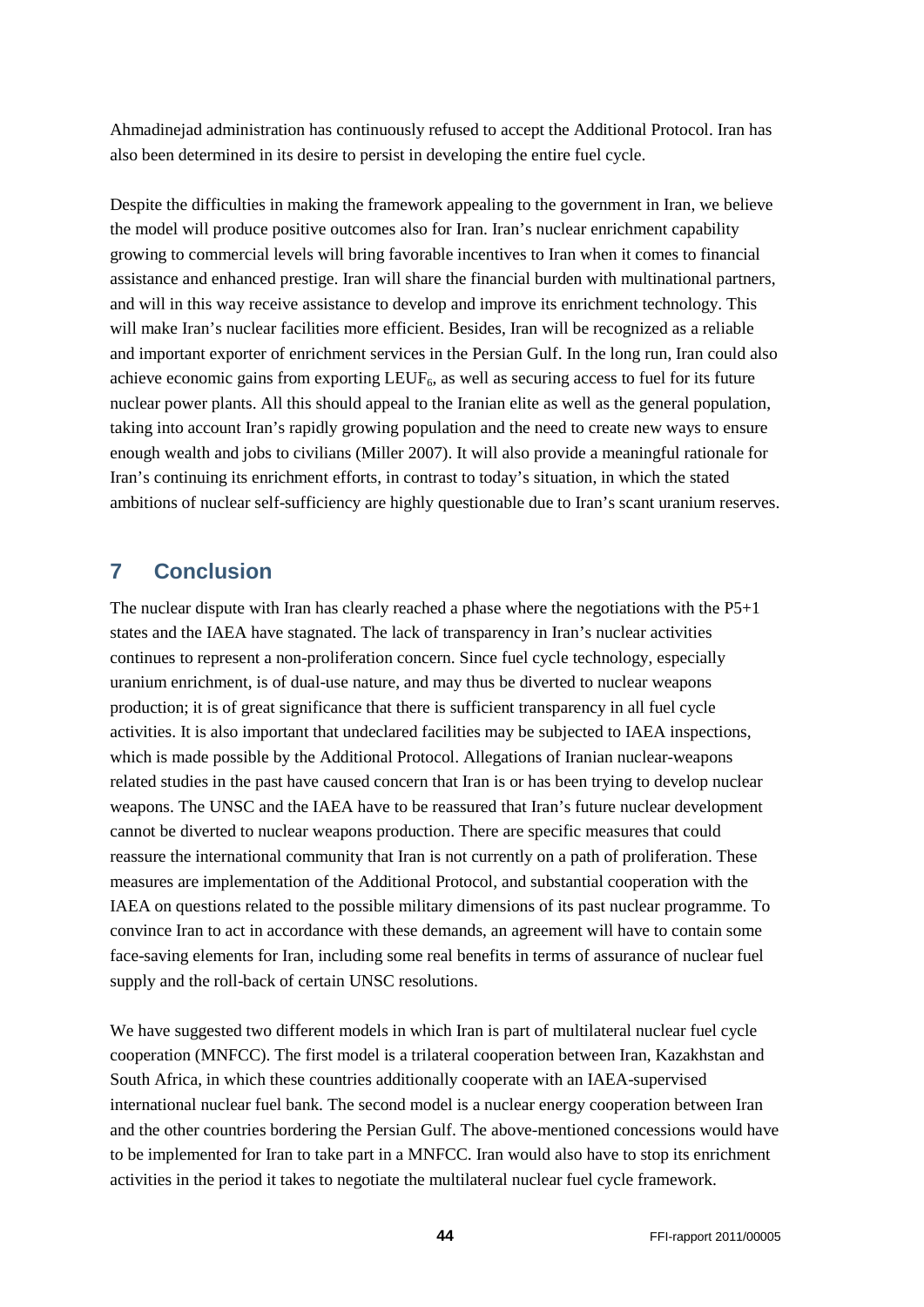Throughout the report we have weighed the positive and negative sides of multilateralizing Iran's nuclear fuel cycle. The negative sides may be summarized as accepting and commercializing the uranium enrichment in Iran; however, we do not believe this is a significant proliferation risk when the Additional Protocol is implemented, as this enables the IAEA to probe for undeclared activities in contrast to today's situation. The positive sides of multilateralizing the nuclear fuel cycle is that the nuclear fuel cycle is divided between different actors who then possess different parts of the fuel cycle, making them codependent of each other. In addition, making sure that significant amounts of low-enriched uranium hexafluoride (LEUF<sub>6</sub>) are not being stored in Iran at any time, but exported to the cooperation partners for conversion and fuel fabrication, will decrease the possibility of Iran developing a nuclear weapons programme in clandestine.

The two MNFCC models are solutions to the ongoing nuclear dispute in a long-term perspective. This is due to two main reasons: First, the framework that has to be in place for the MNFCC to be implemented is a time-consuming effort in which many different actors have to agree on guidelines, rules, financial investments, technological solutions, nuclear safety and security, and waste management. Second, commercializing nuclear fuel production means major expansion of existing facilities, the establishment of more facilities in Iran and its partner countries, extensive research and development and huge sums of money. Through including new actors in the negotiations, and as cooperation partners in Iran's future nuclear development, it is possible to achieve transparency in Iran's nuclear field. However, the actual full-scale commercial realization of a MNFCC will be time consuming, but still achievable and preferable to today's situation.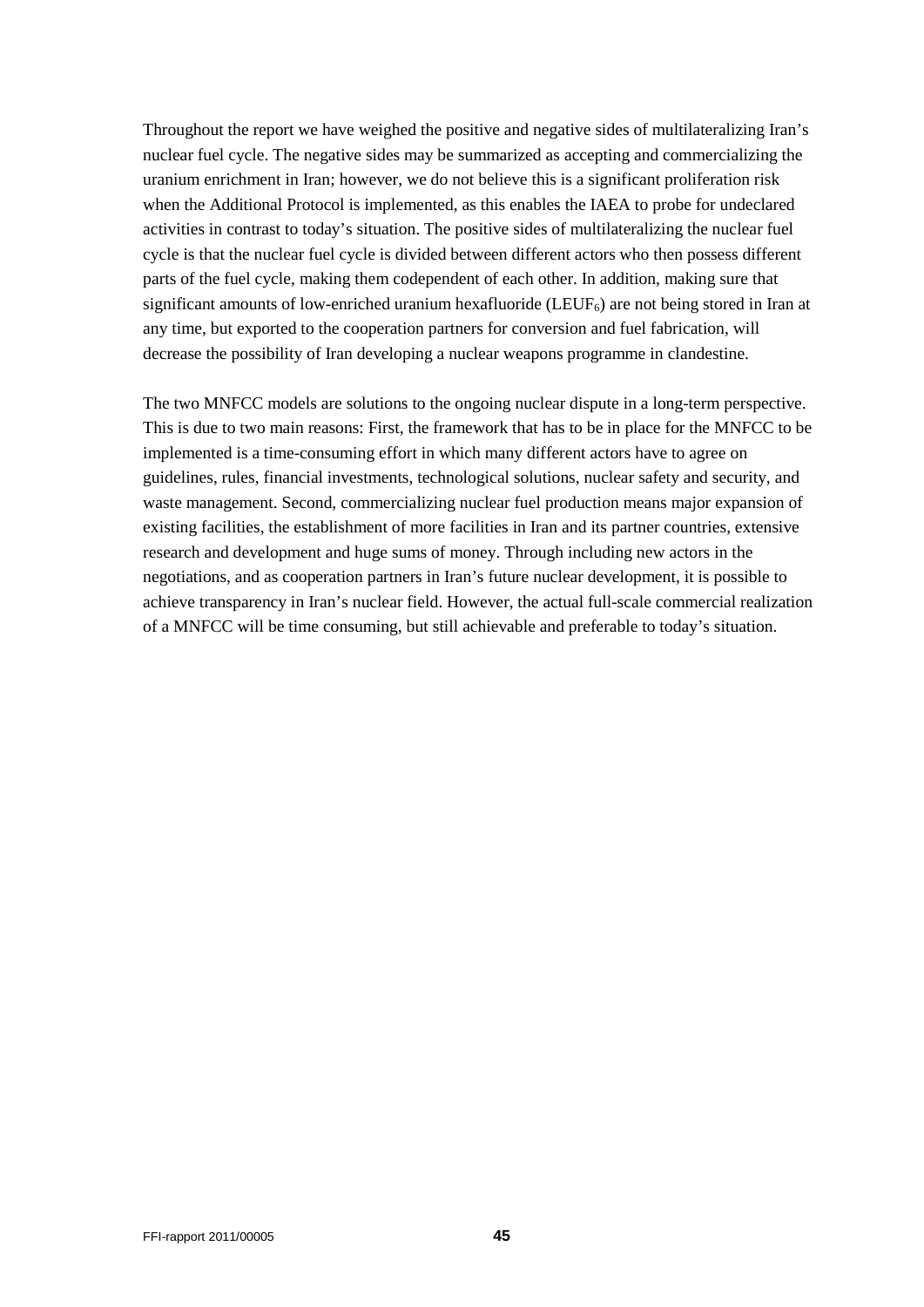# <span id="page-45-0"></span>**References**

Blair, David (2009). "Iran's main nuclear plant expanding rapidly, says the IAEA". Available at: *Telegraph.co.uk.* Published: 08 June 2009. (Accessed: 25 July 2010) URL: http://www.telegraph.co.uk/news/worldnews/middleeast/iran/5478732/Irans-main-nuclear-plantexpanding-rapidly-says- IAEA.html

Boureston, Jack and Jennifer Lacey (2007). "Shoring Up a Crucial Bridge: South Africa's Pressing Nuclear Choices". Available at: *Arms Control Association*. Published: January/February 2007. (Accessed: 30 December 2010) URL: http://www.armscontrol.org/act/2007\_01- 02/BourestonLacey

Cassedy, E.S., and Grossman, P.Z. (1998), *Introduction to Energy- Resource, Technology, and Society*, Cambridge University Press, Cambridge

Cortright, David and George A. Lopez (2005). "Bombs, Carrots, and Sticks: The Use of Incentives and Sanctions". Available at: *Arms Control Association*. Published: March 2005. (Accessed: 30 December 2010). URL: http://www.armscontrol.org/act/2005\_03/Cortright

Forden, Geoffrey and John Thomson (2007). *Iran as a Pioneer Case for Multilateral Nuclear Arrangements.* Science, Technology and Global Security Working Group. Published by: Massachusetts Institute of Technology.

GCC 1998. "The Closing Statement of the Nineteenth Session". Published: December 1998. Accessed: 25 January 2011. Available at: *Gulf Cooperation Council*. URL: http://www.gccsg.org/eng/index.php?action=Sec-Show&ID=121

GCC 2010a. "Foundations and Objectives". Available at: *Gulf Cooperation Council*. (Accessed: 25 June 2010). URL: http://www.gccsg.org/eng/index.php?action=Sec-Show&ID=3

GCC 2010b. "The Charter". Available at: *Gulf Cooperation Council*. (Accessed: 12 August 2010). URL: http://www.gcc-sg.org/eng/index.php?action=Sec-Show&ID=1

Goldschmidt, Pierre (2006). "The Urgent Need to Strengthen the Nuclear Non-Proliferation Regime". Available at: *Carnegie Endowment for International Peace*. Published January 2006. (Accessed: 15 August 2010). URL: http://www.policyarchive.org/handle/10207/bitstreams/6606.pdf

Guazzone, Laura (1988). "Gulf co-operation council: The security policies". Published in: *Survival*. 30:2. (Accessed: 10 December 2010). URL: http://www.informaworld.com/smpp/1593456017- 28569315/content~db=all~content=a791147739~frm=abslink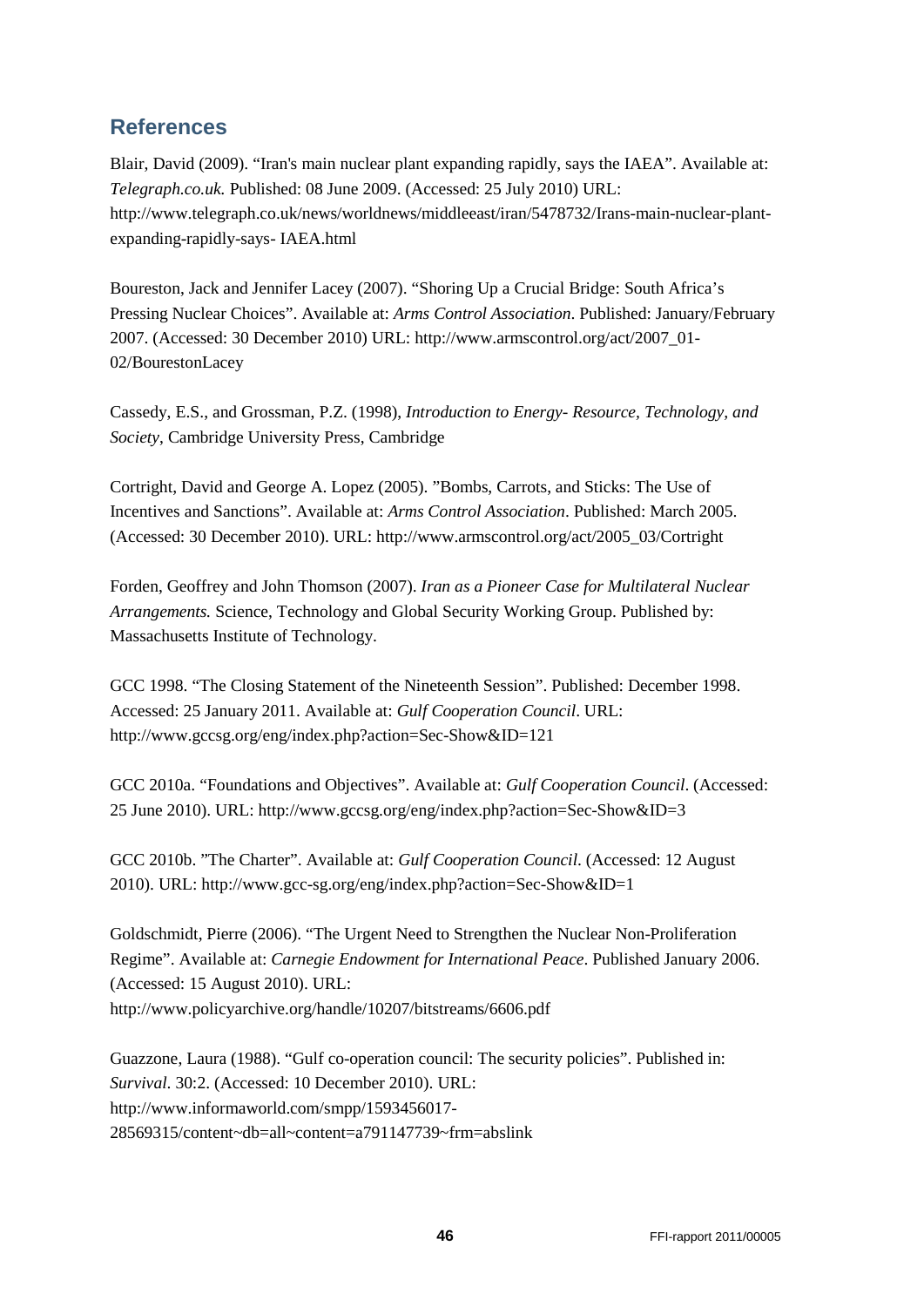Gundzik, Jephraim P. (2005). "The ties that bind China, Russia and Iran". Available at: Asia Times. Published: 04 June 2010. (Accessed: 29 July 2010) URL: http://www.atimes.com/atimes/China/GF04Ad07.html

Heireng, Hege (2010). "Irans maktposisjon i forhandlinger med Vesten. Diplomatiet om landets kjernefysiske program". Master Thesis in Political Science. Available at: *The University of Oslo*.

Hooglund, Eric (1992). "Iranian Populism and Political Change in the Gulf". Available at: *Middle East Report*, No.172 (January-February):19-21.

Huber D. Nathanial 2007. "Nuclear Gulf Cooperation Council". Available at: *Energy Publishers*. Published 18.august 2007. (Accessable 30 December 2010). URL: http://www.energypublisher.com/article.asp?id=10724

IAEA (2001). "Nuclear Power for Sustainable Energy Development". Available at: *The International Atomic Energy Agency*. (Accessed 3 June 2009) URL: http://www.IAEA.org/OurWork/ST/NE/Pess/csd9/background2.pdf

IAEA (2003a). "Implementation of the NPT Safeguards agreement in the Islamic Republic of Iran. Report by the Director General". Available at: *The International Atomic Energy Agency*. Published: 06 June 2003. (Accessed: 27 April 2010) URL: http://www.iaea.org/Publications/Documents/Board/2003/gov2003-40.pdf

IAEA (2004). "Implementation of the NPT Safeguards Agreement in the Islamic Republic of Iran". Available at: *The International Atomic Energy Agency*. Published 13 March 2004. (Accessed: 09 April 2010). URL: http://www.IAEA.org/Publications/Documents/Board/2004/gov2004-21.pdf

IAEA (2005a). "Communication dated 1 august 2005 received from the Permanent Mission of the Islamic Republic of Iran to the Agency". Available at: *The International Atomic Energy Agency*. Published: 1 August 2005. (Accessed 1 April 2010). URL: http://www.iaea.org/Publications/Documents/Infcircs/2005/infcirc648.pdf

IAEA (2005b) "Implementation of the NPT Safeguards Agreement in the Islamic Republic of Iran". Available at: *The International Atomic Energy Agency*. Published: 24 September 2005. (Accessed: 28 April 2010). URL: http://www.IAEA.org/Publications/Documents/Board/2005/gov2005-77.pdf

IAEA Board of Governors (2005) "Implementation of the NPT Safeguards Agreement in the Islamic Republic of Iran. Report by the Director General". GOV/2005/87. Published: 18 November 2005. (Accessed: 20 January 2011)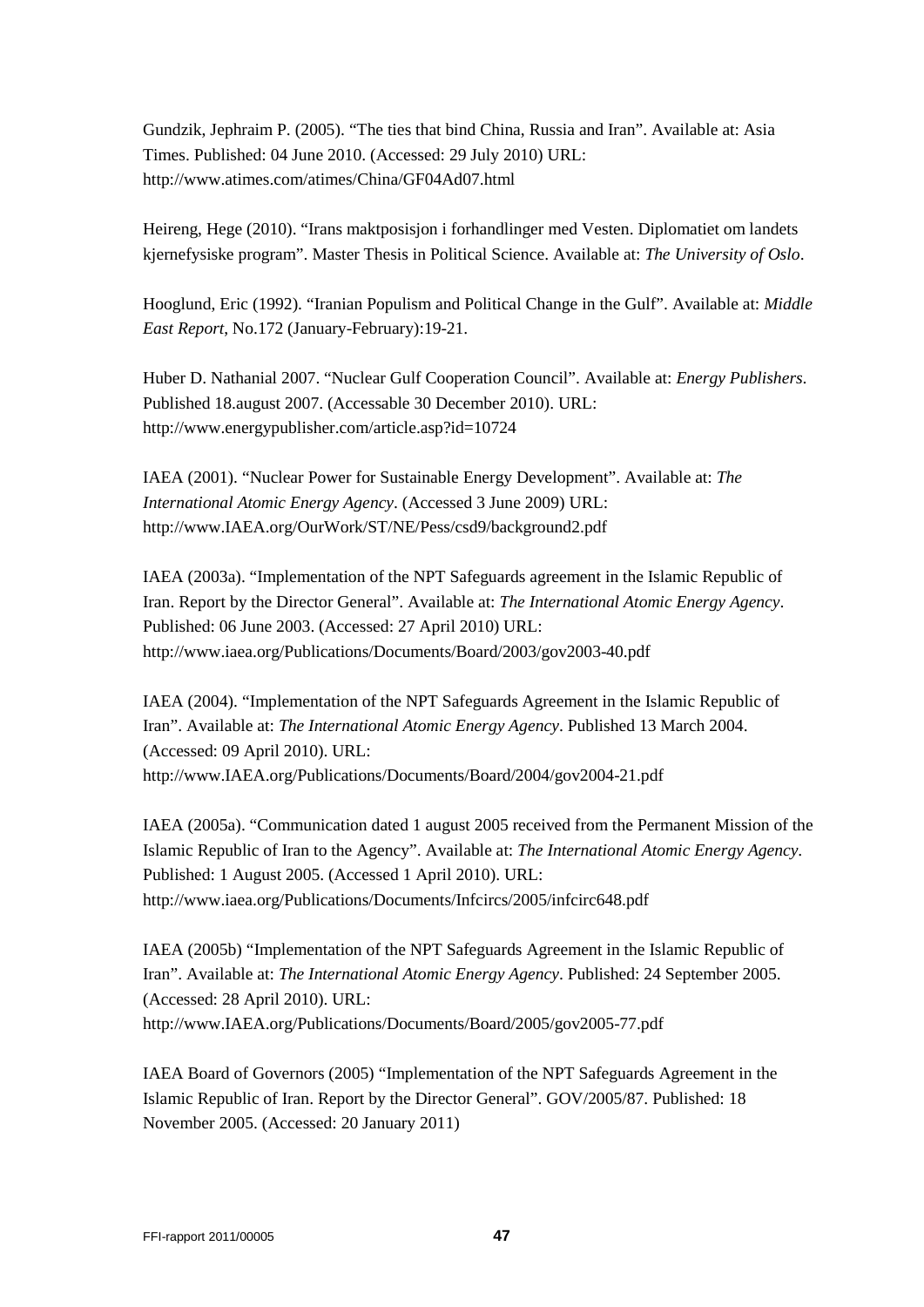IAEA (2006). "Communication dated 2 February 2006 received from the Permanent Mission of the Islamic Republic of Iran to the Agency". Available at: *The International Atomic Energy Agency*. Published: 03 February 2006. (Accessed: 19 March 2010) URL: http://www.IAEA.org/Publications/Documents/Infcircs/2006/infcirc666.pdf

IAEA (2007a). "Implementation of the NPT Safeguards Agreement and Relevant Provisions of Security Council Resolutions in the Islamic Republic of Iran". Available at: *The International Atomic Energy Agency*. Published: 23 May 2010. (Accessed: 12 August 2010). URL: http://isisonline.org/uploads/isis-reports/documents/IAEA\_Iran\_Report\_23May2007.pdf

IAEA (2007b). "Promoting Nuclear Security: What the IAEA is doing." Available at: *The International Atomic Energy Agency*. (Accessed: 29 July 2010) URL: http://www.IAEA.org/Publications/Factsheets/English/nuclsecurity.pdf

IAEA (2009). "Multinational Fuel Bank Proposal Reaches Key Milestone." Staff Report. Available at: *The International Atomic Energy Agency*. Published: 6 March 2009. (Accessed: 3 June 2009) URL: http://www.IAEA.org/NewsCenter/News/2009/fbankmilestone.html

IISS (2010). "UAE leads Gulf nuclear-power plans". Available at: *The International Institute For Strategic Studies.* Strategic Comments, Volume 16, Comment 7. Published: February 2010. (Accessed 18 January 2010). URL:

http://www.iiss.org/EasysiteWeb/getresource.axd?AssetID=36699&type=fullservicetype=Attach ment

Iranian Government (2007a). "Ahmadinejad urges security economic cooperation among PG states". Presidency of The Islamic Republic of Iran News Services. Published 03 December 2007. (Accessed: 19 July 2010). URL: http://www.president.ir/piri/share/en/pages/7576.htm

Iranian Government (2007b). "Qatari emir Iran PGCC enjoy consolidated ties". Published: 03 December 2007. (Accessed: 22 July 2010). URL: http://www.president.ir/en/?ArtID=7578

Katz (2001). "Assessing Saudi Susceptibility to Revolution" in Joseph A. Kechichian's *Iran, Iraq, and the Arab Gulf States*. Palgrave. New York.

Kaye, Dalia Dassa and Frederic M. Wahrey (2007). "A Nuclear Iran: The Reactions of Neighbours". Available at: *International Institute for Strategic Studies*. Survival, 49: 2, 111-128. Accessed: 18 January 2011. URL: http://pdfserve.informaworld.com/310944\_731409453\_779310491.pdf

Kechichan, Joseph A. (2001). *Iran, Iraq, and the Arab Gulf States*. Palgrave Macmillan.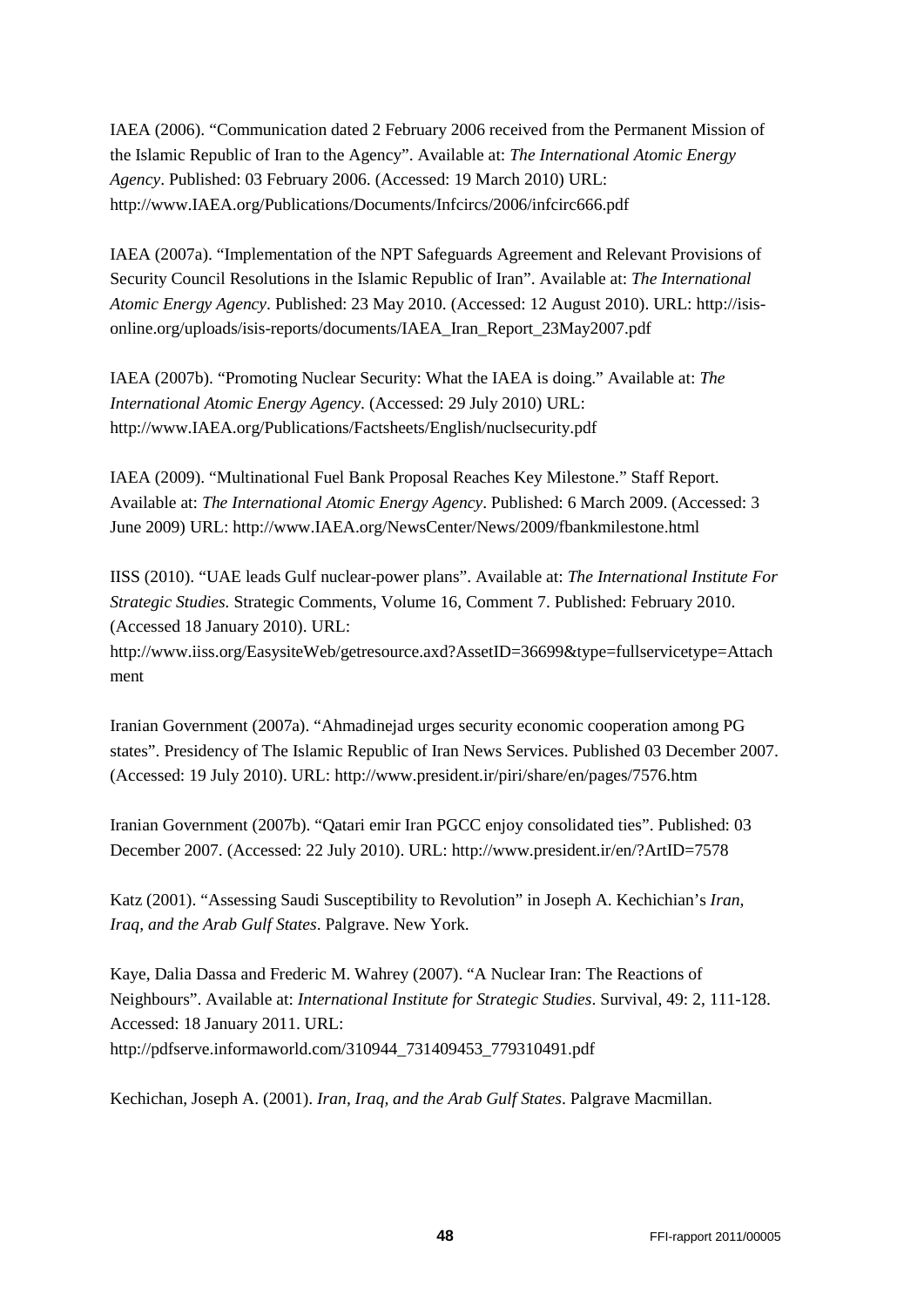Khaitous, Tariq (2007). "Egypt and Saudi Arabia's Policies toward Iran's Nuclear program". Available at: *Nuclear Threat Initiative*. Published: December 2007. (Accessed: 18 January 2010). URL: http://www.nti.org/e\_research/e3\_96.html

Kippe, Halvor (2009). "Irans kjernefysiske program – for kraftproduksjon eller kjernevåpen?". Forsvarets Forskningsinstitutt. FFI report 2009/00083.

Lodgaard, Sverre (2010). "Challenge from within: The case of Iran" in *Nuclear Proliferation and International Order. Challenges to the Non-Proliferation Treaty*, edited by Olav Njølstad. Routledge Global Security Studies.

Loukianova, Anya (2008). "The International Uranium Enrichment Center at Angarsk: A Step Towards Assured Fuel Supply?" Available at: *Nuclear Threat Initiative.* Published: November 2008. (Accessed: 18 January 2011) URL: http://www.nti.org/e\_research/e3\_93.html

Medvedev, Zhores A. (1992). *The Legacy of Chernobyl*. W. W. Norton & Company, Inc. New York, London.

MEED (2007). "Arab states offer nuclear deal". Available at: *Middle East Economic Digest*. Vol.51. Issue 44. Published: 11 February 2007. (Accessed 18 January 2010). URL: http://web.ebscohost.com/ehost/detail?vid=2&hid=14&sid=c88b0a7b-2f47-43e7-a7ada8b418bde075%40sessionmgr10&bdata=JnNpdGU9ZWhvc3QtbGl2ZQ%3d%3d#db=tsh&AN=2 7580413

Melman, Yossi and Meir Javedanfar (2007). *The Nuclear Sphinx of Tehran: Mahmoud Ahmadinejad and the state of Iran.* Caroll and Graf Publishers.

Miller, Steve E. (2007). "Proliferation Gamesmanship: Iran and the Politics of Nuclear Confrontation". Available at: *Syracuse Law Review* 57, No.3. Published: Spring 2007. (Accessed 18 January 2011). URL:

http://belfercenter.ksg.harvard.edu/publication/870/proliferation\_gamesmanship.html

NEA (2008). "Competition in the front-end of the nuclear fuel cycle". Available at: *Nuclear Energy Agency*.

NEA and IAEA (2010). *Uranium 2009: Resources, Production and Demand*. A Joint Report by the OECD Nuclear Energy Agency and the International Atomic Energy Agency. Published by: OECD Publishing.

NPT Treaty Text (1968). "Treaty on the Non-Proliferation of Nuclear Weapons". Available at: *The International Atomic Energy Agency*. URL: http://www.IAEA.org/Publications/Documents/Infcircs/Others/infcirc140.pdf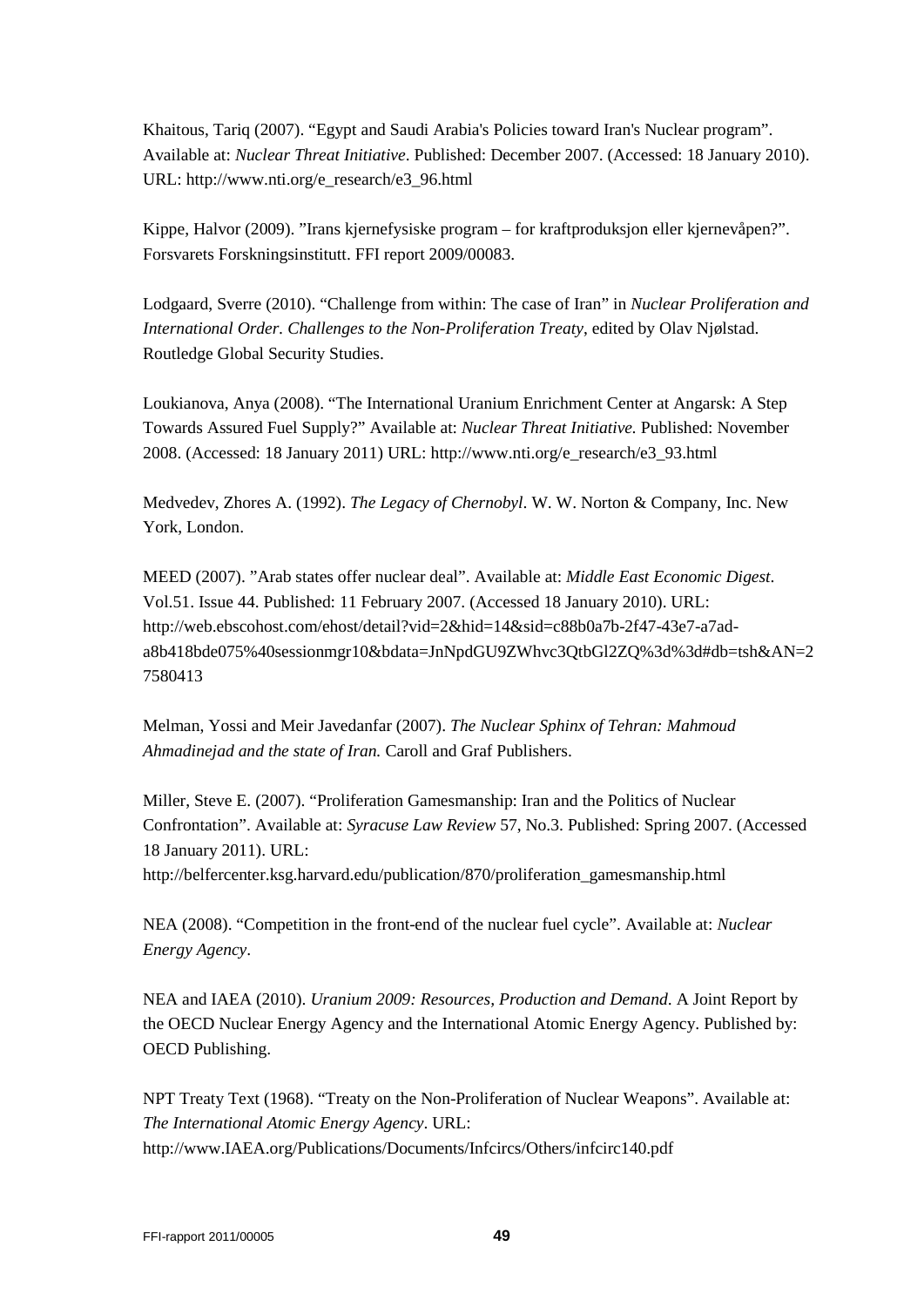NTI (2005a). "Iran's Nuclear Chronology". 1957- 1985. Available at: *Nuclear Threat Initiative*. Published: August 2005. (Reading date 3 June 2009). URL: http://www.nti.org/e\_research/profiles/Iran/Nuclear/chronology\_1957\_1985.html

NTI (2005b). "Iran's Nuclear Chronology". 2003. Available at: *Nuclear Threat Initiative*. Published: August 2005. (Reading date 3 June 2009). URL: http://www.nti.org/e\_research/profiles/Iran/Nuclear/chronology\_2003.html

NTI (2006). "The Emerging Arab Response to Iran's Unabated Nuclear Program". Available at: *Nuclear Threat Initiative*. Published: 22 December 2006. (Accessed 19 July 2010). URL: http://www.nti.org/e\_research/e3\_83.html

NTI (2009a). "U.S.-UAE Nuclear Cooperation". Available at: *Nuclear Threat Initiative*. Published: 13 August 2009. (Accessed 11 August 2010). URL: http://www.nti.org/e\_research/e3\_uae\_us\_cooperation.html

NTI (2009b). "Iran Running Low on Uranium Yellowcake, Officials Say". Available at: *Nuclear Threat Initiative.* Published: 26 January 2009. (Accessed: 21 January 2011). URL: http://www.globalsecuritynewswire.org/gsn/nw\_20090126\_2514.php

NTI (2010a). "Iran Needs Two Years for Nuclear Weapons, CIA Head Says". Available at: *Nuclear Threat Initiative*. Published: 28 June 2010. (Accessed: 28 June 2010). URL: http://gsn.nti.org/siteservices/print\_friendly.php?ID=nw\_20100628\_4447

NTI (2010b). "Kazakhstan Profile". Available at: *Nuclear Threat Initiative*. Published: May 2010. (Accessed: 20 August 2010) URL: http://www.nti.org/e\_research/profiles/Kazakhstan/

NTI (2010c). "Nuclear Overview". Iran Profile. Available at: *Nuclear Threat Initiative.*  Published: January 2011. (Accessed: 18 January 2011). URL: http://www.nti.org/e\_research/profiles/Iran/Nuclear/index.html

O'Rourke, Breffni (2006). "Iran: Solana Delivers EU Offer On Nuclear Program". Available at: *Radio Free Europe. Radio Liberty.* Published: 06 June 2006. (Accessed: 30.April 2010) URL: http://www.rferl.org/content/article/1068944.html

Perthes, Volker and Eva Wegner (2006). "Enriching the Options: Europe, the United States and Iran". Discussion Paper. Available at: *German Institute for International and Security Affairs*. Published: 12 June 2006. (Accessed: 29 June 2010) URL: http://www.swpberlin.org/common/get\_document.php?asset\_id=3019

Rauf, Tariq and Fiona Simpson (2004). "The Nuclear Fuel Cycle: Is It Time for a Multilateral Approach?" Available at: *Arms Control Association*. Published: December 2004. (Accessed: 3 June 2009). URL: http://www.armscontrol.org/act/2004\_12/Rauf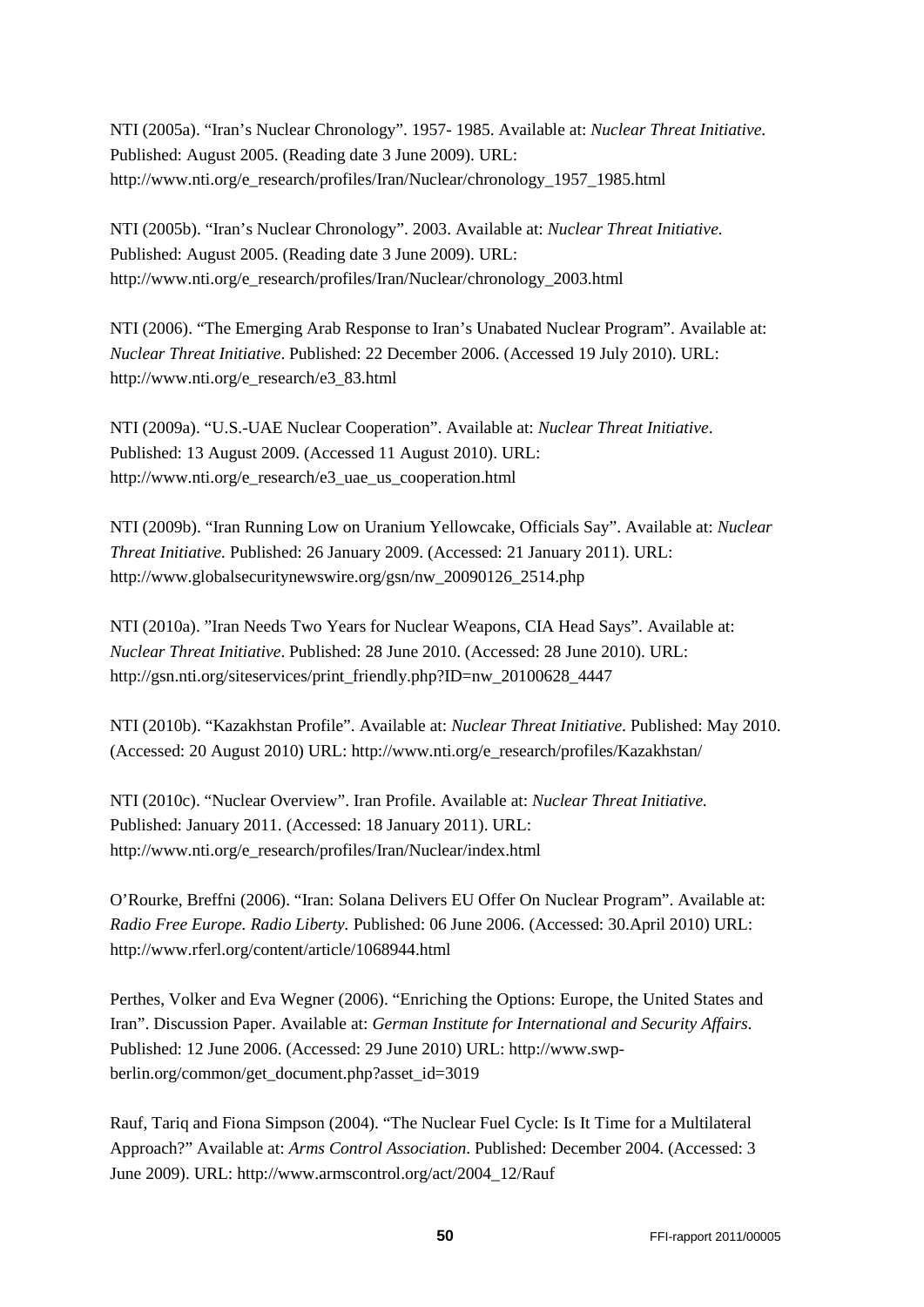Stracke, Nicole (2007). "Nuclear Development in the Gulf: A Strategic or Economic Necessity?" Published by: *Gulf Research Center*. The Security and Terrorism Research Bulletin, Issue No.7, December 2007.

Stracke, Nicole (2009). "What Could the GCC Have Done on Iran?" Available at: *The International Institute for Strategic Studies.* Published: 16 December 2009. (Accessed: 12 August 2010). URL: http://www.iiss.org/whats-new/iiss-in-the-press/press-coverage-2009/december-2009/what-could-the-gcc-have-done-on-iran/

UNSC (2007). "Resolution 1747 (2007). Adopted by the Security Council at its 5647th meeting on 24 March 2007". Available at: *The International Atomic Energy Agency*. Published: 24 March 2007. (Accessed 21 January 2011). URL: http://www.iaea.org/newscenter/focus/iaeairan/unsc\_res1747-2007.pdf

WNA (2010). "Nuclear Power in South Africa". Available at: *World Nuclear Association.* Published: November 2010. (Accessed: 18 January 2011) URL: http://www.worldnuclear.org/info/inf88.html

Yaphe, Judith S. (2008). "Challenges to Persian Gulf Security: How Should the United States Respond?" Publisher: *National Defence University*. Strategic Forum, No.237. Published: 1 November 2009. (Accessed: 29 July 2010).